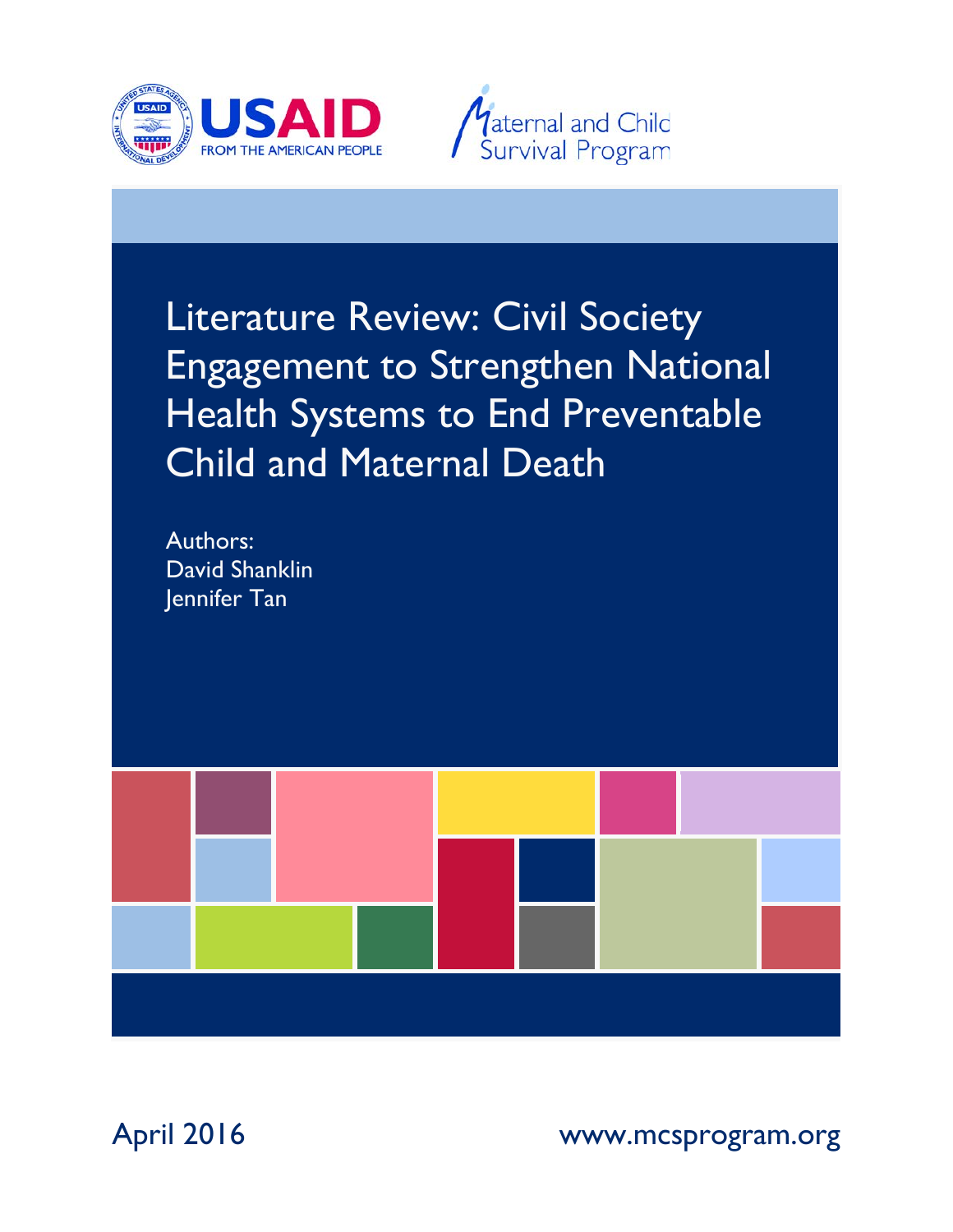This report is made possible by the generous support of the American people through the United States Agency for International Development (USAID) under the terms of the Cooperative Agreement AID-OAA-A-14-00028. The contents are the responsibility of the Maternal and Child Survival Program and do not necessarily reflect the views of USAID or the United States Government.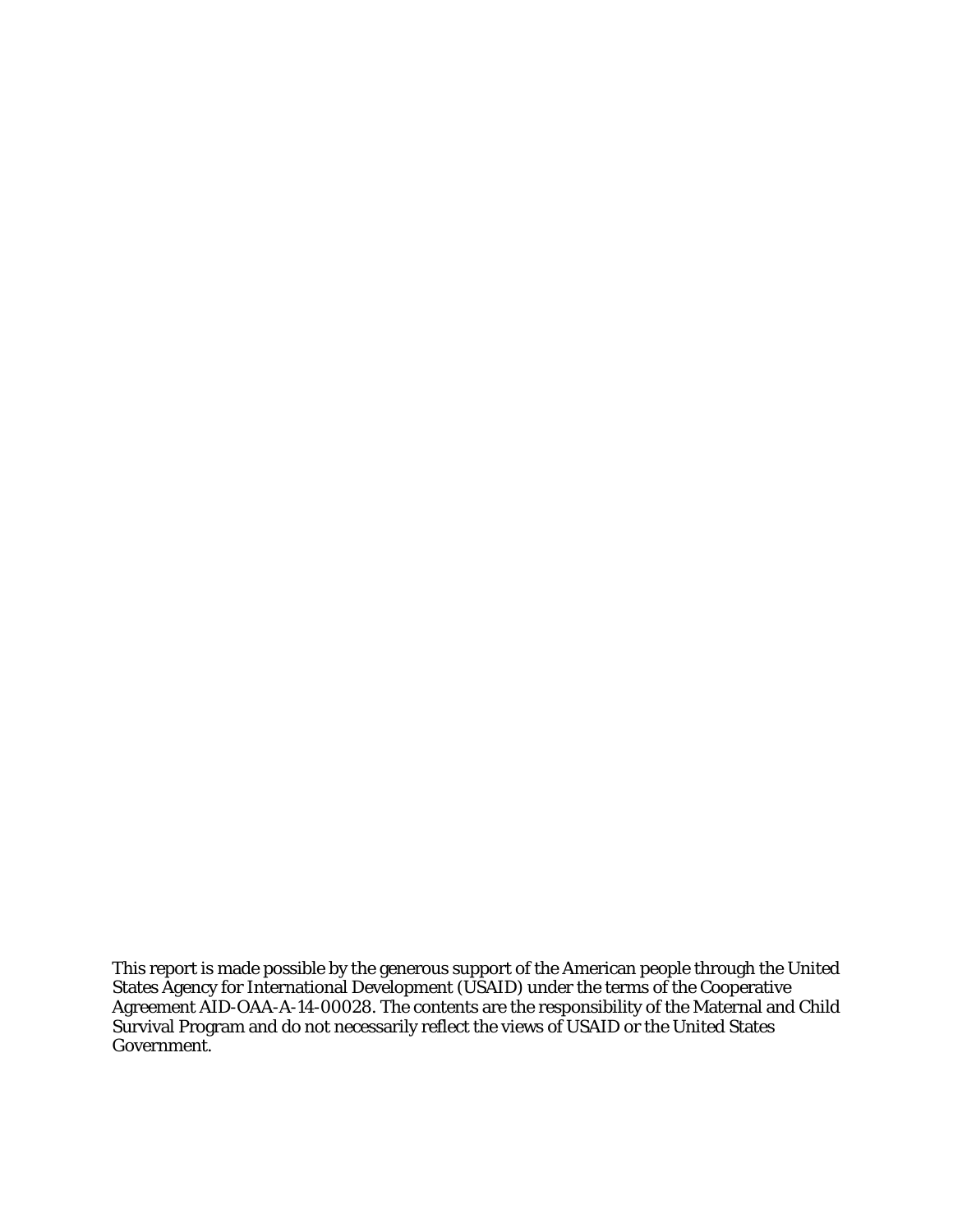# **Table of Contents**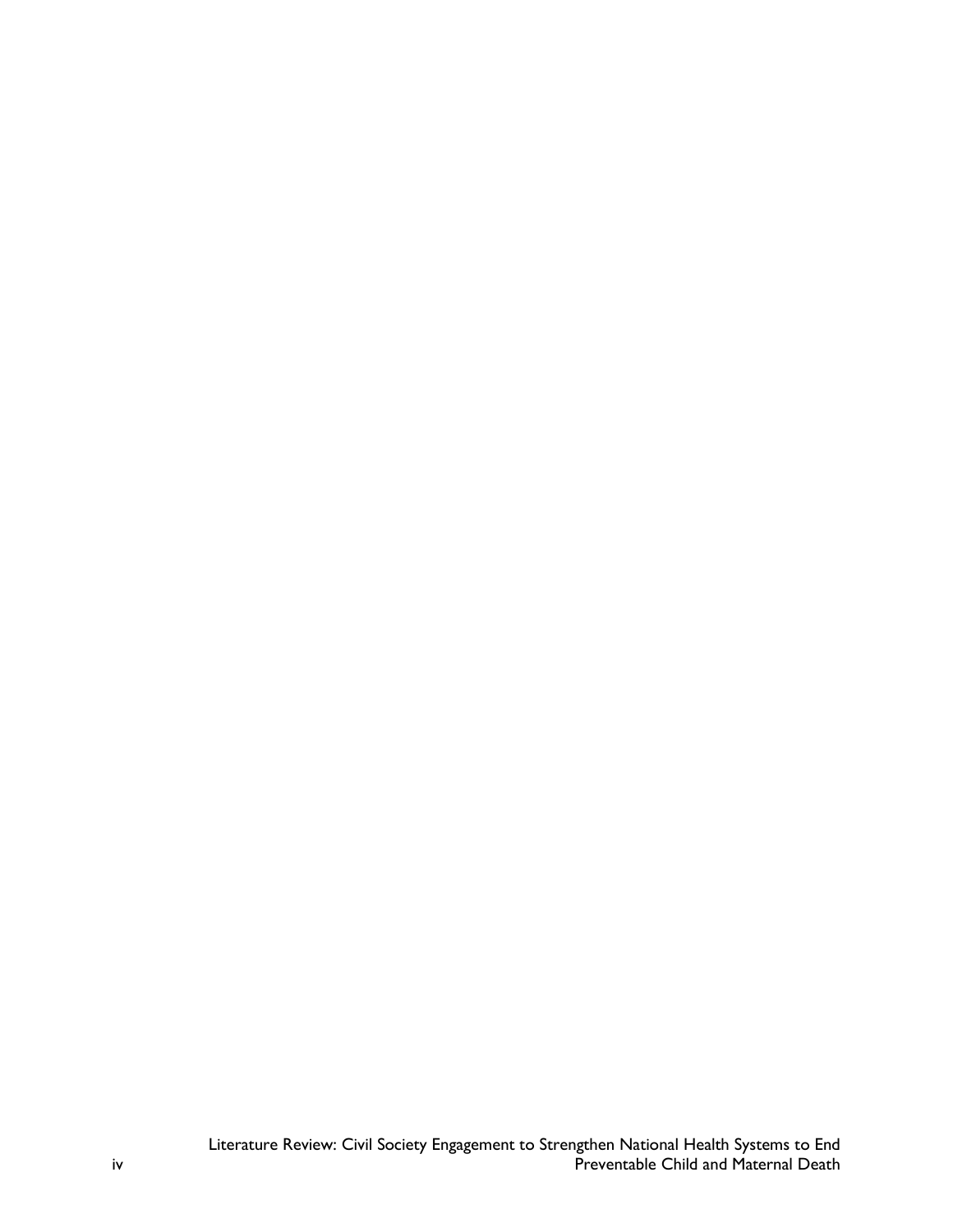# <span id="page-4-0"></span>**Acknowledgements**

The authors wish to particularly thank Karen Leban and Eric Sarriot for their thoughtful comments to our previous drafts and for their contributions to the development of the model (Exhibit 3).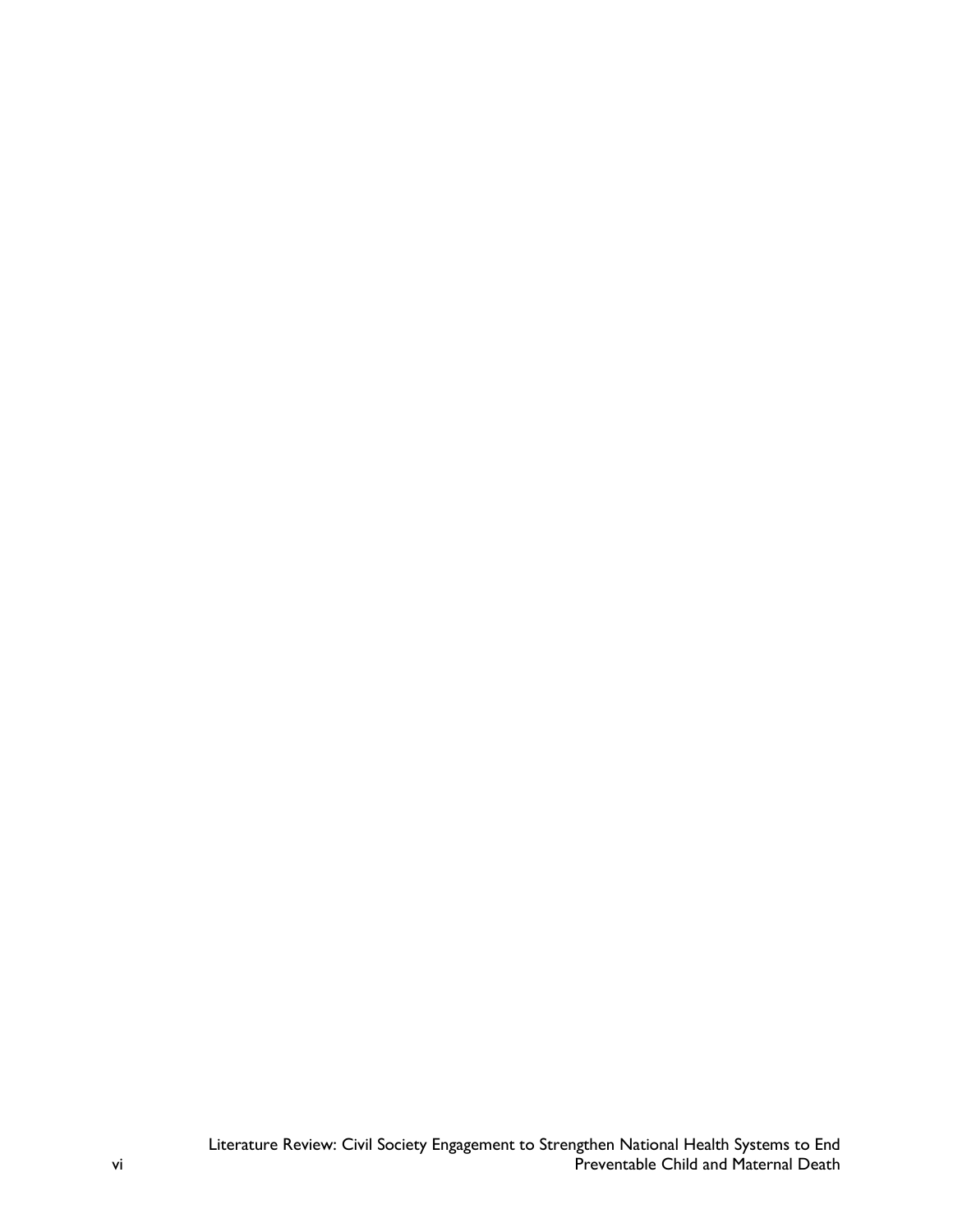# <span id="page-6-0"></span>**Abstract**

# **Background**

This document summarizes a literature review on civil society engagement to strengthen national health systems to end preventable child and maternal death. The role of civil society in national health system strengthening remains ill-defined as disagreements continue to exist concerning the roles and responsibilities of donors, governments and civil society itself. The authors aim to showcase the potential of civil society engagement to strengthen national health systems.

## **Methods**

Using an iterative approach, the authors searched for public health articles between the years 2000 and 2015, including public access databases such as Google Scholar, Popline, World Bank's Knowledge Repository and e-library, the USAID Development Experience Clearinghouse and PubMed. Other documents were identified through article bibliographies and suggestions of colleagues. Although it was not an exhaustive search, we believe most recent public health articles that featured civil society engagement, both peer reviewed as well as not, have been captured. In the end, more than 160-documents fit these criteria. These were composed mostly of journal articles, briefs, meeting reports and guides, and occasionally books. For all the articles chosen for use, the authors classified them into four categories, by their purpose: information, guidance, evidence, and advocacy. In all, 108-sources were referenced for this review. Based on this literature review, the authors determined that results fell into three recurring themes: (1) Roles of civil society and civil society organizations, (2) Key elements of successful civil society engagement, and (3) Reported benefits of civil society engagement.

## **Results**

The reported benefits of civil society engagement include: 1. Increased public awareness of unmet health priorities and the importance of health service quality; 2. Increased funding for high priority public health topics; 3. Participatory governance introduced, supported and capacity developed; 4. Demand and use of high quality health care increased and improvements made to service quality; and 5. Outcomes improved, including increased health service equity among marginalized populations. These benefits are most often achieved in an enabling context, and the degree to which these enabling conditions are not met, benefits may be reduced, not realized and/or not sustained over time. However, civil society organizations and the systems they work within often have weaknesses that impede effectiveness. The challenges between positive civil society organization pro-poor health actions and the wider enabling environment is an area that merits much greater attention and study.

Engagement between government and civil society requires openly and readily available data at various levels, as well as mechanisms to induce regular discussions on findings. Therefore, by improving transparency and accountability, civil society engagement can lead to strengthened relationships between government and civil society and improvements in outcomes. It's important to note that community responses are not a replacement for weak national plans. Rather, communities can assist national health programs, but must also operate under realistic objectives and with financial and technical support.

The authors found that community involvement seems to improve resource sustainability and infrastructure quality. Studies that are able to assess the impact of participation typically find that although inducing community engagement alone has little impact on outcomes, community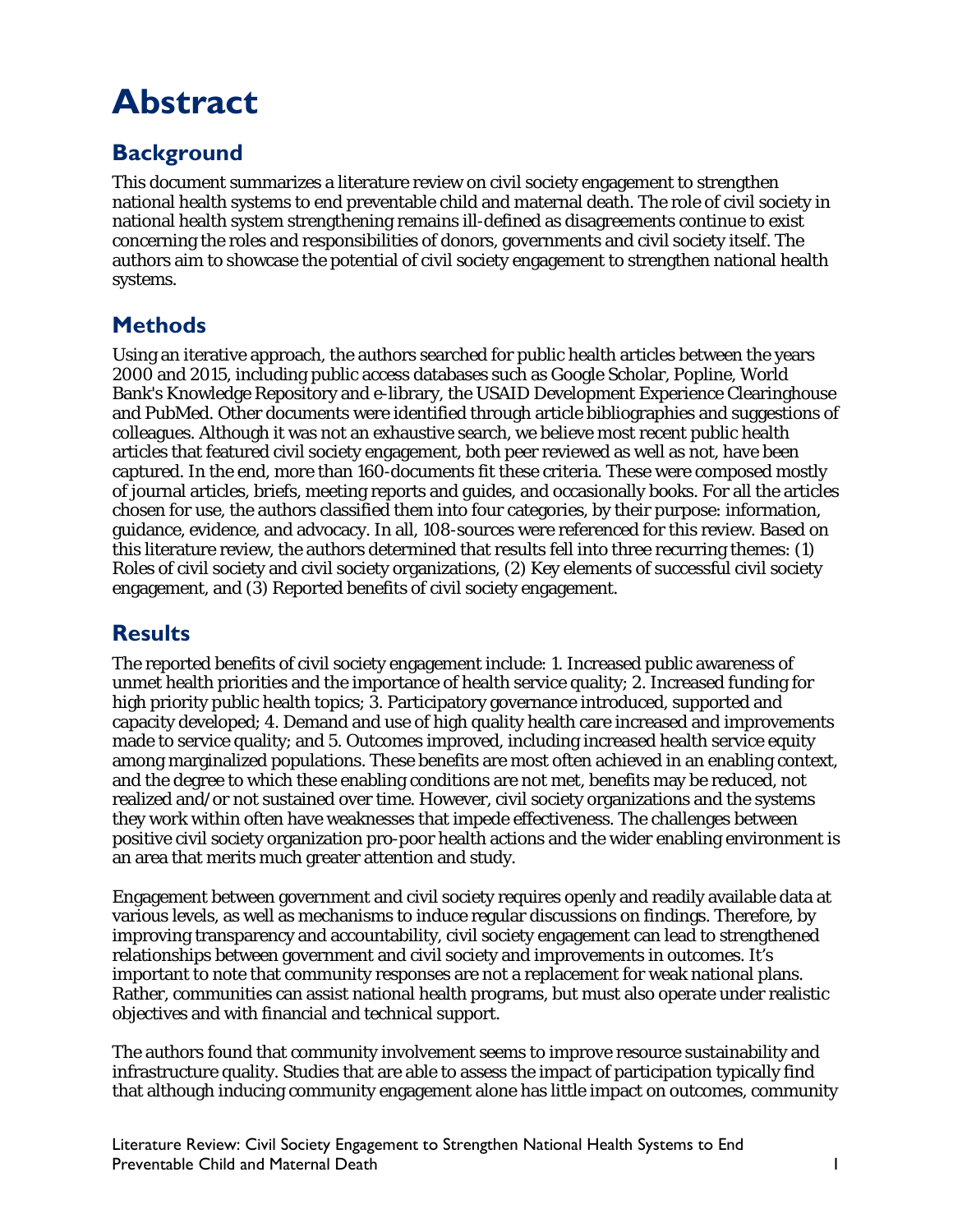engagement can substantially amplify the impact of investments in public health or inputs. In the case of health service delivery, for example, the formation of community health groups appears to be effective when combined with inputs such as trained health personnel or the upgrading of health facilities.

Interestingly, successful programs are often located within larger government health delivery systems. This finding is encouraging because government participation is usually central for scaling up health initiatives. The evidence also suggests that the most successful programs tend to be implemented by local governments that have some management autonomy and are downwardly accountable. The authors introduce a model for the role of civil society in strengthening national health efforts based on information synthesized in this literature review (Exhibit 3, page 27).

## **Conclusions**

Based on the results of this literature review, the authors conclude that community engagement can substantially amplify the impact of investments in public health. Community engagement leads to significantly larger reductions in maternal and child mortality, larger improvements in health-related behaviors, and greater use of health facilities than investments in health inputs alone can deliver. Successful programs are often located within larger government health delivery systems. This is encouraging because government participation is usually central for scaling up health initiatives. The evidence also suggests that the most successful programs tend to be implemented by sub-national governments that have some management autonomy and are downwardly accountable.

When civil society is engaged in multiple ways (e.g., using mutually-reinforcing tools, such as social accountability through shared governance, public advocacy, and governmental reforms), in the context of a safe and enabling environment (even if nascent), the evidence is strong for positive health impacts.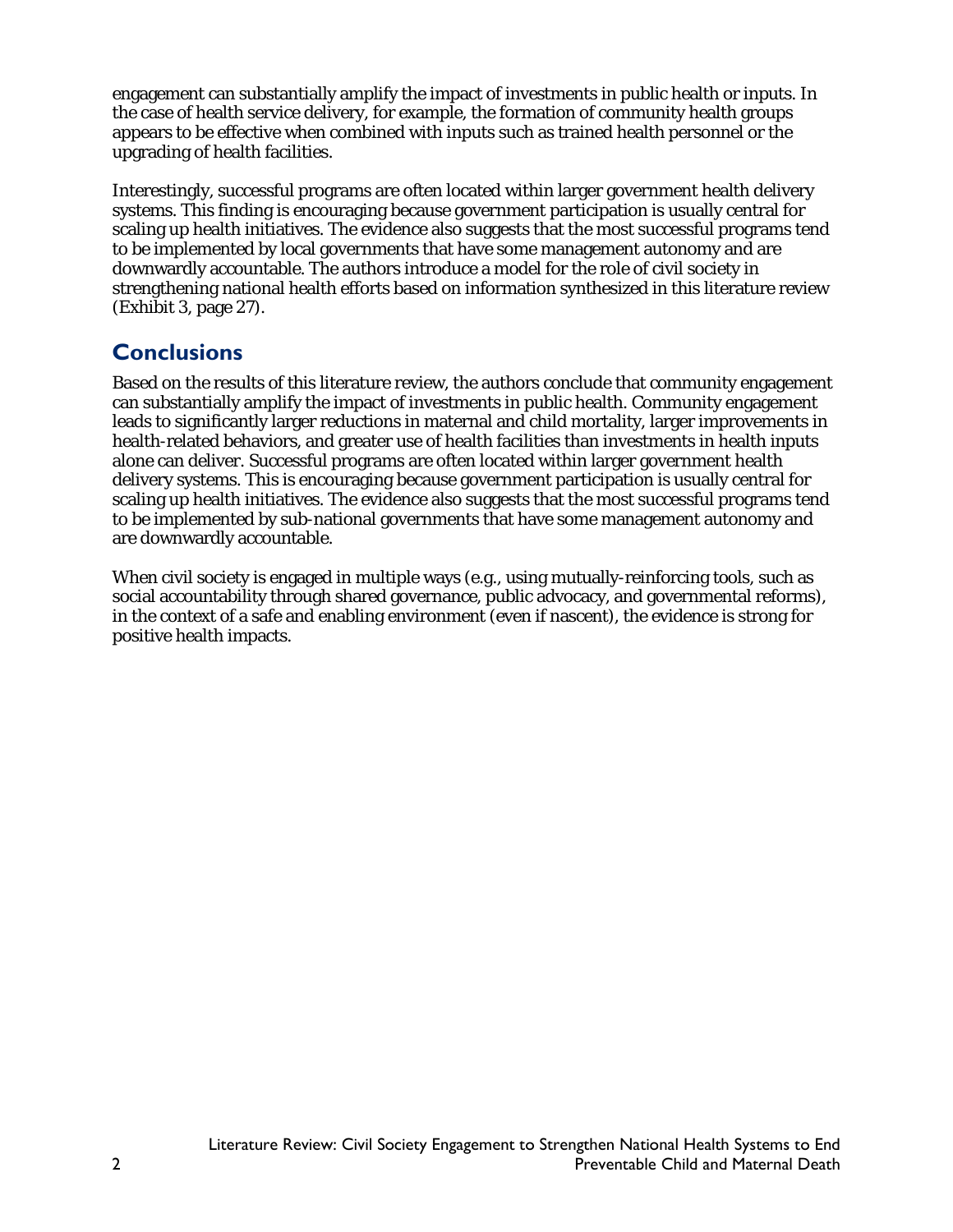# <span id="page-8-0"></span>**Introduction**

*"Real development requires more than assistance and aid. One of the things we've learned is you can't skip the governance component, and that's been a painful and important lesson."*

–Chris Beyrer, MD, MPH, Associate Director of the Center for Global Health at the Johns Hopkins Bloomberg School of Public Health, and Director of the JHU Center for Public Health and Human Rights, remarking on the release of the Sustainable Development Goals (APHA Newsletter, November 2015).

This document summarizes a literature review on civil society engagement to strengthen national health systems to end preventable child and maternal death. These results will be applied to the development of a civil society engagement strategy for use within the United States Agency for International Development (USAID) funded Maternal and Child Survival Program (MCSP), USAID's flagship maternal and child health technical support project (MCSP, 2014).

For nearly a century, the language of civil society was absent from intellectual and political life, and as recently as two decades ago, the term itself was little used outside of professional circles (Keane, 2009). Since then, around the world, the term civil society has become an important category in social sciences and is a concept known to all (if not fully understood). Contrasted with government, civil society is viewed as a realm of social life—a complex and dynamic ensemble of legally protected nongovernmental institutions that are nonviolent and self-organizing (Keane, 2009). Recent comparative studies show the vital role played by civil society in the transition toward democracy. A robust civil society starts transitions, helps block reversals, generates political alternatives and keeps post-authoritarian governments responsive to public sentiment. Civil society organizations (CSOs) may also represent populations that are marginalized and vulnerable due to stigma and discrimination. Unlike the private sector with its basic power base of financial capital, civil society exercises its power through social capital and trust (Edwards, 2014). As Ingrid Srinath, Former Secretary General of CIVICUS, concisely put it, "Civil society is consistently trusted far more than government, business and the media at a time when trust is by far the most valuable currency," (WEF, 2013). However, governments may not always welcome or agree with CSOs' recommendations or actions. Some governments seek to actively control civil society to minimize internal dissent and consolidate political power (Keane, 2009; Mendelson, 2015).

This stands in contrast to the current United States government (USG) position. Former Secretary of State Clinton described legitimate "country ownership":

*"To us, country ownership in health is the end state where a nation's efforts are led, implemented, and eventually paid for by its government, communities, civil society, and private sector…and those plans must be carried out primarily by the country's own institutions, and then these groups must be able to hold each other accountable…" (Clinton, 2011).*

More recently, President Obama released a memorandum in response to a High Level Event on Civil Society at the United Nations General Assembly (September 2014) that was directed to USG agencies engaged in development programs and projects abroad (The White House, 2014). In it, he called on USG personnel "to take actions that elevate and strengthen the role of civil society; challenge undue restrictions on civil society; and foster constructive engagement between governments and civil society." In President Obama's latest memorandum (September 2015), he continues to call for an advancement of the *Stand with Civil Society Agenda*, a global

Literature Review: Civil Society Engagement to Strengthen National Health Systems to End Preventable Child and Maternal Death 3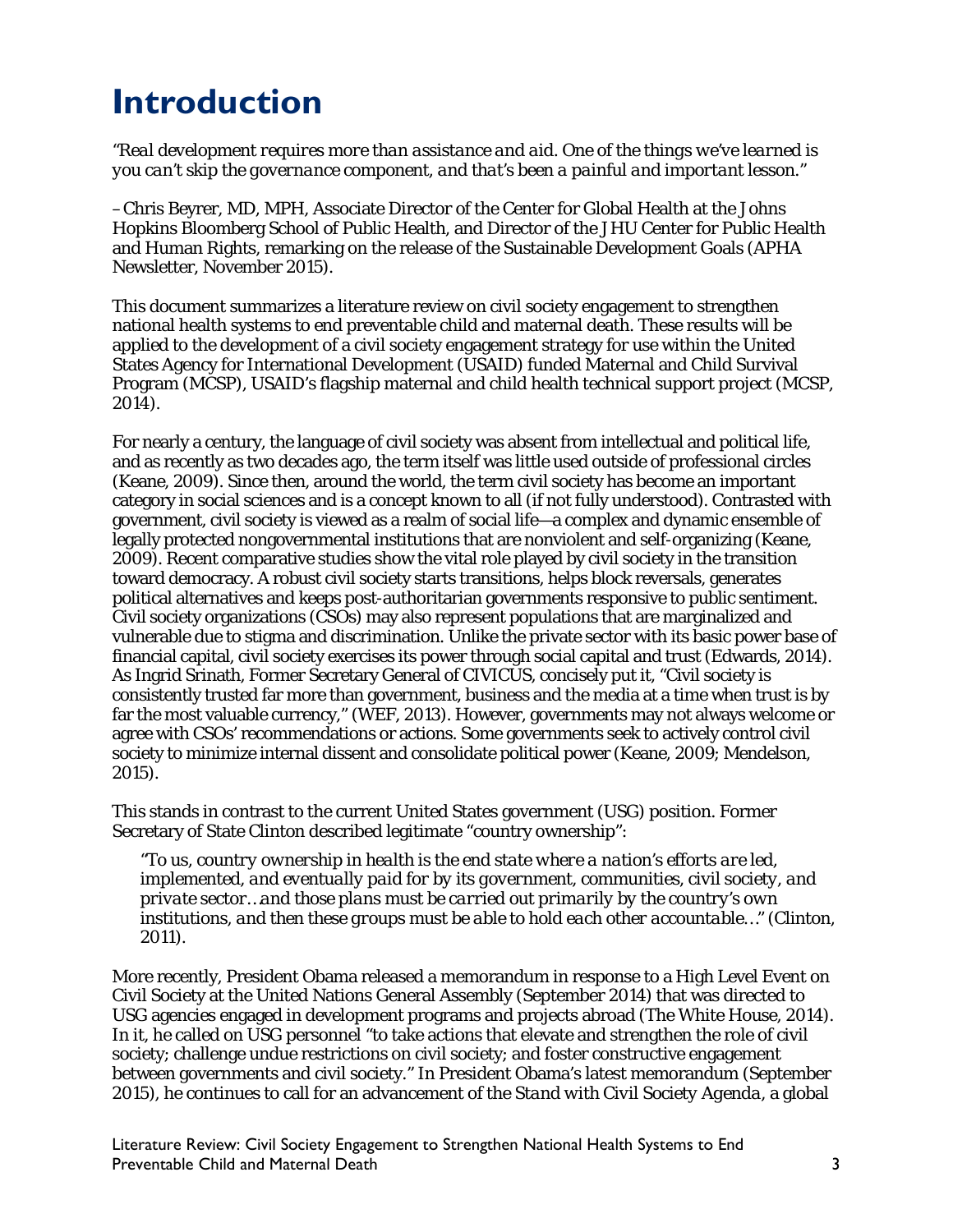call to action to support civil society organizations against increasing restrictions. Since 2010, the USG has invested more than \$3.2 billion in efforts to strengthen civil society and plans to commit additional resources to partnering with others to support the *Agenda* (The White House, 2015).

The interest in civil society as a driving force of global health change started about 40 years ago and was articulated in the Declaration of Alma-Ata (WHO, 1978). Articles IV and VI state, in part,

*"The people have the right and duty to participate individually and collectively in the planning and implementation of their health care…Primary health care [should be] made universally accessible to individuals and families in the community through their full participation and at a cost that the community and country can afford…It is the first level of contact of individuals, the family and community with the national health system bringing health care as close as possible to where people live and work, and constitutes the first element of a continuing health care process" (WHO, 1978).*

More recently, a series of international meetings were held, beginning in the early 2000s, to address ways to improve international aid effectiveness. To date, four High Level Forums on Aid Effectiveness have taken place in Rome, Italy (2003), Paris, France (2005), Accra, Ghana (2008), and Busan, Republic of Korea (2011). At first, discussions on aid effectiveness were mostly led by donors and partner governments. But, at the third meeting, civil society achieved recognition as an independent development sector, as well as established the importance of a healthy "enabling environment" (that is, without undue legal or political restrictions). Open Forum was created in June 2008 with the aim of building a global civil society consensus on the role and effectiveness of CSOs in development. During a Global Assembly of the Open Forum in Istanbul, Turkey (September 2010), eight Principles for CSO Development Effectiveness were articulated as guiding values for the development of CSOs (Open Forum for CSO Development Effectiveness, 2010). This was immediately followed by an Open Forum consultation that resulted in an International Framework for CSO Development Effectiveness in June 2011 (Open Forum for CSO Development Effectiveness, 2011).

Despite this recent headway, the role of civil society in national health system strengthening (HSS) remains ill-defined, as disagreements continue to exist concerning the roles and responsibilities of donors, governments and civil society itself. To address this lack in clarity, the current paper reviews extant literature on efforts to engage civil society in strengthening national health systems to end preventable child and maternal deaths (EPCMD). In doing so, this paper aims to showcase the potential of civil society engagement to strengthen national health systems.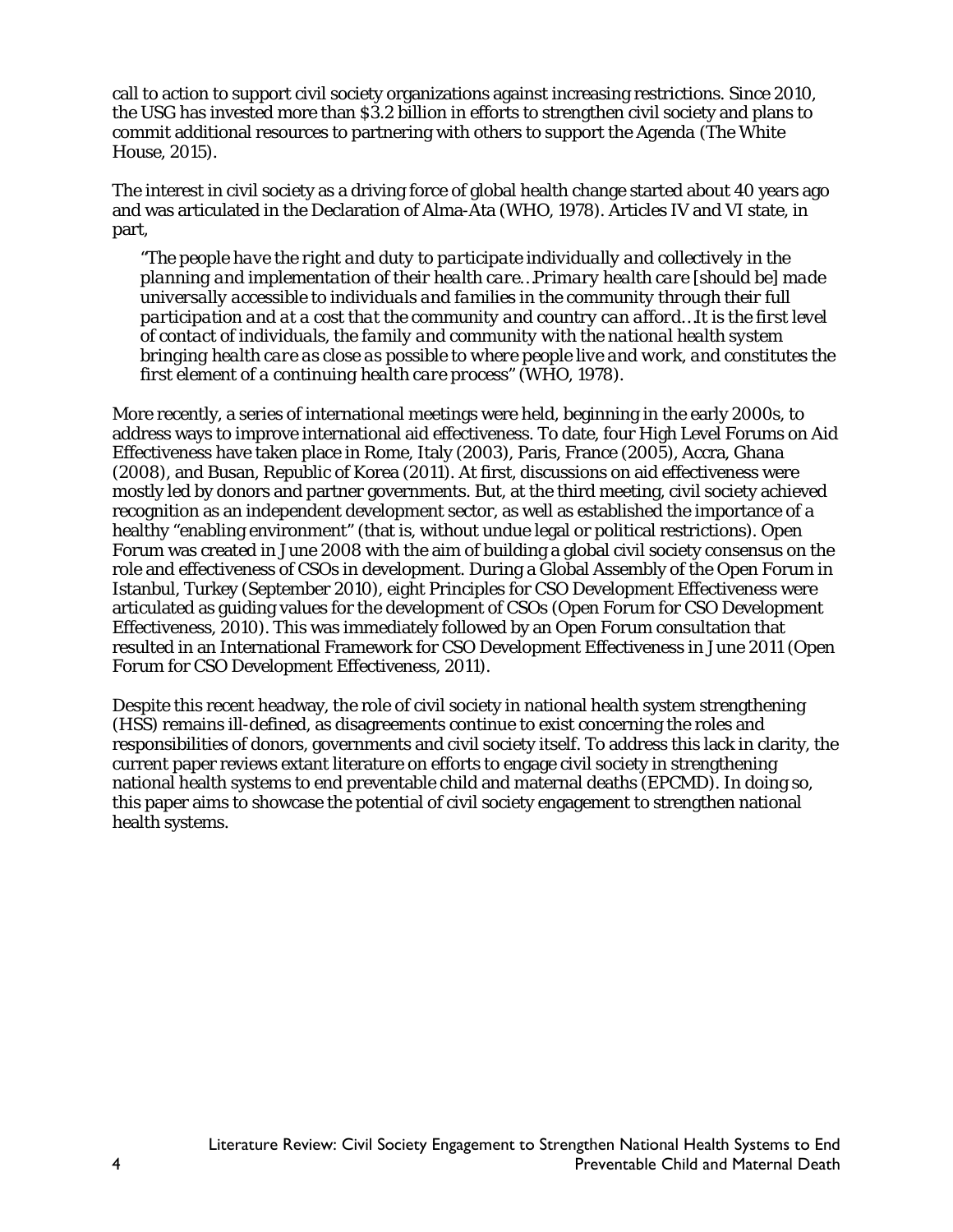# <span id="page-10-0"></span>**Methodology**

## <span id="page-10-1"></span>**Search Process**

Using an iterative approach, the authors searched for public health articles between the years 2000 and 2015, including public access databases such as Google Scholar, Popline, World Bank's Knowledge Repository and e-library, the USAID Development Experience Clearinghouse and PubMed. Other documents were identified through article bibliographies and suggestions of colleagues. We chose this timeframe to ensure that the content is relevant and fairly current, and the location databases to ensure a wide range of possible results that are readily available. Although it was not an exhaustive search, the authors believe that most of the recent public health articles that featured civil society engagement, both peer reviewed as well as not, have been captured.

Starting with broader keywords (e.g., "civil society" and "civil society health systems") to understand the civil society landscape and available literature, we then began to narrow our search terms by specific outcomes or technical areas. In particular, we were keen to uncover civil society's contributions to the MCSP technical areas, and in turn, that impact on national health systems strengthening. As such, our search terms included, but were not limited to, "health system strengthening civil society accountability," "civil society maternal and child health," "civil society HIV/AIDS" and "civil society social capital." Each search yielded a different number of results, with the most results coming from broader terms, such as "civil society" and "civil society health systems."

## <span id="page-10-2"></span>**Inclusion Criteria**

We chose literature based on their publication date (between 2000 and 2015), credibility of source (e.g., reputable journal) and potential relevance to our review aims. The relevance was influenced by what we deemed to be their purpose through our initial literature scans. In the end, more than 160 documents fit these criteria. These were composed mostly of journal articles, briefs, meeting reports and guides and occasionally books. There were several compilations of results taken from multiple sources. After the referenced materials were collected, the authors conducted full reviews of selected documents, as determined by their degree of relevance. We also scanned longer texts for relevant sections to review and noted additional references to seek out. Other shorter texts also were scanned for content. We noted key findings and credibility of the sources and made comments on the texts' content, strengths and shortcomings. For all the articles chosen for use in this document, we classified them into four categories, by their purpose: information, guidance, evidence and advocacy (Exhibit 1). In all, we referenced 108 sources for this review.

| <b>Purpose</b>     | <b>Description</b>                                                                                     | # Articles Reviewed |  |
|--------------------|--------------------------------------------------------------------------------------------------------|---------------------|--|
| Evidence           | Provides data and/or case studies of civil<br>society engagement                                       | 49                  |  |
| Guidance           | Provides guidance and frameworks around<br>civil society engagement                                    | 30                  |  |
| <b>Information</b> | Provides general information,<br>e.g., historical contexts and definitions                             | 28                  |  |
| Advocacy           | Provides general support of civil society<br>engagement, without the detail of<br>guidance or evidence |                     |  |

|  | Exhibit 1. Number of referenced public health articles, by category |  |  |
|--|---------------------------------------------------------------------|--|--|
|  |                                                                     |  |  |

Literature Review: Civil Society Engagement to Strengthen National Health Systems to End Preventable Child and Maternal Death 5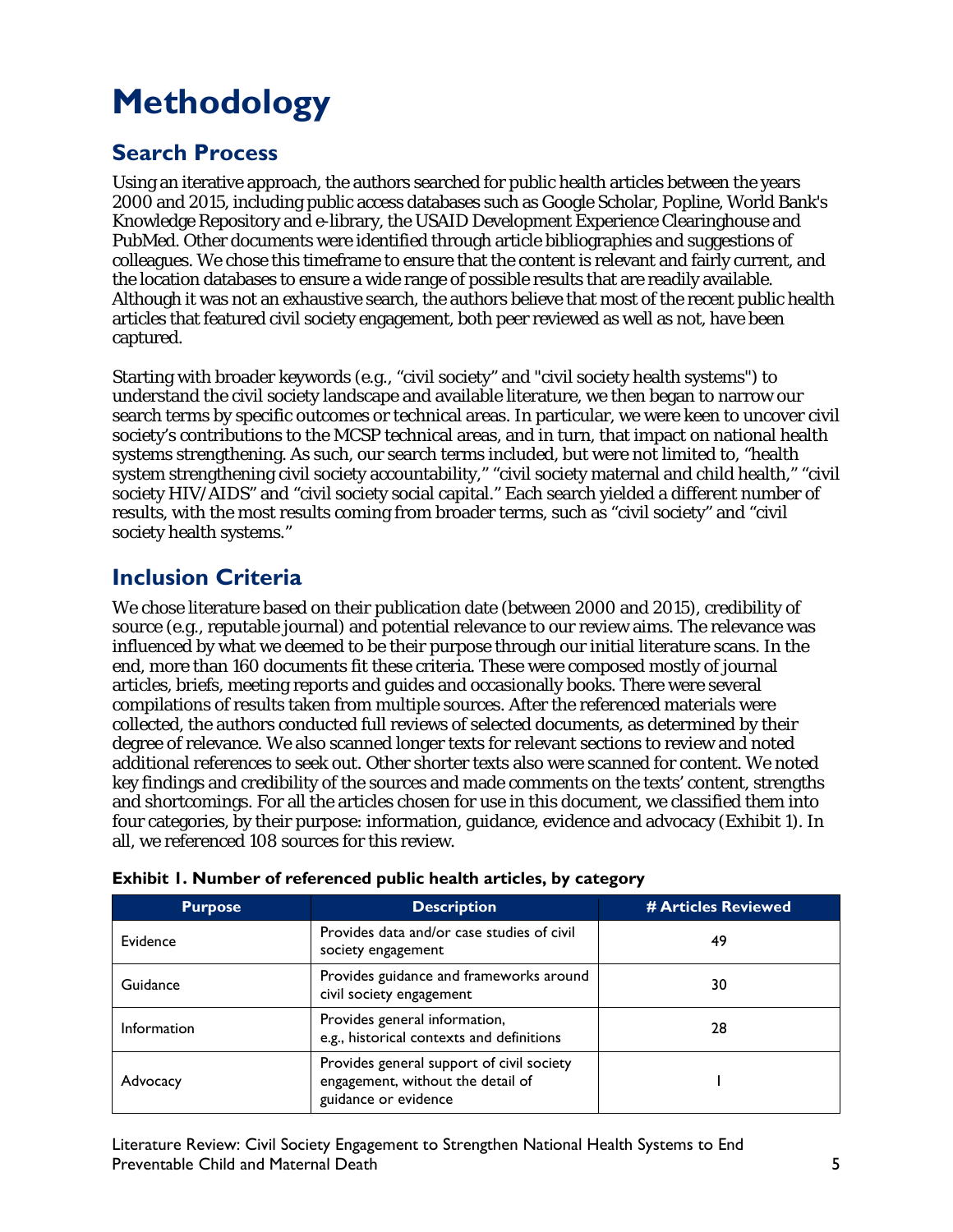| __ |
|----|
|    |

Below is a summary of this review beginning with two key definitions. Examples taken from the review are provided in the results section, and a full bibliography of the references follows this text.

# <span id="page-11-0"></span>**Key Definitions**

MCSP has developed and posted on its internal SharePoint key definitions for a set of terms commonly applied to global health in the context of the program (MCSP SharePoint, 2016). These include three related to civil society:

*Civil Society* is a wide array of formal and informal associations and organizations that advance public interests and ideas and are independent of the public and for-profit private sectors. This definition differentiates civil society from the for-profit private sector. However, the private sector may include both civil society organizations and for-profit service providers.

*Social Capital* is the connections among individuals in social networks, and the norms of reciprocity and trustworthiness that result from them. It is the degree and quality of these networks, norms and trustworthiness that bond similar individuals together or bridge diverse people together.

*CSOs* are diverse groups that express the interests and values of their members or others, and exist in the public space between the state, the market and ordinary households. CSOs can lead and organize social action, advocate on priority issues, participate actively in public service monitoring and oversight, and deliver services to members and the larger population. They may be community groups, nongovernmental organizations (NGOs), labor unions, indigenous groups, charitable organizations, faith-based organizations (FBOs), professional associations, foundations and providers.

Although other definitions have been developed during the past decade, we feel that these definitions build upon previous efforts, and are clear, simple and understandable to readers (Open Forum for CSO Development Effectiveness, 2011; LeBan, 2011; UNICEF, 2003; The World Bank, 2013).

Further distinctions are often made among CSOs which, in turn, reflect their roles in global health: international NGOs (INGOs); global health initiatives or partnerships; national or local NGOs and CSOs; FBOs; and networks of CSOs/NGOs/FBOs. Although these groups vary widely, there are also overlaps in their purposes and roles, reflecting values commonly shared: equity, reaching marginalized populations, promoting the strength of diversity and social capital.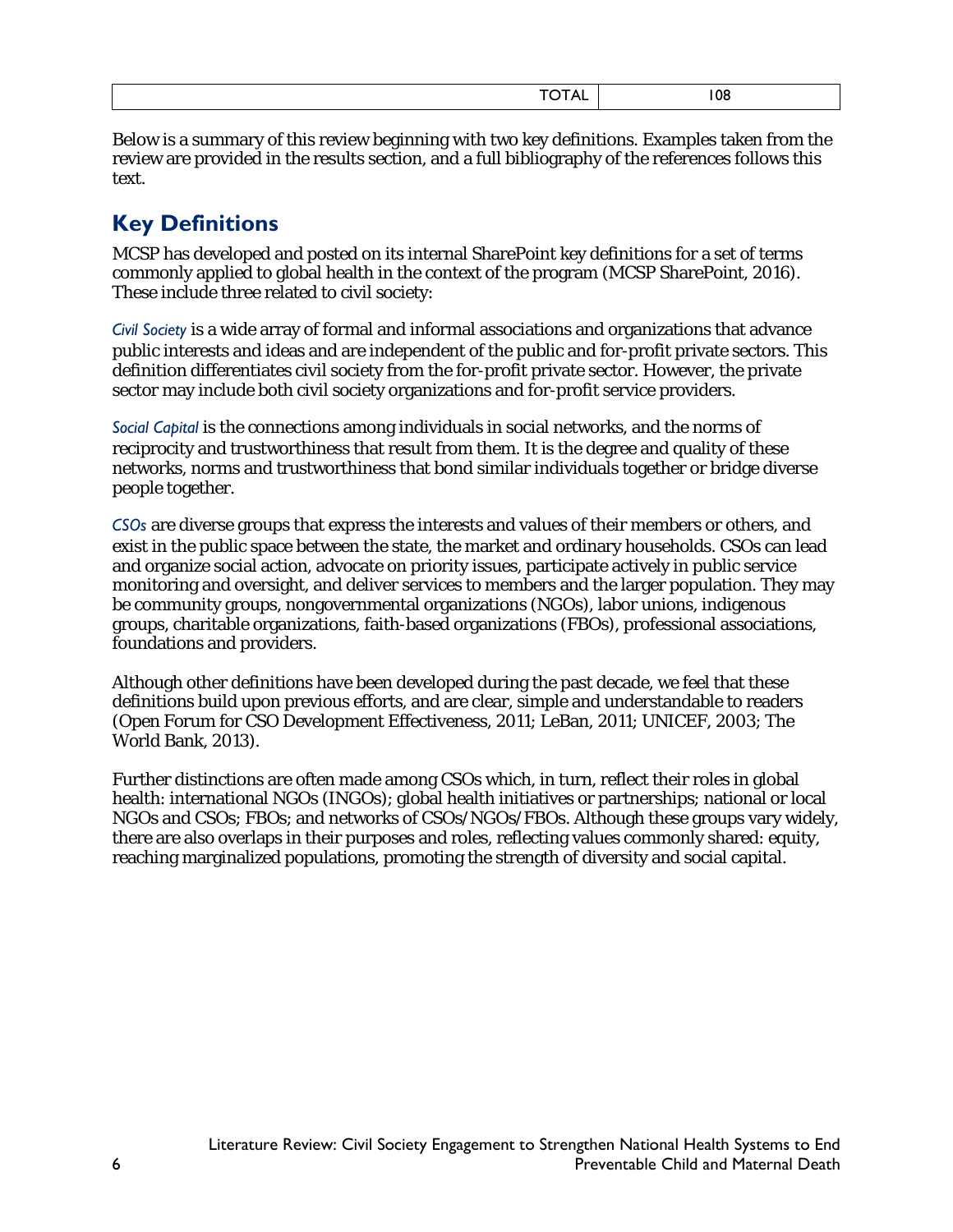# <span id="page-12-0"></span>**Results**

Based on our literature review, we determined that results fell into three recurring themes: (1) roles of civil society and civil society organizations; (2) key elements of successful civil society engagement; and (3) reported benefits of civil society engagement. Each theme and selected sub-themes are presented below.

## <span id="page-12-1"></span>**Roles of Civil Society and CSOs**

There are eight basic roles of civil society within the realm of national health care systems: 1. Public information, advocacy and policy development; 2. Public oversight; 3. Participatory governance; 4. Direct service provision; 5. Capacity development; 6. Resource mobilization; 7. Research and innovation; and 8. Networking.

### Public information, advocacy and policy development

Public information, advocacy and policy development refers to all activities to raise public awareness, advocate for policy and program reforms and engage in visible activities to bring public attention to an issue, policy and/or program. Such information-sharing and advocacy generally occur at the national or global level.

Health-oriented CSOs classically engage in advocacy to transform public understanding and attitudes on health, represent public and community interests in policy discussions, and promote pro-poor and equity concerns for better resource allocation. The USAID-funded Kenya Civil Society Strengthening Program, for example, assisted numerous CSOs in Kenya to advocate for reforms, leading to such bills as the Truth, Justice and Reconciliation Bill, National Land Policy, Political Parties Bill, Elections Bill, Forest Act and Wildlife Policy Bill (USAID, 2013a). This program also led to SAFE-COAST, a partnership with the Kenya Community Support Centre to create a mechanism, Safe Coast Early Warning and Response, to warn users of the potential of human conflicts and threats (USAID, 2014b).

Frequently, policy and program advocacy go hand-in-hand with efforts to raise public awareness. The White Ribbon Alliance for Safe Motherhood Tanzania, for instance, launched a national advocacy campaign in 2006 to present data to government officials on its survey findings, which highlighted the need for skilled medical personnel to serve facilities in the Sumbawanga and Monduli districts (Futures Group, 2010). *For velferdsstaten* (For the Welfare State) in Norway also rallied the public behind social welfare and public services (Blas et al., 2008). In another example, groups in India advocated for a redrafting of the 2002 "Protection of Women from Domestic Violence Act" that they felt had neglected to fully protect survivors (Blas et al., 2008). Passing in 2005, the revised act added measures to protect survivors, including allowing women to bypass police to file a complaint directly with judges, as well as expanding protection to all females, not only wives or partners.

One of the most well-known global examples of effective public information, advocacy and policy development is the case of HIV/AIDs. In 2000, HIV/AIDS, tuberculosis and malaria, combined, contributed to more than 6 million annual deaths (The Global Fund, 2015). Since that time, HIV/AIDS has catapulted to be one of the most highly funded communicable diseases for prevention and control. A direct result of this awareness was the creation of the Global Fund to Fight AIDS, Tuberculosis and Malaria. In Brazil during the 1980s, the initial response to the epidemic took shape through social actions linked to the progressive Catholic Church, the sanitary reform movement in public health and the emerging gay rights movement (Parker, 2009). A broad-based civil society coalition took shape over the course of the 1990s, and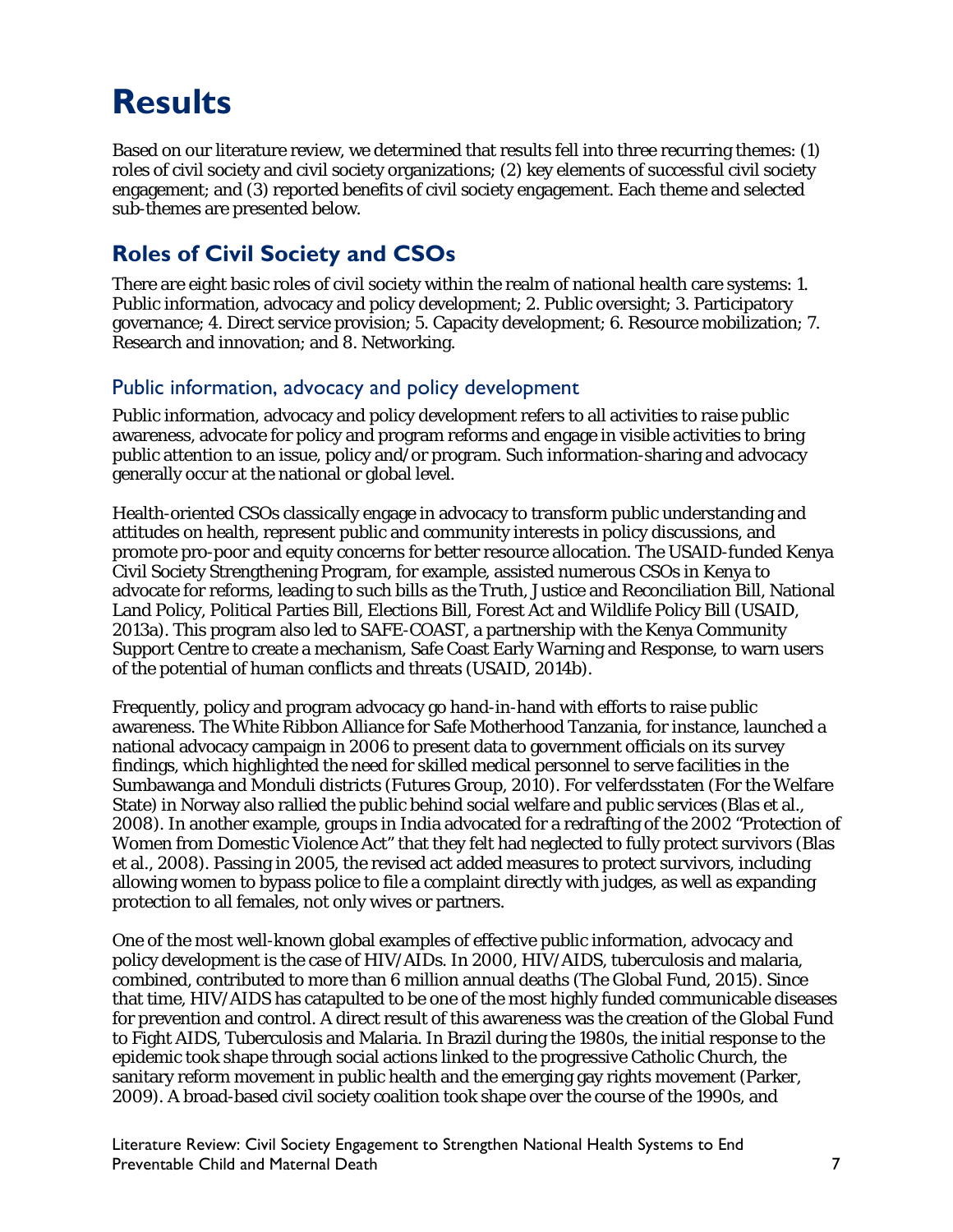political alliances were built up during 1996 to pass legislation guaranteeing the right to antiretroviral treatment access. Brazilian CSOs are reported to continue to exert pressure to guarantee the sustainability of treatment access, as well as more broadly strengthening public health infrastructures and providing a model for health-related social mobilization.

## Public oversight

Public oversight, or playing a "watchdog" role, refers to the act of holding governments accountable to their commitments. In this role, civil society acts as an independent agent.

Over the years, civil society has increasingly adopted this oversight capacity. In 2011, for example, the Centre for Health, Human Rights and Development, a Ugandan NGO, challenged the government in a landmark lawsuit over two women who bled to death, unattended, during childbirth in local hospitals (Ray et al., 2012; Webb, 2011). The case claimed that these deaths were preventable and that the government had violated these patients' rights to maternal health care and life. Leveraging the support of activist coalitions, the case received national attention and uncovered thousands of similar cases, highlighting the grave state of maternal health care in the country. Although years of dismissals and appeals ensued, on May 7, 2015, the High Court of Uganda finally ruled in favor of the Centre for Health, Human Rights and Development (Rudrum, 2015).

Because CSOs often work within communities, they can represent public and community interests in policy. In the past, many have systematically tracked policy implementation to ensure that policies fairly include community interests (Futures Group, 2010). One such example is Guatemala's Reproductive Health Observatories Network (OSAR). Since its inception in 2012, the Reproductive Health Observatories Network has systematically monitored and measured the impact of Guatemala's Universal Law for Family Planning and Sexual Education through the development of indicators, policy oversight and data collection on barriers to policy implementation (Green and West Slevin, 2013; Merino, 2012). All the while, the Reproductive Health Observatories Network has proactively worked with key stakeholders to devise solutions to barriers and engaged communities in the policy process. Another example is the White Ribbon Alliance for Safe Motherhood India, a coalition dedicated to making pregnancy and childbirth safer for women and newborns. In an effort to track policy implementation, this group rolled out checklists in several districts to monitor policies that sought to improve health care access for women and children (Futures Group, 2010).

On a global scale, international groups track trends to monitor governmental activity. Global Health Watch, for instance, periodically publishes an alternative world health report to highlight key health-related issues (Global Health Watch, 2014). The Partnership for Maternal Newborn and Child Health recently released the report, *2015 Strengthening Accountability: Achievements and Perspectives for Women's, Children's and Adolescents' Health* (PMNCH, 2015). Global Health Visions also has released a new report, *Engendering Accountability: Upholding Commitments to Maternal and Newborn Health* (Sneeringer et al., 2015). The report, commissioned by the Bill & Melinda Gates Foundation and the Children's Investment Fund Foundation, is an in-depth review of accountability processes at the regional, national, and sub-national levels, with a particular focus on those involving civil society.

When enabled, civil society has the potential to record policymakers' promises, track corresponding fund allocations and examine discrepancies in resource availability (Green and West Slevin, 2013). One example is Zimbabwean civil society and its 2012 success in calling for financial transparency from the National AIDS Council. In the previous decade, Zimbabwe's government had begun collecting an AIDS tax to care for those affected by HIV/AIDS, which in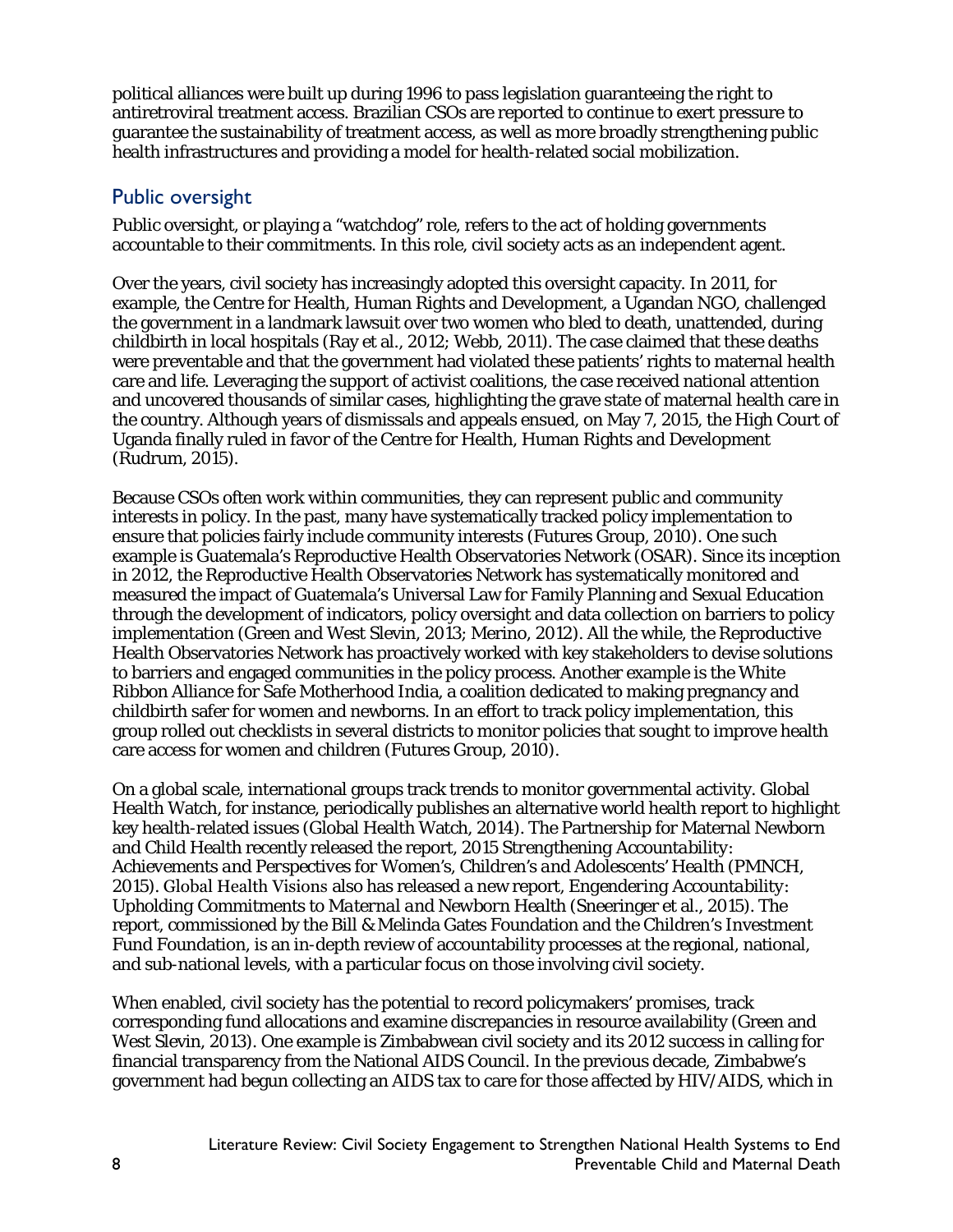turn resulted in drastic declines in HIV prevalence (Mhofu, 2012; Green and West Slevin, 2013). During one period, rates dropped from 27% to almost 14% (Green and West Slevin, 2013; Merino, 2012). Yet, in light of these promising results, pharmacies and clinics still reported supply shortages of antiretrovirals. In response to allegations of financial mismanagement, Zimbabwe activists took to the streets to demand information on how the AIDS tax was being managed, and more importantly, to improve patients' access to antiretrovirals (Mhofu, 2012; Green and West Slevin, 2013). The Zimbabwe Lawyers for Human Rights furthered activists' demands by petitioning the National AIDS Council to release information on tax allocation.

In addition to demanding financial information, civil society can monitor available financial information to improve resource allocation (Kanthor et al., 2014). The Institute of Policy Analysis and Research, a Kenyan NGO, did just that in 2009. At the time, the Kenyan government had increased public spending on health care. Yet, unlike previous surges in health care spending, this surge was not accompanied by any improvements in health outcomes. Knowing that at least half of health expenditures went to salaries, the Institute of Policy Analysis and Research sought to examine the extent and causes of health care provider absenteeism. In surprise visits to 40 facilities in the Machakos district, the Institute estimated an average staff absenteeism rate of 25%, or a monthly loss to the district of about \$6 million in Kenyan schillings.

#### Participatory governance

CSOs have also joined forces with government (public) health staff at the local and national levels to provide greater scrutiny of programs and budgets.[1](#page-14-0) There are different degrees of participation in governance, ranging from jointly monitoring program data to the direct management of health programs, remotely supervised by government officials. Also described more broadly in the literature as "social accountability," common themes included: preparation and planning, involvement of marginalized populations and the poorest of the poor, identification of barriers for effective participation by civil society and the governmental/public sectors, interface meetings between civil society and governmental/public sector, a focus on accountability and health outcomes measurement, strong facilitation and use of guides and rigorous evaluations of interventions (CORE Group, 2014). The recently released USAID'S Vision for Health Systems Strengthening, 2015–2019, calls for shared health governance by building "civil society/private sector capacity for stronger voice, [and] better advocacy to increase government transparency and accountability" (USAID, 2015a). In an online video series, the World Bank offers a broad overview of participatory governance through brief presentations (four to 15 minutes each) on Engaging Citizens: A Game Changer for Development (World Bank Group's Open Learning Campus, 2015).

A simple and effective joint monitoring example was recently reported by Jain et al. (2015), in which the ''My Village Is My Home'' tool was used by volunteers and health workers to record the births and vaccination dates of every infant in a community. This poster-sized material was tested in India and Timor Leste, and assessments in both countries produced evidence suggesting improved vaccination timeliness and coverage. The authors concluded that this is a

<span id="page-14-0"></span> $<sup>1</sup>$  It is useful to note the difference between public oversight and participatory governance, as the authors view them. Public oversight occurs</sup> when civil society independently assesses and reports on governments' accountability to their commitments, whereas, participatory governance occurs when civil society actively holds a stake in governance. In the latter case, the government may formally engage civil society in managing programs at certain levels, while under public oversight, civil society serves as an independent watchdog of government management. A third level of community participation, more passive, is 'community mobilization' (as defined by these authors) by public health workers, and through government led health communication activities. Since participation is passive and does not represent engagement by civil society actors, this topic is not discussed in this document. This narrow definition of community mobilization should not be confused with active engagement strategies described in community development, community empowerment and community transformation literature.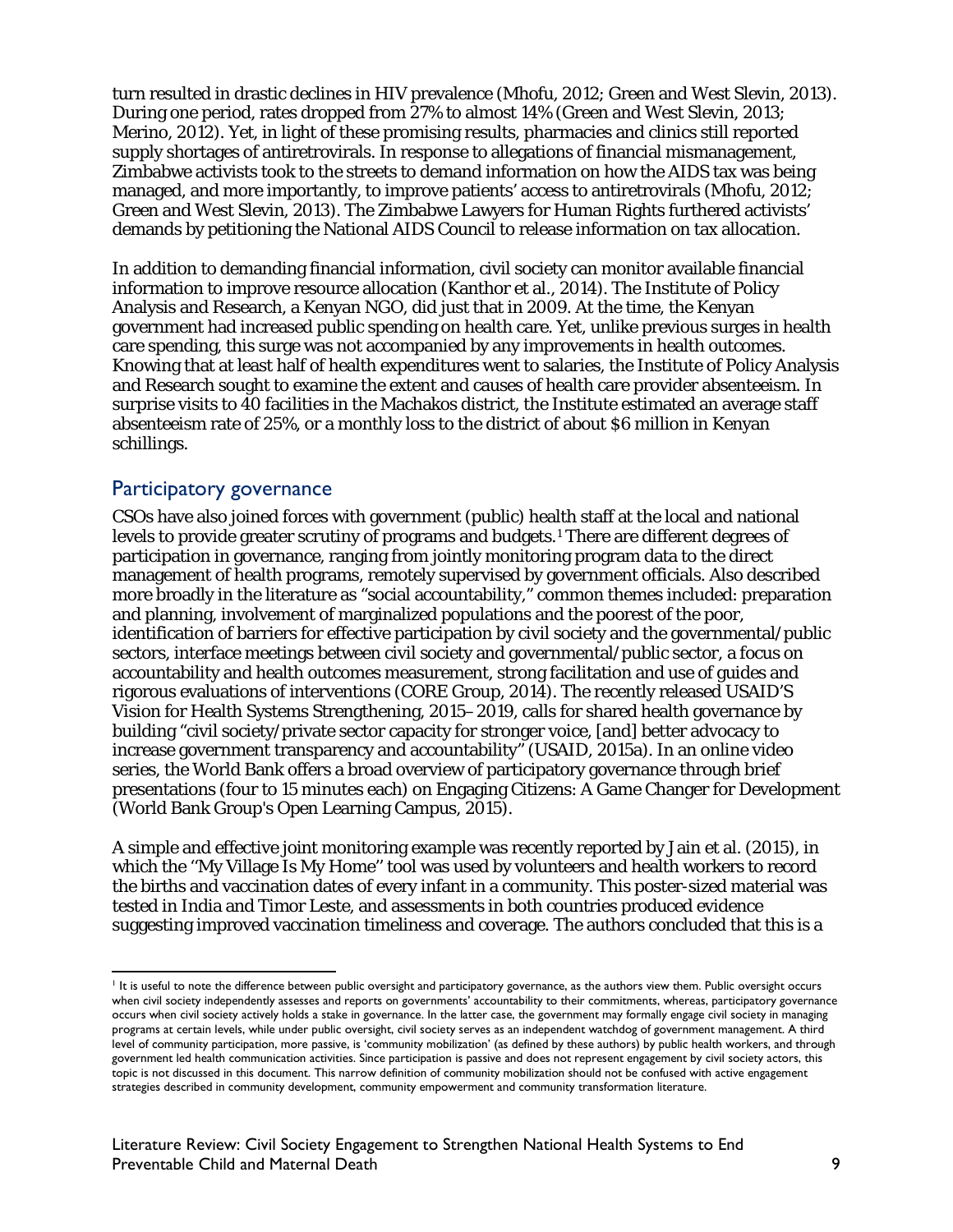promising tool that has the potential to broaden program coverage by marshaling both community residents and health workers to track individual children's vaccinations. In Ramnathpur, Bangladesh, the NGO DCPUK worked with the community to use scorecards to evaluate local health and family welfare services. Leveraging its political and social capital, DCPUK engaged community members, district health and government officials in focus groups and discussions on identifying performance indicators (Kanthor et al., 2014). In doing so, they were able to clearly identify the main health issues: high absenteeism of medical professionals and lack of access to free medicines. Other scorecard experiences recently have been reported for Kenya, Madigascar, Malawi, Tanzania, Liberia, Senegal and Ethiopia (UNICEF, 2014).

An additional recent tool describes community engagement for community-based management of acute malnutrition, which has been used widely to treat childhood malnutrition (Dessie et al., 2015; Dessie, 2015). This process engages communities and CSOs in actively participating in a full project management cycle (inputs, process, output and outcomes) and could be applied to a wide variety of health specific activities managed jointly.

### Direct service provision, usually at the local level

As the name implies, direct service provision refers to civil society's role in delivering health services directly to patients, usually at the local level. Beyond simply delivering services, CSOs have the unique advantage of reaching marginalized populations with services where they live, integrating cultural preferences into service delivery, and successfully testing unconventional approaches to service provision (WHO, 2001). In countries where multiple CSOs may be offering direct health services, CSOs or CSO networks can facilitate the "harmonization" of health messages and strategies across programs, based on government standards (Estifanos, 2015).

In areas in East and Southern Africa, CSOs involved in HIV/AIDS are mostly tasked with directly providing HIV-prevention services (Kelly and Birdsall, 2010). In other cases, CSOs may be tasked with enabling communities to provide care for themselves. The Kakamega project in Kenya, for instance, enables women in communities to identify their health issues, collect data on these issues and choose the appropriate community health workers to assist them (Rosato et al., 2008).

CSOs also are created to provide services to chronically underserved populations. Prosalud is one such network and is made up of primary care and secondary care clinics located across Bolivia that provide low-cost health services to the poor in their neighborhoods. Prosalud engages in extensive community outreach and covers such priority issues as diabetes, TB and sexual and reproductive health (Center for Health Market Innovations, 2015).

NGOs and CSOs have sometimes been criticized for duplicating public services or competing for scarce resources, depriving a national or local government of the human, material and financial resources needed to strengthen the public health sector. Many such distortions have been documented over the past century of international development, with privately raised philanthropic funds targeting selected groups based on religion, ethnicity, gender or disease (and excluding many others with unmet health needs), or willfully ignoring public services for many other reasons, such as declared public fraud, waste, corruption or due to cultural hegemony (Easterly, 2007). Two reviews noted that Global Health Initiatives (or Global Health Partnerships) may distort health strategies by overwhelming existing national systems with external resources targeting donor priorities, such as HIV/AIDS (Bill & Melinda Gates Foundation and McKinsey Company, 2005; Biesma et al., 2009). On the other hand, contemporary global health actions usually attempt to explicitly include governments and their programs, as well as civil society actors (UN, 2015b).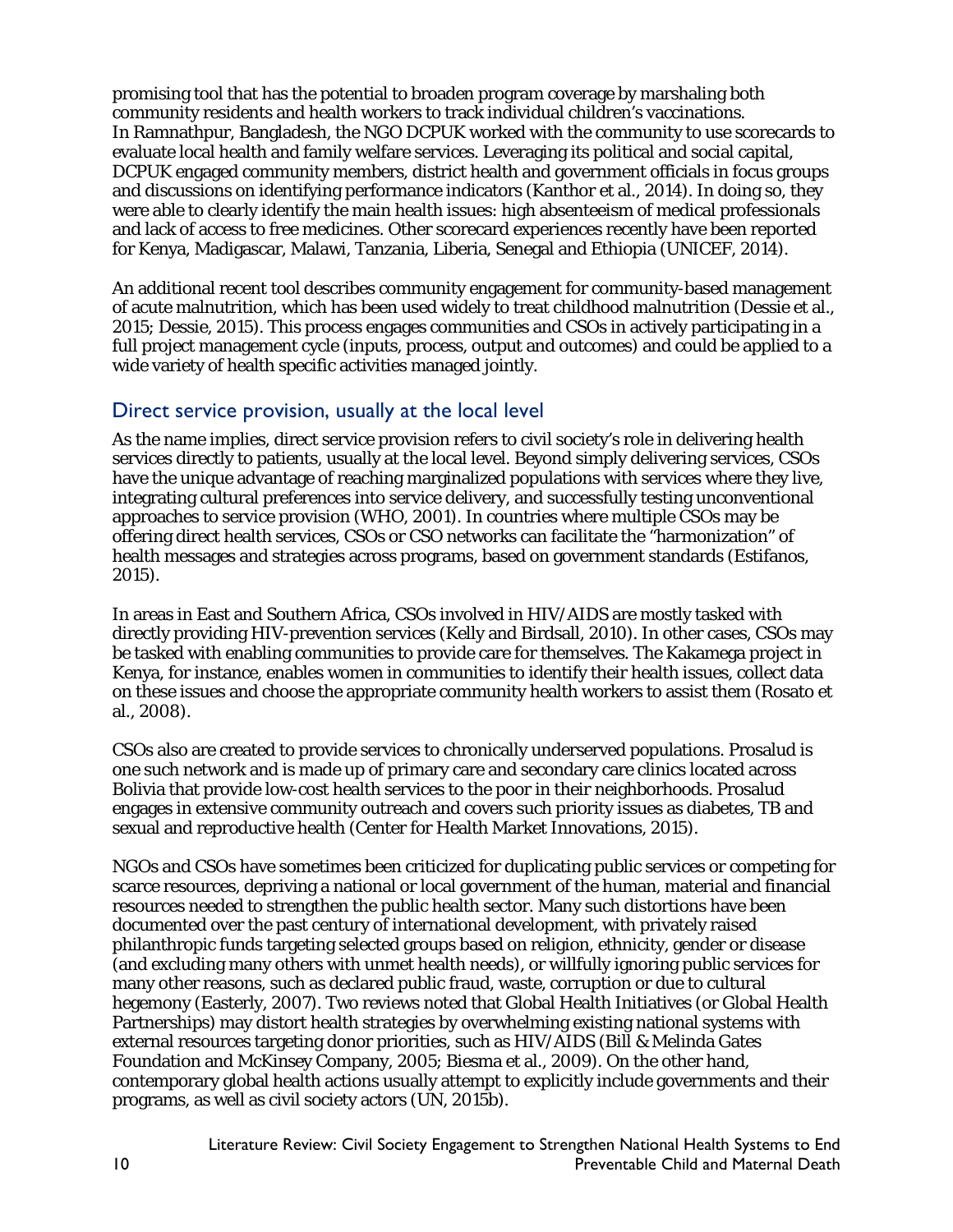## Capacity development

Capacity development commonly refers to civil society's role in training and developing human capital, as well as building organizational capacity in both the civil society and public sectors. For example in Uganda, CSOs supported a shift to misoprostol use to treat postpartum hemorrhage by training public health care providers (Atukunda et al., 2015). Ugandan health centers traditionally lacked clinical guidelines and training on misoprostol use, and thus weren't prepared for the national policy change. Venture Strategies Innovations, Programme for Accessible Health Communication and Education and Ipas, among other CSOs, subsequently hosted trainings on the correct use of misoprostol to private practitioners and other trainers (Atukunda et al., 2015). An Indonesian CSO, DKT Indonesia, also contributed to developing human capital, by training local midwives to own and operate Andalan-franchised clinics to increase the use of contraception (Center for Health Market Innovations, 2015). In 2012, these clinics achieved \$1 billion USD in condom sales.

Over the past 20 years, multiple organization capacity assessment tools have been published and used by the NGO/CSO community, as have training curriculae to respond to gaps identified during such analyses. Recently, the Health Policy Project has published the Organizational Capacity Assessment Suite of Tools that assist CSOs in areas of policy, advocacy, governance and finance, including a step-by-step facilitator guide, with supporting resources and user-friendly spreadsheets and templates to help participants learn about and discuss key topics, rate their organization's capacities, analyze the results, and plan for improvements where needed (HPP, 2015). Likewise, the CORE Group recently released The Consortium Management and Leadership Training Facilitator's Guide (Friedman and LeBan, 2014). It offers a reflective process to strengthen the consortium management and leadership skills of the senior leadership team of a consortium, technical team leaders within partner organizations and the senior management of local partner organizations.

Unfortunately, many CSOs, especially in sub-Saharan Africa, continue to struggle to build their organizational capacity. In a recent review of local CSOs in Kenya, more than half ranked as having poor managerial and operational capacity (Ekirapa et al., 2012). At the same time, in the Democratic Republic of Congo, community relationships typically last until the end of specific projects (USAID, 2013d). Likewise, in Sudan, only 25% of CSOs have strategic plans, but less than 10% follow through with these plans (USAID, 2013d). Although not entirely surprising, the trend of poor organizational capacity largely reflects the unreliability of funding. With long-term funding, CSOs are able to plan strategies and maintain relationships beyond a single project's duration. However, international and national donors have been accused of using CSOs to get externally designed programs closer to target populations quickly, without a commitment or appreciation for strengthening community assets to address ongoing health needs (Swanson et al., 2015; Kelly and Birdsall, 2010; Cohn et al., 2011).

### Resource mobilization

Civil society also has the ability to attract and/or mobilize resources for a given task or goal at all levels of society: locally, nationally and globally. In rural areas of South Sudan, finding and paying for transportation to health facilities often prohibits many mothers from accessing health services (International HIV/AIDS Alliance, 2011). As part of a 12-month project in 2011, Action for Rights Relief and Development addressed this barrier by providing women in labor with transportation to local health facilities, which led to an increase in safe deliveries, reduction in the number of maternal deaths and better-informed communities (International HIV/AIDS Alliance, 2011). In Honduras, ChildFund International led a USAID-funded project in which 28 local communities built and continued to maintain community health huts staffed by local part-time health volunteers to provide basic health services, education and referral, in coordination with local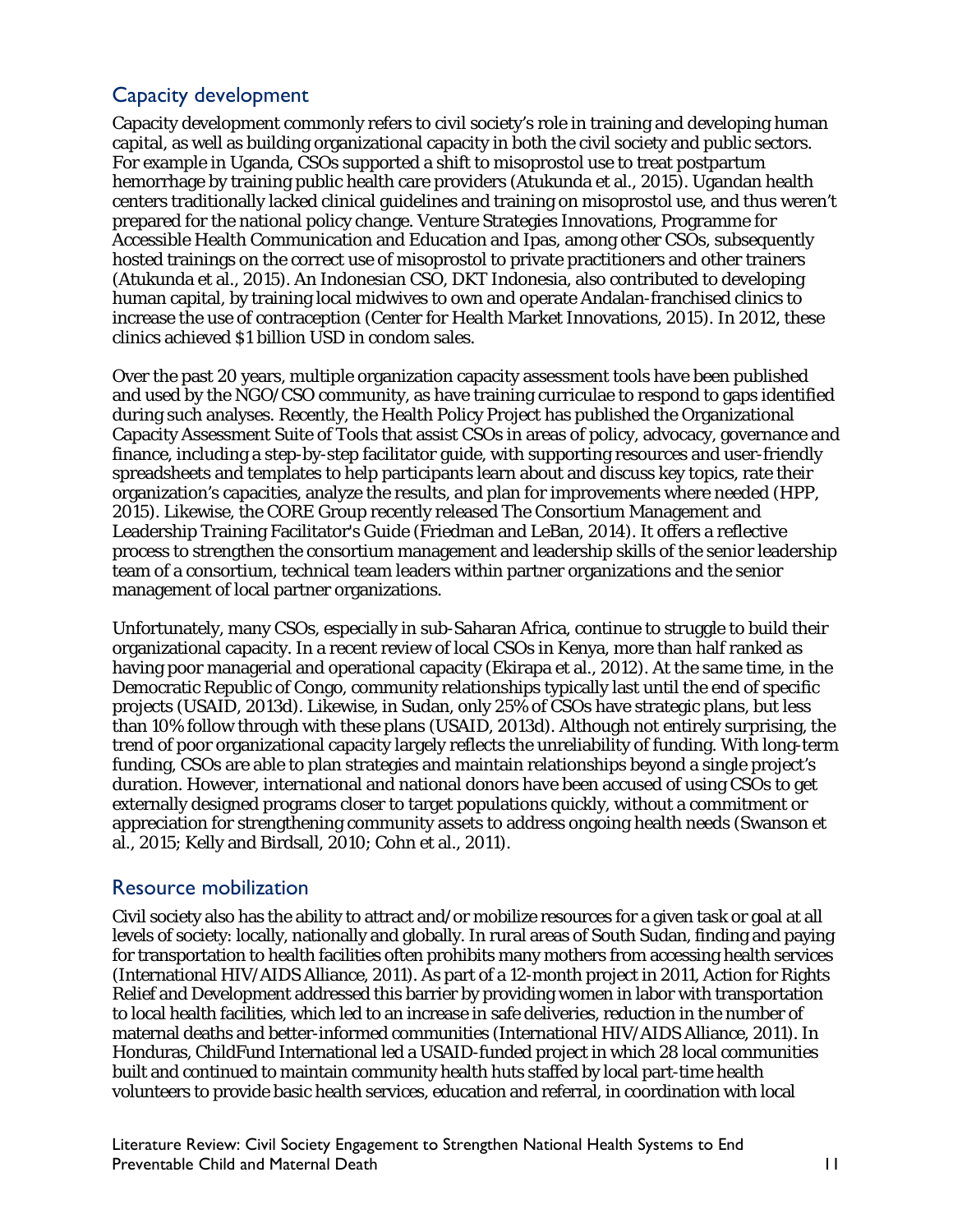public health facilities (USAID et al., 2015). These activities contributed to increased local demand for services, lowered costs to patients, improved health outcomes, and suggestive reductions in child mortality rates.

In 2010, following the Gujarat earthquake, CARE India partnered with the Federation of Indian Chambers of Commerce and Industries to assist with relief efforts, resulting in the immediate provision of much-needed resources and investments in the rebuilding and rehabilitation of villages (Levenger and McLeod, 2002). CARE India also partnered with Tata Steel Rural Development Society and Parivar Kalyan Sansthan to both mobilize funding for the sustainability of child survival programs, and other industries in prioritizing health.

In Africa, measles and malaria are leading causes of childhood mortality. In an effort to counter this trend, the Ghana Red Cross, Ghana Ministry of Health (MOH), American Red Cross, Rotarians Against Malaria, Centers for Disease Control and Prevention, UNICEF, ExxonMobil, Satellife, Inc., BASF Corporation and the World Bank partnered in a pilot project to distribute insecticide-treated bed nets under the Measles Partnership Campaign to a remote northern district of Lawra (Kanne et al., 2004). The mass measles campaign encouraged caregivers to bring children to campaign sites for vaccinations. While at the campaign site, caregivers then received free insecticide-treated nets. By the end of the month, Lawra district went from only 4.4% of households to a majority of 80% of households using the nets. Based on the success of this pilot, the Zambian Red Cross collaborated with similar agencies and scaled this model in Zambia.

Similarly, on an international level, global health initiatives serve as "a blueprint for financing, resourcing, coordinating and/or implementing disease control across at least several countries in more than one region of the world" (Biesma et al., 2009). True to their description, three such global health initiatives, the Global Fund, the World Bank Multi-Country AIDS Program and the US President's Emergency Plan for AIDS Relief have jointly contributed to almost two-thirds of external funding for HIV/AIDS control in resource-poor nations (Biesma et al., 2009). Global health initiatives have diversified stakeholder engagement to include NGOs and FBOs as direct funding recipients, and in turn, program implementers, albeit with challenges as mentioned previously (Biesma et al., 2009). Overall, funding support through CSOs in developing countries steadily increased in the past decade, with official development assistance increasing from 12.7% (\$14.5 billion USD, 2008) to 15.2% (\$19.3 billion, 2011) (Coventry, 2013). Most of this growth was earmarked for service delivery in health, education, water and sanitation. Donor countries assign different levels of importance to the support of civil society, and current research indicates a growing donor interest in providing more direct support to CSOs in developing countries through multi-donor funds in-country.

### Research and innovation

CSOs have the unique advantage and flexibility to experiment and test innovative methods and tools to improve service delivery. Aga Khan Health Services, Pakistan, for example, has successfully tested a "pay for performance" method for improving outcomes (Thacker et al., 2013). Instead of receiving a set salary, community health workers received bonuses based on the completion of different pre-defined activities related to vaccination coverage, maternal malnourishment and skilled labor and delivery (Thacker et al., 2013). What resulted was a shift in thinking, in which community health workers were encouraged to focus on outcomes (Thacker et al., 2013). Likewise, between 2008 and 2013, Concern Worldwide tested a different service model in Burundi, in which it compared the outcomes of volunteer management by an NGO versus the Burundi MOH (USAID, 2014c). Previously, Concern Worldwide had trained local NGOs to implement care groups, each made up of 10-15 volunteer mothers of children under five years of age, to then disseminate information on maternal and child health and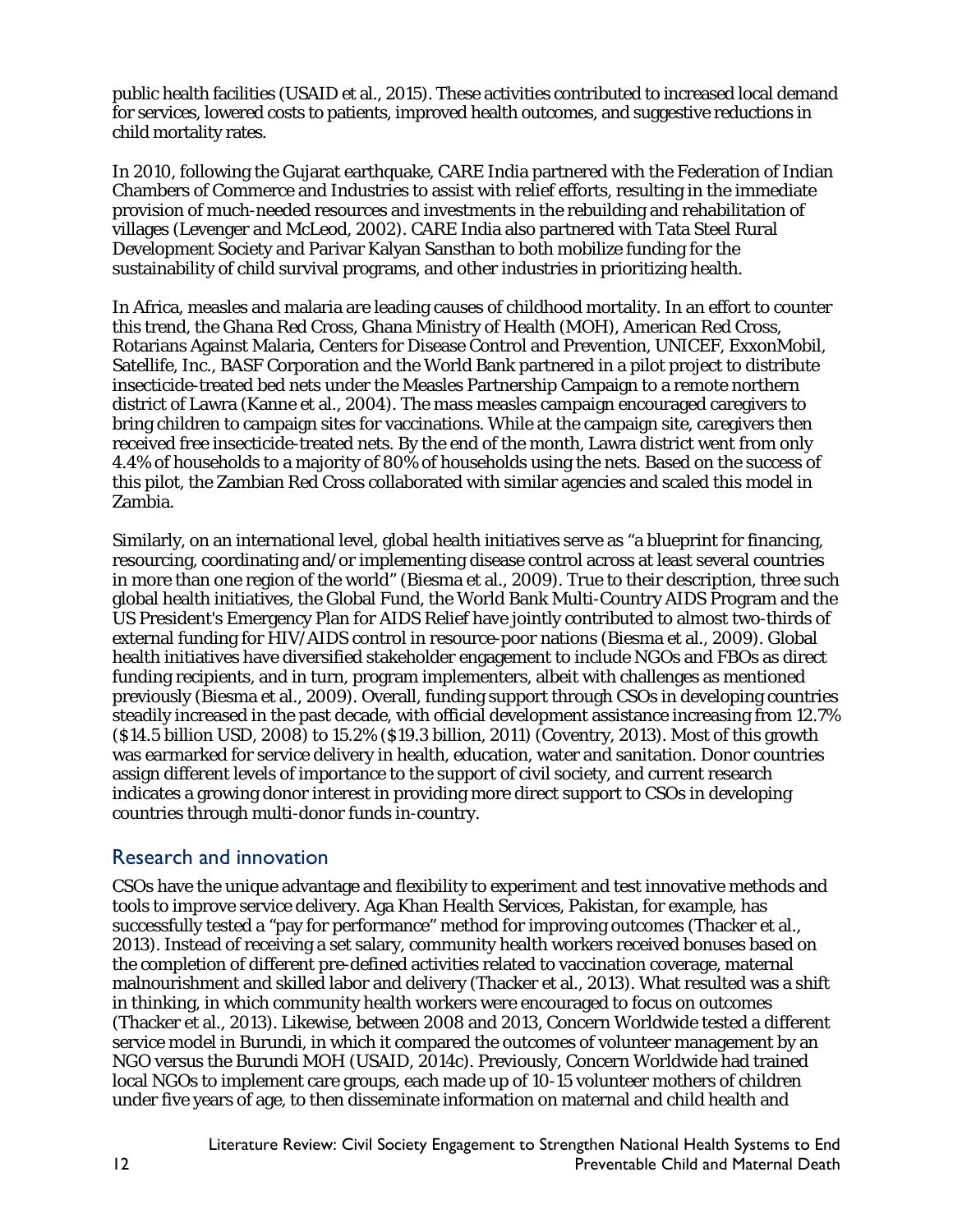nutrition practices within their communities. Under the test, Concern Worldwide instead trained the District Health Teams and health facility staff to share the same information with community health workers, who then trained and supervised care groups. In the end, the MOHled model improved maternal and child health and nutrition outcomes just as well as did the NGO-led model, hence, making the case for MOH-integration (USAID, 2014c; Perry et al., 2015a).

Similarly, in Nepal, PATH, Save the Children US, USAID, UNICEF and the United Nations Population Fund jointly developed the clean home delivery kit to address high numbers of newborn deaths due to unassisted and unhygienic home births. Launched in 1994, the kits consist of "a bar of soap, a plastic sheet, razor blade, plastic disk on which to cut the umbilical cord, and string to tie the cord along with pictorial instructions to guide birthing attendants with limited literacy skills through the delivery" (Levenger and McLeod, 2002). This comprehensive package resulted from 18 months of intensive research that included a needs assessment to determine the appropriate configurations, price and priority messages; prototype trials of 131 births in the field; and test marketing in two districts (Levenger and McLeod, 2002; Tsu, 2000). Since launching, the product has successfully been sold to individuals and larger entities, such as the MOH and nursing campuses.

USAID's Child Survival and Health Grants Program greatly encouraged the formation of partnerships among NGOs, academia and ministries of health to accelerate reductions in maternal, newborn and child mortality for the past 30 years. As an example, one recent project funded by the program found that the use of cell phones by community health workers to share health information with pregnant and postpartum women in rural Afghanistan led to improved care-seeking behavior and service utilization (USAID and World Vision, 2014).

### **Networking**

CSOs contribute considerable social capital; that is, they build and maintain a range of trusting relationships to achieve shared goals. These relationships can traverse industries and sectors and occur between governments, NGOs, CSOs, religious faiths, private corporations and/or community members. Such relationships may be developed from the local level to the global, and may interact across these levels, as the examples below demonstrate.

In India, the Uttarakhand Cluster links small community health programs together to build NGO capacity, increase visibility and better link to the formal health care system (Grills, Robinson and Phillip, 2012). Research was conducted between 1998 and 2011 to examine barriers and facilitators to networking, or clustering, and the effectiveness of this approach. Results indicated that key brokers and network players were important in bridging between organizations. The ties that held the cluster together included shared common faith, common friendships and geographical location and common mission. Self-interest, whereby members sought funds, visibility, credibility, increased capacity and access to trainings was also a commonly identified motivating factor for networking. Barriers to networking included lack of funding, poor communication, limited time and lack of human resources. Risk aversion and mistrust remained significant barriers to overcome for the cluster.

An excellent local example of CSO networking that then scaled up to a national level is the Senegal health hut system. With support from USAID, and implemented by a consortium of seven NGOs, current program efforts cover 72 districts in all 14 regions of the country, with the intention of being fully national in scope (Digne and Shanklin, 2012). Programme Sante/Sante Communitaire fosters ownership of community health services by the Senegal MOH and other sectors by harmonizing relationships with national policy and improving the quality and availability of information, products and services at the health hut and outreach sites. This

Literature Review: Civil Society Engagement to Strengthen National Health Systems to End Preventable Child and Maternal Death 13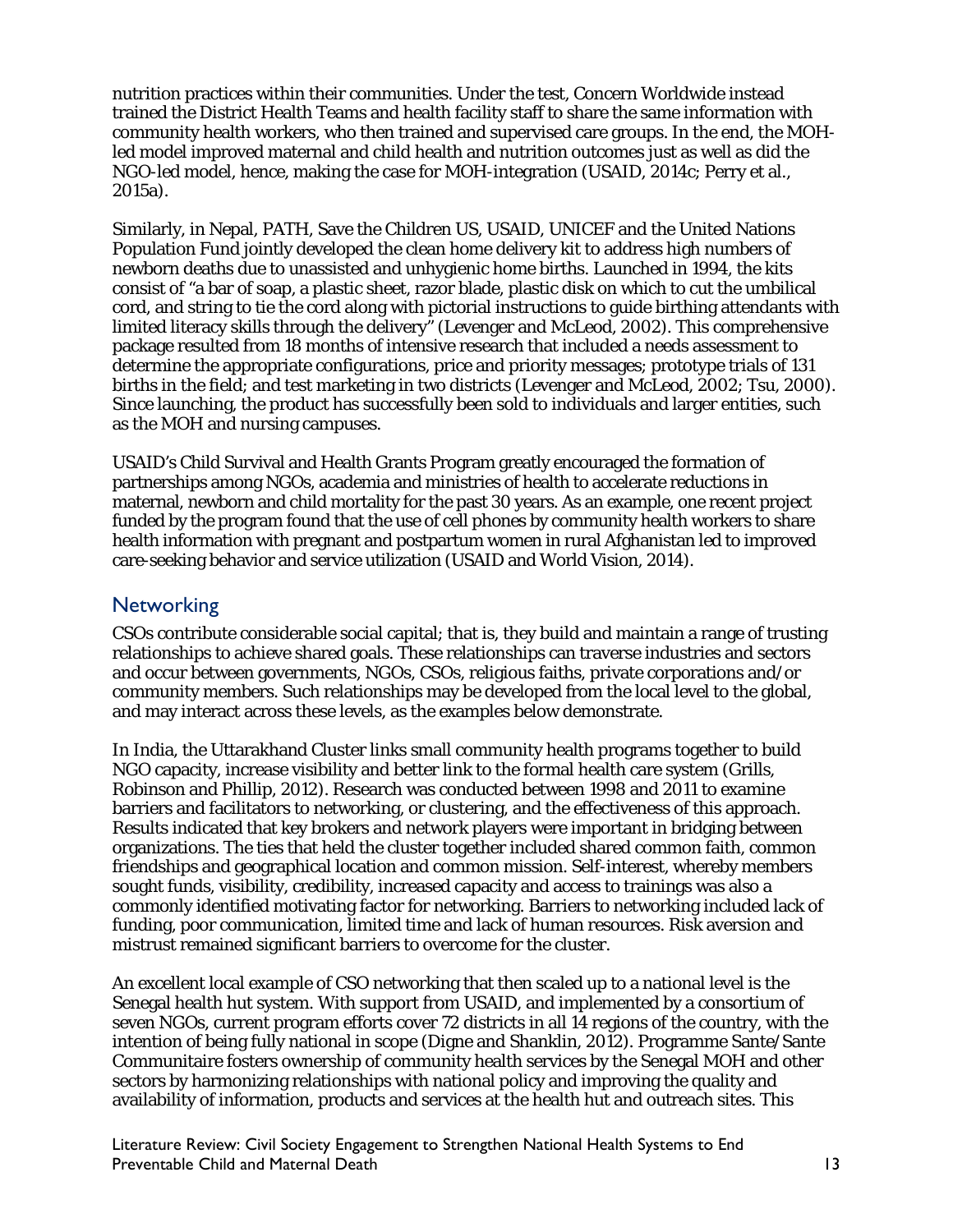includes using standardized strategies, tools and training across partners and with a strong community engagement strategy for eventual local management and support of program sites, linked to district/MOH programs and policies. Between 2012 and 2015, 20% of health huts have been transferred successfully to local management.

Another national example of a successful civil society network is the Kenya NGOs Alliance Against Malaria (KeNAAM, 2015; KeNAAM, 2010). Formed in 2001, the network addressed the country's need for a central, coordinating entity for all civil society resources, skills and programs, with an initial emphasis on malaria programming. Among other activities, the Alliance translated government policies into actionable interventions for local community-based organizations, enabling civil society to participate directly in the national fight against malaria by mobilizing for additional resources. Seed funding for the network's secretariat was provided through a USAID grant and supported by the CORE Group.

Similarly, A Promise Renewed demonstrates that national and global networks can be linked. In 2012, following the Child Survival Call to Action, 178 governments, hundreds of civil society, private sector and faith-based organizations made a promise to prevent easily avoidable maternal and child deaths. This commitment, called A Promise Renewed, has since led to dramatic declines in under-five mortality due to preventable causes and has even inspired the formation of country-specific alliances (Garin et al., 2015; Maseko, 2015). In response to A Promise Renewed, a coalition of CSOs has recently launched an alliance to reduce maternal, neonatal and child deaths in Zambia. In a country where one of 22 children die before the age of one and one in every 13 does not live to age five, networking and collaboration between sectors are desperately needed to lower the mortality rates (Maseko, 2015).

This new alliance could learn from veteran, international networks, like CORE Group. Since its incorporation in 2001, CORE Group has enabled the sharing of financial and technical resources among its 70+ members and associates for the improvement of child survival/child health programs (Levenger and McLeod, 2002). In fact, past studies have found as many as 91% of members had obtained technical information from the network (Levenger and McLeod, 2002). CORE Group has also been actively involved in establishing multiple national CSO networks, called CORE Group secretariats (CORE Group (a); CORE Group, 2015). Initially developed to help eradicate polio, the secretariat model seeks to establish in-country infrastructures to respond to pressing, unmet health needs. Accumulating success over the years, the model encourages government and civil society to come together in a neutral space to facilitate communication, brainstorm solutions for unmet needs and coordinate health concerns (CORE Group (b); CORE Group, 2015).

## <span id="page-19-0"></span>**Key Elements of a Framework for National Civil Society Engagement**

The three domains of a framework for civil society engagement in national health programming (Exhibit 2) include: 1) the national context, or the "enabling environment"; 2) partner capacity, with a shared common understanding of roles and responsibilities; and 3) clear health need and available resources.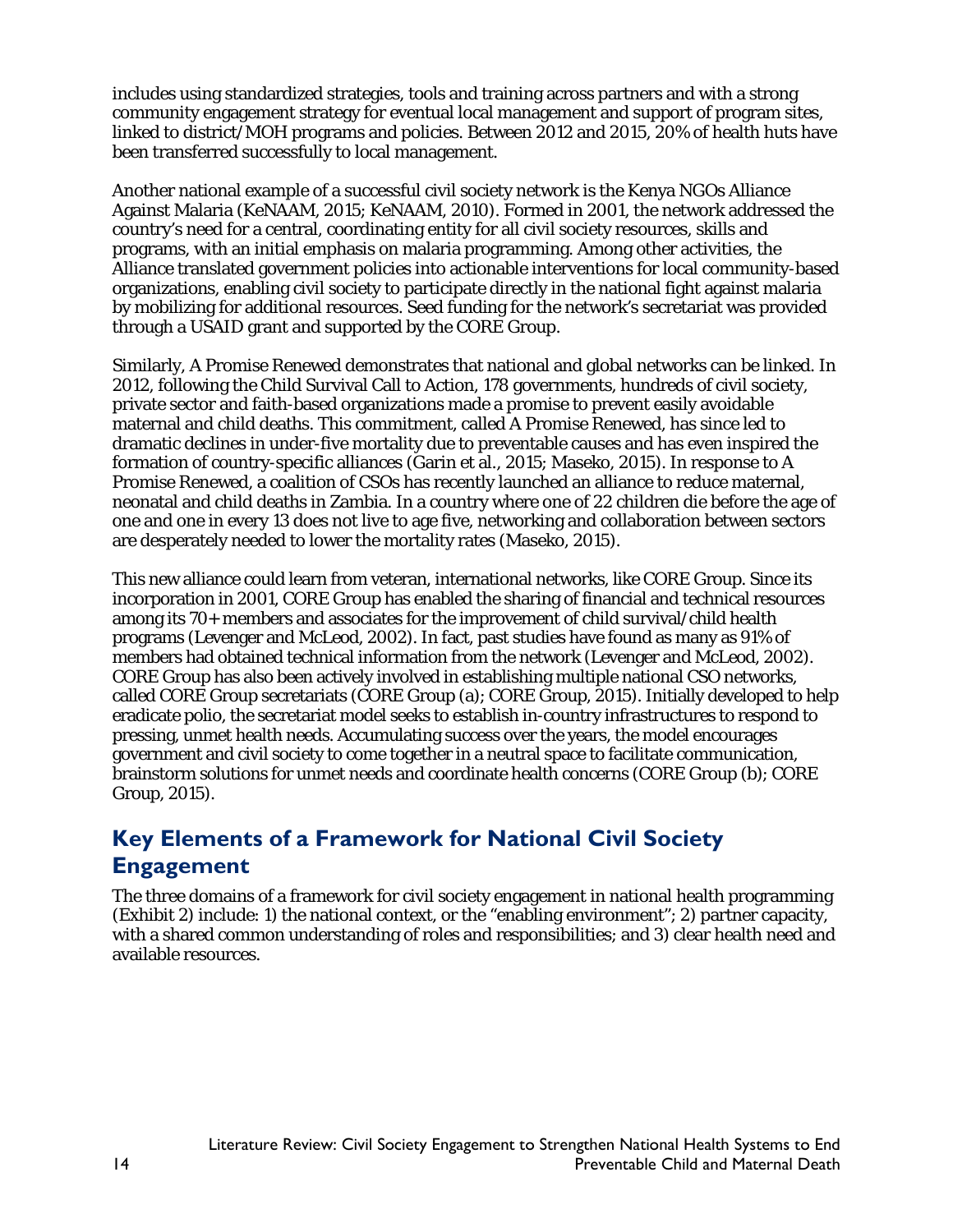#### **Exhibit 2: Framework for Civil Society Engagement within a National Health System**



### The national context

In the previous section, we saw how diverse civil society's roles can be. Civil society has the capacity to provide oversight, monitor policies, track budgets, raise public awareness and deliver services. However, the effectiveness and extent of civil society engagement also depends upon the enabling environment (i.e., the rule of law, freedom of press and public voice).

#### *Rule of law*

As mentioned in the Istanbul CSO Development Effective Principles, CSOs are effective "development actors" when they support democratic principles, basic human rights, policies that encourage public participation in governance and stable governance (Open Forum for CSO Development Effectiveness, 2010; Open Forum for CSO Development Effectiveness, 2011). As may be expected, CSOs function best in contexts that also support these principles. According to USAID, promoting democracy, human rights and governance is essential to supporting USAID's development agenda and the United States national interest (USAID, 2013b; USAID, 2013c). Core to civil society is the freedom of association; that every individual fundamentally has the right to join together in pursuit of common aspirations and goals (Ademi and Evans, 2013). However, in the past few years, governments around the world have increasingly proposed or enacted laws (more than 90 in 2012) to restrict civil society's freedom of association or assembly (Mendelson, 2015). Ethiopia is just one example. In 2009, the Ethiopian government enacted the Proclamation to Provide for the Registration and Regulation of Charities and Societies to regulate and require NGO registration, in the name of national security (Hodel, 2013). Since this law passed, the government has restricted multiple NGO activities, including the support of human and democratic rights (Hodel, 2013). Similarly, some countries in Central Asia require potential associations to have a minimum of 500 members to form, which may not be achievable for many groups (ICNL, 2013). Global organizations and their guiding rules may influence civil society relations. The charters of the United Nations and World Trade Organization, for example, explicitly approve relations with civil society. However, the Organisation for Economic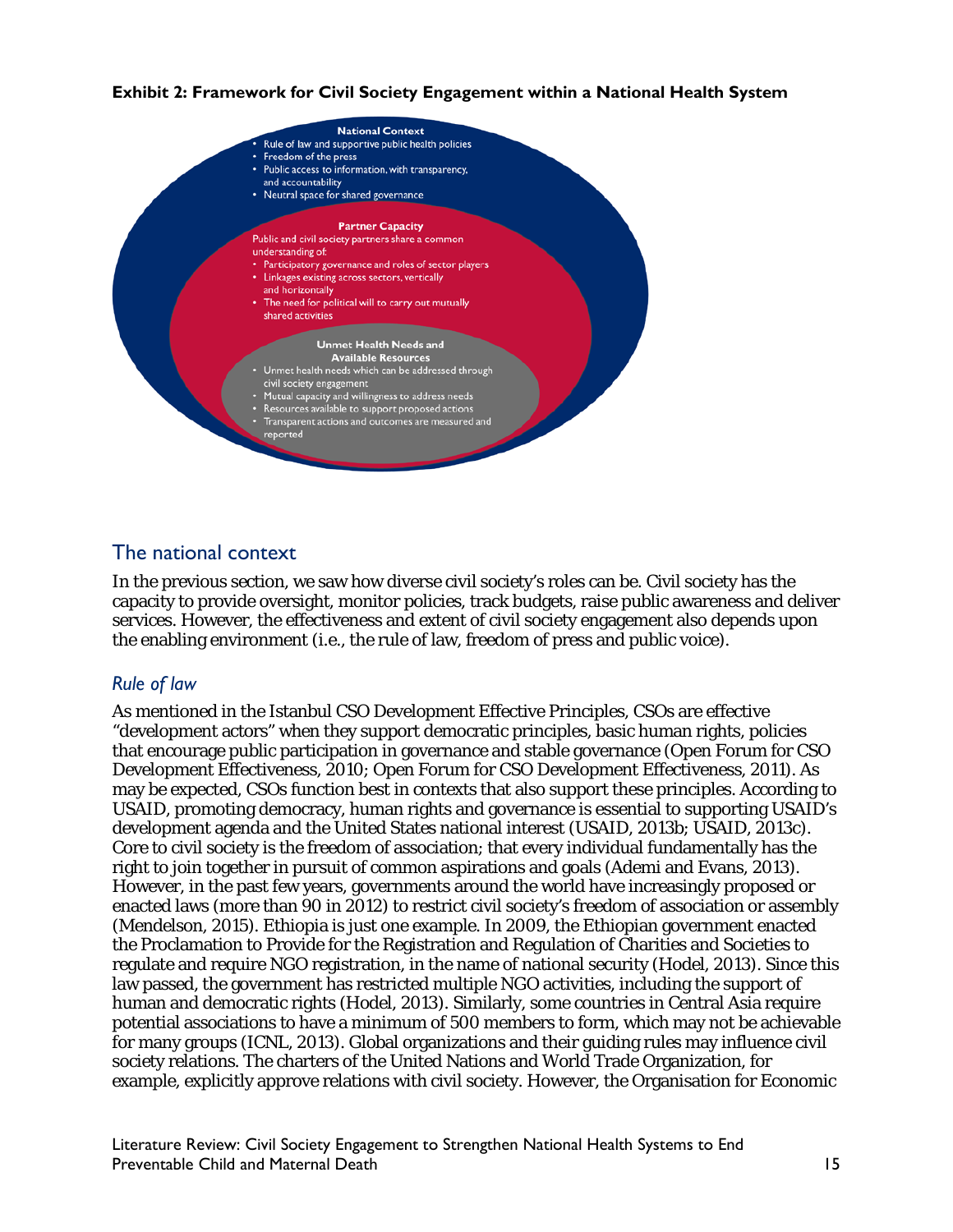Co-operation and Development and International Monetary Fund do not make any such mention. The latter case risks limiting civil society's political space (Scholte, 2004).

The International Center for Non-Profit Law recently called for more explicit inclusion of CSOs to meaningfully contribute to the sustainable development goals (ICNL, 2015). Specifically, they called for the following actions: 1) the post-2015 development agenda should include a target and indicator(s) to promote an enabling environment for civil society; 2) the target and indicator(s) should be linked to an analogue to Millennium Development Goal 8 focusing on partnerships for development or to a new goal, such as good governance, human rights or the enabling environment for development writ large; and 3) a core group of countries and other stakeholders should assume leadership for ensuring that the enabling environment for civil society is a priority in the post-2015 development agenda.

In a recent blog by the NGO, Oxfam, the organization laments the closing space for CSOs globally (Green, 2015). "As states become less dependent on western aid, they become less open to influence by western governments. Developing country governments are less tolerant of CSOs challenging 'political capture'. In some contexts CSOs doing this are perceived as acting for the political opposition. Weak regulatory and accountability frameworks for civil society make CSOs vulnerable to this charge. Several governments exploit this vulnerability and use new regulations to restrict the space of civil society to debate or challenge their economic and political development agenda. Patterns are emerging where neighboring states apply very similar legislation and tactics, learning from one another about how to control civil society space."

USAID's CSO Sustainability Index highlights advances and setbacks in CSO sector sustainability, and allows for comparisons across countries and sub-regions over time in seven key components: legal environment, organizational capacity, financial viability, advocacy, service provision, infrastructure, and public image (USAID, 2014a). The scores for each dimension are averaged to produce an overall sustainability score for the CSO sector in a given country. The 2013 CSO Sustainability Index for sub-Saharan Africa evaluates the strength and viability of the CSO sectors in 25 countries in East Africa, West Africa, and Southern Africa. As in 2012, 10 of the 25 countries were in the Sustainability Impeded category, the weakest level of CSO sustainability. The other 15 countries remained in Sustainability Evolving, the middle range of CSO sustainability. No country transitioned to a different category of sustainability in 2013, and no country reached Sustainability Enhanced, the strongest level of CSO sustainability, in any dimension.

Contrary to the trend of closing public space for civil society engagement in selected countries, there are activities that governments and their citizens can do to widen that space. To be sustainable, per the CSO Sustainability Index, the CSO sector needs to operate in a legal and regulatory environment that is supportive of its needs (USAID, 2014a). Examples of these include the public commitment to health as a basic human right and the implementation of health policies, programs and practices that explicitly include civil society participation. The recently announced sustainable development goals at the United Nations General Assembly further expands on this right to include health for all as a human right (UN, 2015a). But, discussions need to continue on ensuring an enabling environment for civil society in the post-2015 development agenda (ICNL, 2013).

An example of national commitment to civil society participation can be found in Senegal, where in 2014, the MOH released a formal national policy incorporating community-based structures (health huts) as integral elements of the national health system with significant input and management control exercised by communities themselves.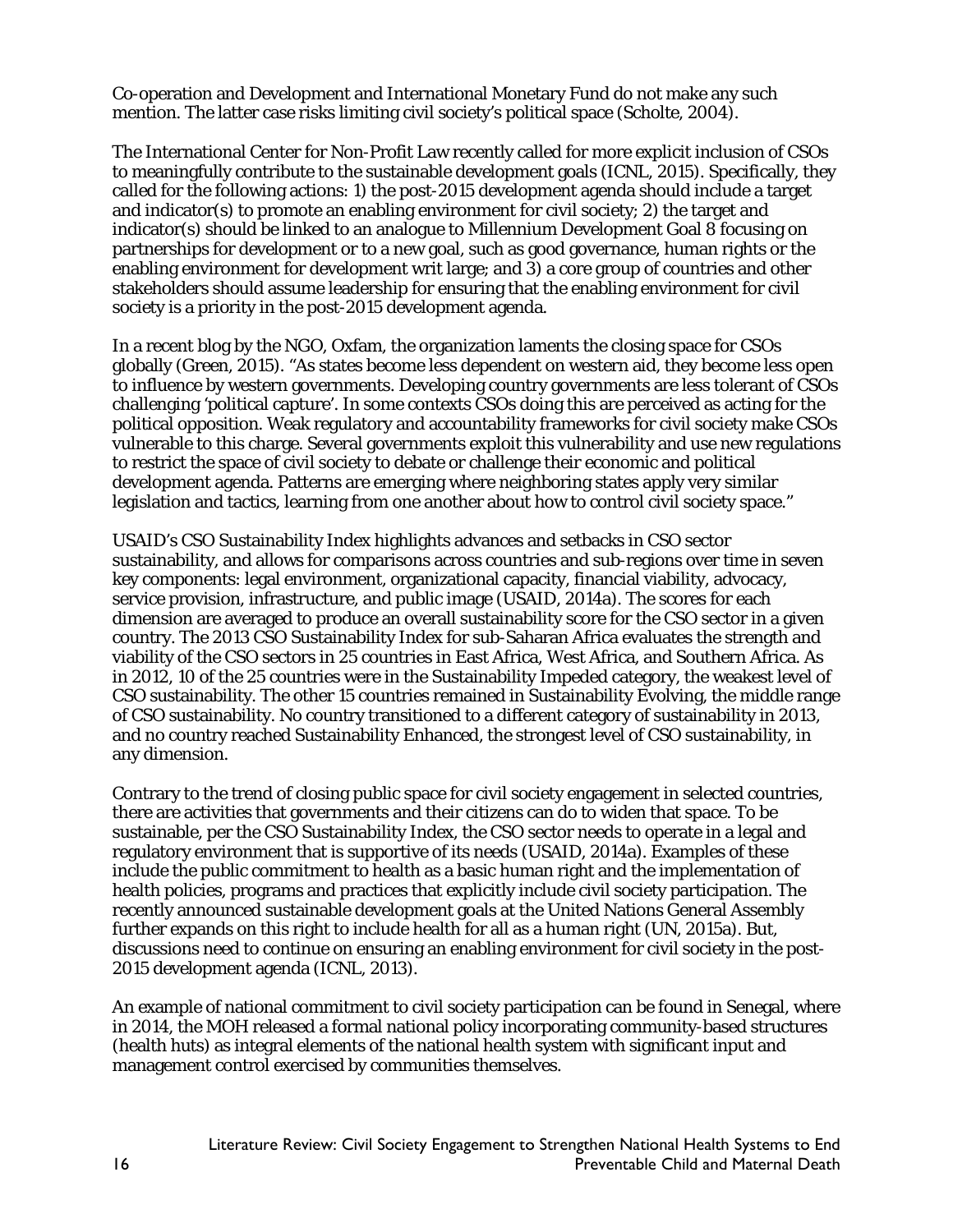#### *Freedom of press*

Reporting free of reprisal is not only fundamental to democracies, but also critical to enabling civil society's work. We see this, especially, in the comparison between Ethiopia's relatively low freedom of press and South Africa's relatively high freedom of press for CSOs (Thinkwell, 2014). Not surprisingly, CSOs in Ethiopia encounter more barriers, such as bottlenecks to accessing and disseminating information (Thinkwell, 2014). Meanwhile, CSOs in South Africa have relatively open dialogue with their government. As a result, compared to Ethiopia, South Africa has a more vibrant, active civil society, in which CSOs contribute in multiple ways to governance.

#### *Public access to information, with transparency and accountability*

Complementing freedom of the press, public access to information regarding public health policies, budgets/expenditures, and program results is essential, yet is frequently difficult to obtain, even in the most open of societies. The price of such access usually is paid through the routine vigilance of a free press and civil society.

#### *Transparency*

Public transparency, or disclosure of key information, is critical for establishing effective democratic accountability, maintaining public trust and eliminating corruption (OECD, 2008; Scholte, 2004).

Nationally, governments must "effectively" share information; that is, they must not only share key information with the public, but also ensure the public's comprehension of the information. For example, some time ago, the Brazil Network on Multilateral Financial Institutions (Rede Brasil) had been receiving significant public pressure to share the World Bank's Country Assistance Strategy for Brazil (Scholte, 2004). However, the Strategy was only available in English, and Rede Brasil's customers mostly read only Portuguese. In the end, Rede Brasil disclosed the strategy to the public, as well as translated the original English version into Portuguese for a wider reach (Scholte, 2004).

Although national transparency is critical, local transparency must also occur. Argentinian CSO, Fundacion El Otro ("El Otro"), for instance, generated transparency at the local level through active citizen engagement. Operating for eight months between 2004 and 2005, El Otro involved citizens and CSOs in collecting information on the operations of key social programs and then reporting this information to government officials (Reames and Lynott, Involving Citizens in Public Budgets: Mechanisms for Transparent and Participatory Budgeting, n.d.). These social programs included an income transfer program for households with unemployed heads of families, a low-income household assistance program, a financing program for soup kitchens, a free medicine program and a student grant program. The citizens and CSOs created a series of reports delineating the problems of selected social programs, and in doing so, opened channels for communication and service improvement.

#### *Accountability besides*

Improving transparency, civil society plays a key role in eliciting government accountability, or responsibility, to their commitments. Civil society has enhanced accountability through activism, oversight and participation in service provision, among other roles. The recent launch of the sustainable development goals is another opportunity for civil society to improve accountability. Multiple organizations have joined together in the global action/2015 campaign to demand that their country representatives be more explicit in the measurement of the sustainable development goals (action/2015, 2015).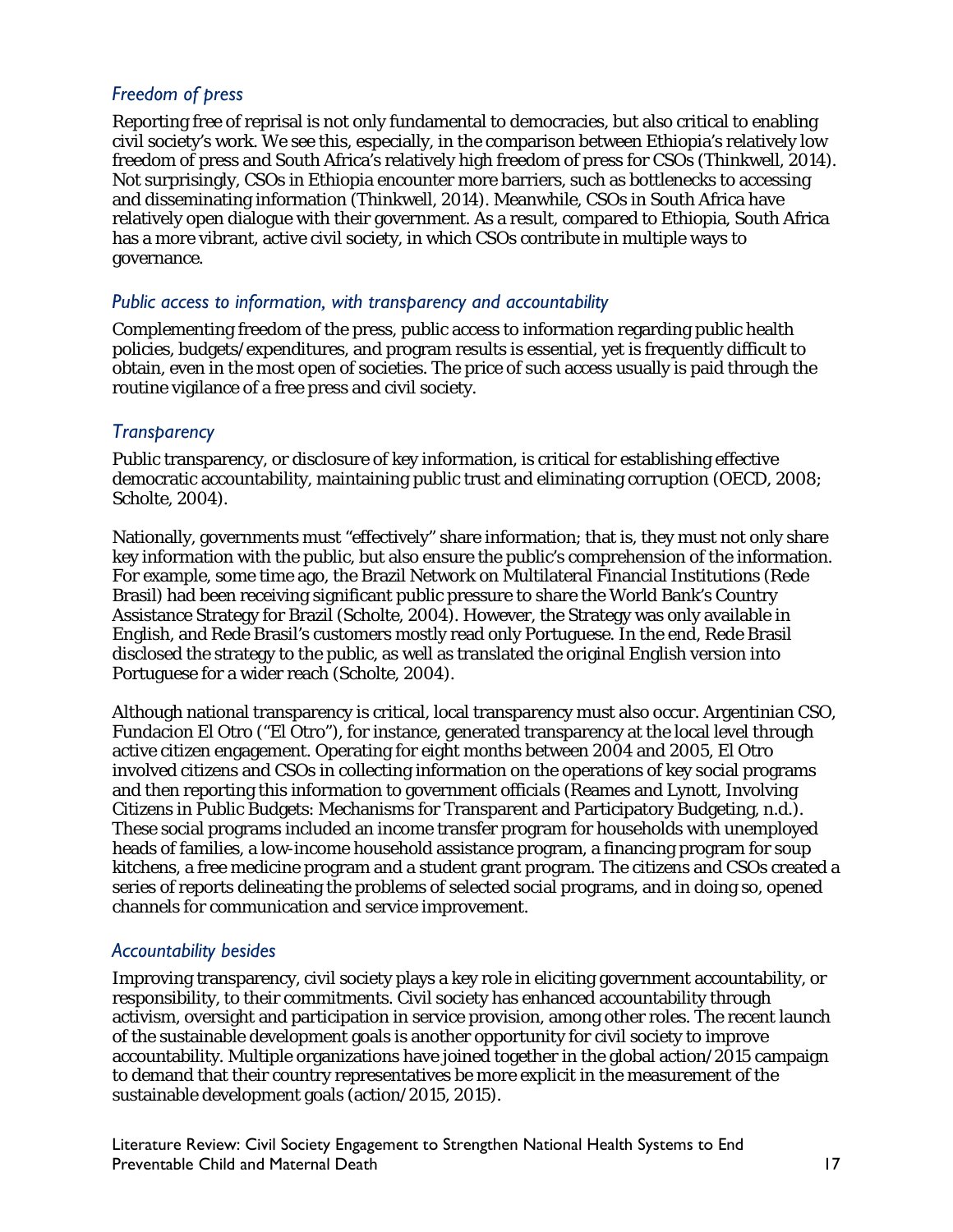In this case, national governments are being held accountable to their citizens. However, accountability occurs at multiple levels and in different directions, beyond just the relationship between nation states and their citizens (Glennie et al., 2013). Governments also are accountable to foreign donor agencies; foreign donors are accountable to the governments' citizens; and the foreign donors are accountable to their own governments' citizens. To ensure optimal accountability, all parties should be aware of the interplay of these dynamic relationships, and be able to work within an enabling environment of a free press and public access to information.

#### *Partner capacity*

Public, private and civil society partners should share a common understanding of participatory governance, and the roles, responsibilities and capacities that are needed for sector organizations to function effectively. Linkages should exist across sectors, both vertically as well as horizontally. Most importantly, political will is essential to carry out mutually shared activities.

#### *Shared common understanding of participatory governance, and the roles, responsibilities and capacities that are needed*

Substantial capacity strengthening may be required for both CSOs and the public sector to effectively partner in program planning, implementation and evaluation. This will ensure that partners have the skills to understand development mechanisms and processes (including country budgeting and fiscal reporting) and performance indicators; advocate on behalf of constituents and clients; monitor implementation and establish accountability mechanisms; develop and maintain strong internal management structures and form alliances and partnerships (Hodel, 2013).

Brazil's child rights councils exemplify a strong, shared common understanding of participatory governance. Created by national law, Brazil's child rights councils operate at the policymaking and judicial levels to implement the nation's statute for legally protecting adolescent and child rights (Hoffman, 1994). At the same time, these councils are required to have equal representation of civil society and public sector actors. In contrast, Brazil's guardianship councils operate within communities to monitor their compliance with the statute, are made up of various members and intervene on behalf of vulnerable children. Through the clear understanding of responsibilities at different levels, these councils have been able to jointly enforce the statute across the nation.

National governments, however, may not always support CSOs' involvement in governance. Some CSOs and public agencies may then opt for alternative legal remedies, such as contracting. Contracts are beneficial in that they clearly and formally specify terms for sharing information and responsibility between CSOs and their partners. Medicus Mundi International, for example, advocates for the use of contracting to integrate CSO health services into district health systems around the world (Loewenson, 2003b). Similarly, UNICEF's formal partnerships with CSOs are governed by a memorandum of understanding that clearly outlines the partners' joint objectives and the use of resources to achieve those objectives (UNICEF, 2015b). Not to mention, all UNICEF partnerships with CSOs are mandated to follow the UNICEF Principles of Partnerships, which clearly call for mutual commitment to protecting the rights of children and maintaining mutual accountability (UNICEF, 2015b).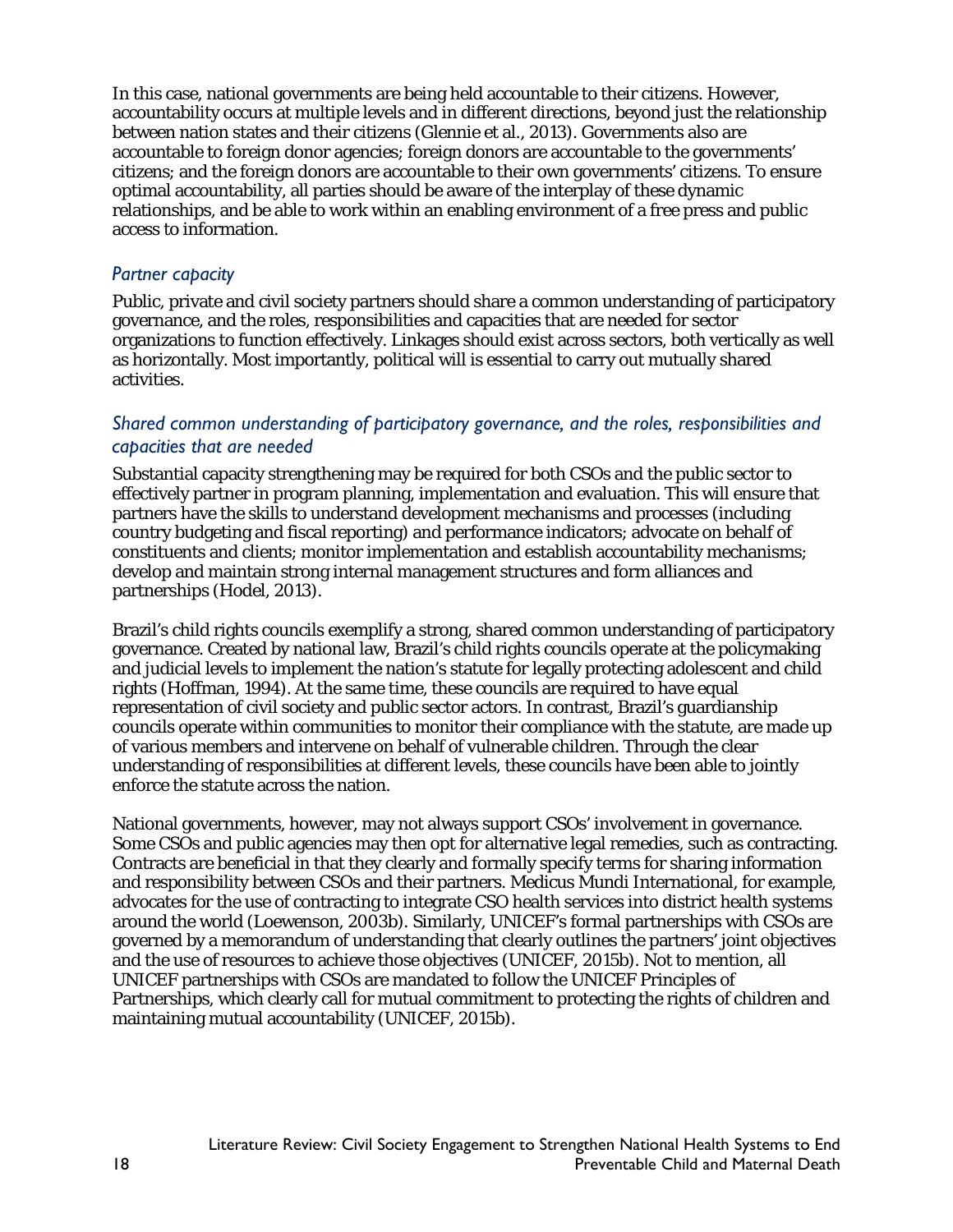#### *Linkages exist across sectors, vertically as well as horizontally*

A recent contribution to identifying entry points for community engagement in health system strengthening is the release of USAID's Community Health Framework (USAID, 2015c). In it, health specific and health enabling components are identified within the continuum of district/national, local community and home-based care. Using this approach, readers are encouraged to explore what is needed, and how to take action on community health "ecosystems." Another useful tool, entry point mapping provides a methodology for systemic review and identification of mechanisms, forums and public platforms by which CSOs can participate in health sector policy formulation, program implementation, and oversight (Paraskeva and Kanthor, 2014).

#### *Political will to carry out mutually shared activities*

Broad-based political will clearly advances the possibility of responses to shared problems. Look at the global movement to control HIV/AIDS. Following the United Nations Declaration of Commitment on HIV/AIDS, governments and agencies around the world jointly invested in the rapid scale-up of services to treat and prevent HIV/AIDS in their countries, often allocating funds to CSOs for service delivery (Biesma et al., 2009). For example, between 2002 and 2006, donor funding for the AIDS response increased six-fold, largely due to political backing (Rodriguez-García et. al, 2013). Similarly, in 2011, the United Nations High-Level Meeting on Non-Communicable Diseases declared a global commitment to reduce mortality from these diseases. Since this announcement, non-communicable diseases have been added as a priority to national health and development plans. To this end, the Tanzania Diabetes Association and Tanzanian government collaborated recently to develop and implement a diabetes program (The East Africa NCD Alliance Initiative, 2014).

### Clear health need and available resources to support ongoing partner capacity development

#### *Clear health need*

A clearly defined unmet health need serves to unify CSOs and other development actors around a shared goal. As we saw previously, Zambian CSOs came together to form the Zambia Alliance for Maternal Neonatal and Child Health in response to both the Call of Action by A Promised Renewed and the nation's high newborn mortality rates. Likewise, the Government of Kenya has recently launched a "Beyond Zero" campaign to garner additional resources for reducing their high maternal and child mortality rates (USAID, 2015b).

#### *Available resources to support ongoing partner capacity development*

Resources for prioritized health needs are essential to support direct service delivery, improve management capacity and the capacity to engagement in positive and effective ways. One important recent example of the impact of donor funding policies is found in the global effort to address HIV/AIDS in Africa.

Over the years, in East and Southern Africa, large-scale funding programs increasingly focused on HIV/AIDS as an investment area, and service provision (75%) as the channel for investment (Kelly and Birdsall, 2010). As such, most CSO activity in the region moved toward the delivery of HIV-preventive services. In Kenya, CSOs focused heavily on HIV/AIDS, while relatively few attempted to address child health, juvenile delinquency and gender issues (Ekirapa et al., 2012). Despite these shifts in funding toward HIV/AIDS programs, large-scale programs frequently neglected to invest in the strengthening of community HIV/AIDS services (Kelly and Birdsall, 2010). Too often, donors did not support the overhead of CSOs, leaving CSOs struggling to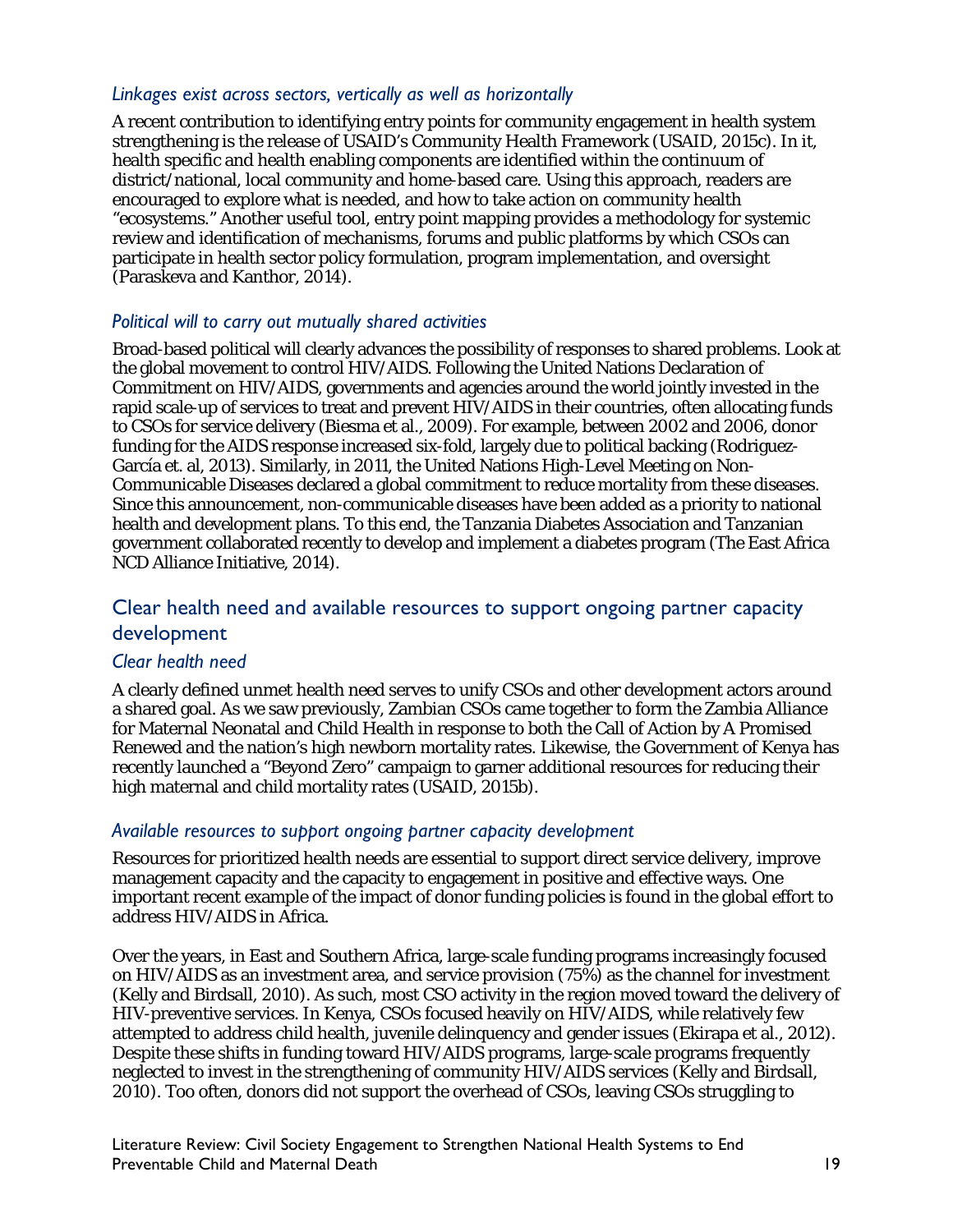enhance their own capacity (Glennie et al., 2013). At the same time, funding was often short-term and financed by international donors, further weakening CSOs' long-term capacity (Ademi and Evans, 2013; USAID, 2013d). In fact, according to a study of CSO sustainability in sub-Saharan Africa, CSOs consistently exhibited weak financial viability (USAID, 2013d).

There is an obvious link between the availability of needed resources, the quality and effectiveness of interventions and the impact of services upon clients. Multiple authors reported the need for donors to support CSOs' ongoing institutional development, including building management and governance systems and the skills to form and sustain alliances and partnerships. In contrast, CSOs could achieve greater financial viability and sustainability by calling on national governments for more domestic investment in civil society to reduce dependence on foreign aid. Additionally, CSOs could call upon all health program donors to diversify their investments to expand CSO roles, capacity and longevity.

## <span id="page-25-0"></span>**Reported Benefits of Civil Society Engagement**

The reported benefits of civil society engagement parallel the roles that CSOs play in national health systems: 1) Increased public awareness of unmet health priorities and the importance of health service quality; 2) Increased funding for high priority public health topics; 3) Participatory governance introduced, supported and capacity developed; 4) Demand and use of high quality health care increased and improvements made to service quality; and 5) Outcomes improved, including increased health service equity among marginalized populations. These benefits are most often achieved in an enabling context, and depending upon the degree to which these enabling conditions are not met, benefits may be reduced, not realized, and/or not sustained over time. The evidence presented in one review indicated that CSOs can and do reach impoverished communities and can and do make improvements in their health (Loewenson, 2003a; 2003b; 2003c). However, CSOs and the systems they work within often have weaknesses that impede effectiveness. The challenges between positive CSO pro-poor health actions and the wider enabling environment is an area that merits much greater attention and study.

## Increased public awareness of unmet health priorities and of health service quality

Civil society engagement has led to heightened public awareness of unmet health needs and the importance of service quality to positive outcomes. For instance, through its lawsuit, Centre for Health, Human Rights and Development brought Uganda's dire maternal health care situation to the attention of the nation and government, prompting responses. Similarly, Kenya's Institute of Policy Analysis and Research revealed poor service quality as a result of high staff absenteeism rates. Another example is the Global Vaccine Action Plan, which strives to extend immunization coverage to all people. In Pakistan, civil society has advanced the Plan's mission by organizing vaccine campaigns, setting up local vaccine camps and offering training sessions to raise public awareness of the importance of immunization (Thacker et al., 2013). Among their accomplishments is the successful hosting of more than 4,000 health meetings for marginalized, neglected and hard-to-reach populations.

A majority of CSO activities are focused on the local or program level. CSOs also tend to focus on the immediate effects of their activities, and some evidence points to a shortfall in CSO capacity to monitor results at outcome and impact level (OECD, 2013). Thus, although there is considerable evidence of CSO activities delivering results at local or regional levels, there is less systematic evidence on the contribution of CSOs to long-term development outcomes or their wider impact through national policy or practice change.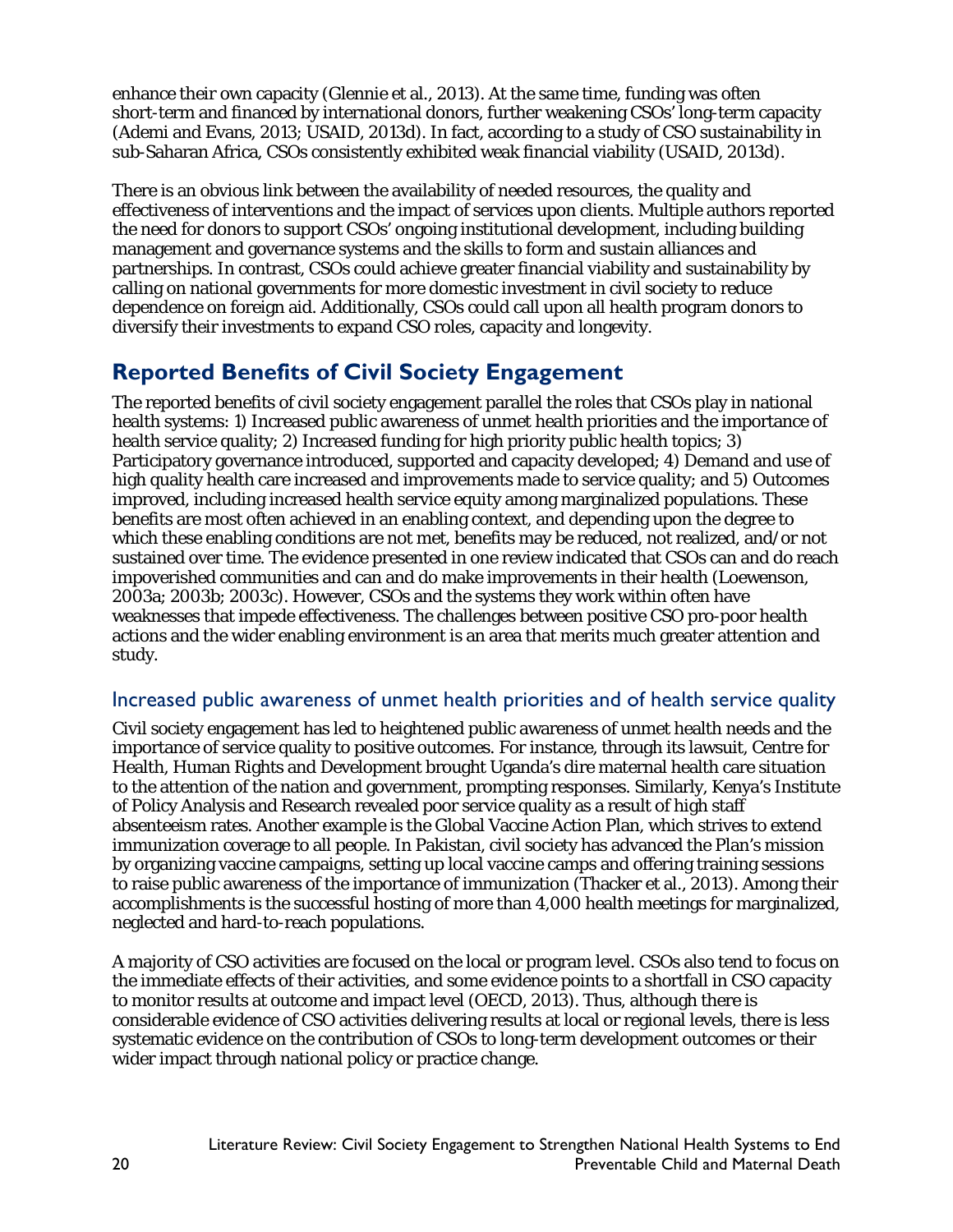## Increased funding is made for high priority public health topics

Besides public recognition of key issues, civil society engagement may spur greater investment in priority health services. Although current global funding includes significant outlays for HIV/AIDS services, this was not always the case. In fact, civil society engagement in some countries actually predated (and eventually stimulated) global HIV funding (Coutinho et al., 2012). In Uganda, The AIDS Support Organization emerged in the 1980s to destigmatize HIV and ensure quality care for people living with HIV. Likewise, in Brazil, civil society and people living with HIV heavily promoted condom use (and HIV prevention), especially among sex workers and men who have sex with men. As these efforts grew, so did global attention to the HIV/AIDS epidemic. Eventually, governments around the world began engaging civil society in HIV prevention messages (e.g., "AIDS kills"). Finally, following the United Nations' Declaration of Commitment on HIV/AIDS in 2001, multiple international funding sources arose to tackle HIV, including the Global Fund to Fight AIDS, Malaria and Tuberculosis and the President's Emergency Program for AIDS Relief. Since the advent of these funds, The AIDS Support Organization has expanded its services from advocacy and education to direct care and treatment.

### Participatory governance is introduced, supported and capacity developed

Civil society engagement also has a track record of leading to improved participatory governance, as shown previously by the examples of Fundacion El Otro ("El Otro") and White Ribbon Alliance for Safe Motherhood India. El Otro, a local Argentinian CSO, improved transparency and monitoring of key social programs through citizen engagement. Likewise, White Ribbon Alliance for Safe Motherhood India implemented checklists in several districts to monitor policies to improve health outcomes. Engagement between government and civil society requires openly and readily available data at various levels, as well as mechanisms to induce regular discussions on findings (MA4Health, 2015). Therefore, by improving transparency and accountability, civil society engagement can lead to strengthened relationships between government and civil society and improvements in outcomes.

As CSOs experience shared governance, capacity needs will also emerge. Such needs commonly include: governance skills, measurement (monitoring and evaluation), advocacy capacity, and resource mobilization, among others. As part of this literature scan, we have identified multiple resources documenting shared capacity building tools and guides. These resources range from reports on social accountability approaches to country-specific guides for civil society on engaging in health budget advocacy.

At the national/regional level, Governance, Accountability, Participation and Performance provides a useful guide for achieving more equitable, efficient and effective service delivery (USAID, 2012a). Proposed in response to issues in Uganda, Governance, Accountability, Participation and Performance strengthens local governments and supports NGO led efforts to enhance accountability and democratic governance (USAID, 2012a). Sample activities include reviewing policies that affect service delivery, improving local tax systems to be more transparent and supporting CSOs' participation in national/local planning and budgeting processes.

In addition, the Entry Point Mapping Tool supports CSOs by systematically identifying legal "entry points" into national policy formulation, program implementation and oversight (Paraskeva and Kanthor, 2014). In doing so, the tool also helps CSOs to pinpoint and assess variances in civic engagement strength across the different entry points. Bangladesh's case study highlights the potential benefits of this tool. By using the tool, CSOs were able to identify health service entry points in their districts, which then generated public circulars requiring civil society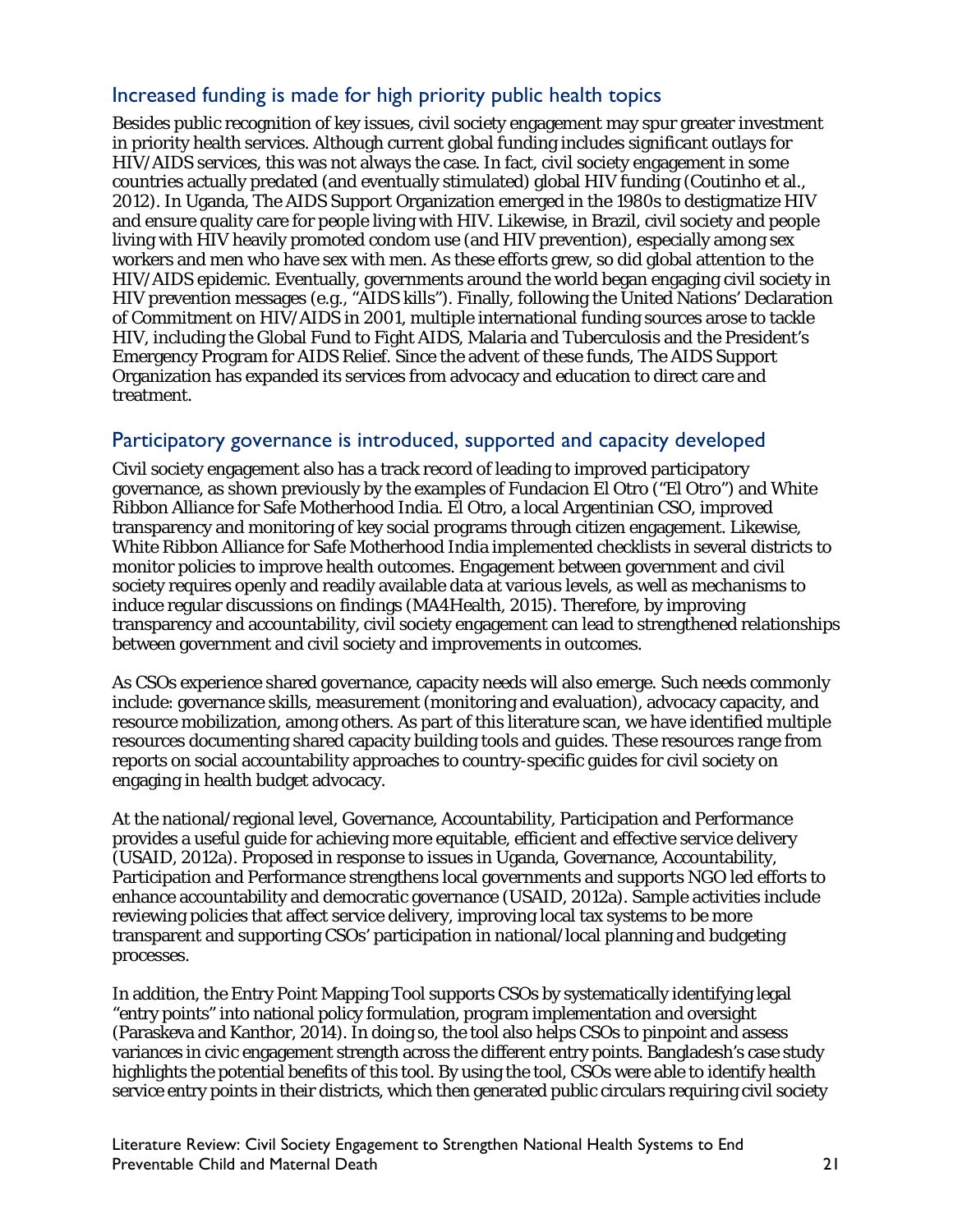engagement (Paraskeva and Kanthor, 2014). Although this is a district example, the capacity building tool can be implemented successfully at all levels, including the national/regional level. The last example is the Community Score Card of Malawi. This process starts with a planning meeting with key community stakeholders, who identify sites and groups to implement the Score Card (UNC-Chapel Hill School of Journalism and Mass Communication et al., 2012). Subsequently, the chosen groups using the score card identify issues or barriers to accessing services, organize issues into themes, develop and score measurable indicators for each theme and make suggestions for improvements. For instance, one community group could identify "mean service providers" and "ridicule from providers" as barriers to accessing health care services and the corresponding theme as "provider service." This same group then scores the theme, provides reasons for the score and brainstorms solutions to the theme. At an Interface Meeting, community members, health providers and government officials come together to discuss their score cards, issues and priorities and to then jointly devise and implement a community action plan. This process repeats every 6 months to ensure accountability, and has, to date, led to significant improvements in maternal health in Malawi.

### Demand for high quality health care is increased and improvements are made to service quality

The literature indicates that effective civil society engagement has led to increases in service demand and improvements in health service quality. This may happen in three ways. First, CSOs may play the role of shared monitoring and oversight, providing valuable input to public service improvements. Second, CSOs often provide high quality direct services in conjunction with national health programming. Third CSOs may mobilize the public to seek timely health services and/or inform communities of improvements made to the local health system. For example, CSO-led care groups have documented significant improvements in healthy behaviors, demand and health outcomes, with under-five mortality in care group areas decreasing by about 32% (Perry et al., 2015b).

Regarding service demand, Ghanaian-based CSO, Future Generations International demonstrated positive outcomes in vaccination demand, access and use in a disadvantaged district of Ghana (Thacker et al., 2013). A few years ago, Ghana's diphtheria, tetanus and pertussis vaccine coverage of children was more than 80%. Yet, many districts at the time, especially hard-to-reach communities, fell below this level. Allocating funds to address this gap, GAVI the Vaccine Alliance subsequently engaged Future Generations International to improve access to these hard-to-reach communities for these vaccines. Through its analyses, Future Generations International identified physical, economic, cultural, family and transportation barriers to the community's awareness, access and use of vaccines. Since then, Future Generations International has set up community oversight committees to support community health workers and volunteers and ultimately to overcome identified barriers.

Civil society also helps to improve service quality through program monitoring and oversight. In Bangladesh, through strong community participation, a Bangladeshi NGO identified that one village's lack of access to free medicines came from those same medicines being sold on the market (Kanthor et al., 2014). To find this out, the NGO conducted multiple focus groups and hosted numerous community meetings, all the while using community scorecards. As a result of this finding, clinic staff began counting medicine wrappers to monitor distribution.

#### Improved program outcomes

Civil society engagement can lead to multiple positive program outcomes. Rodriquez-Garcia highlights how community responses can lead directly to increased awareness of HIV/AIDS, increased service utilization and decreased HIV incidence (Rodriguez-Garcia et al., 2012;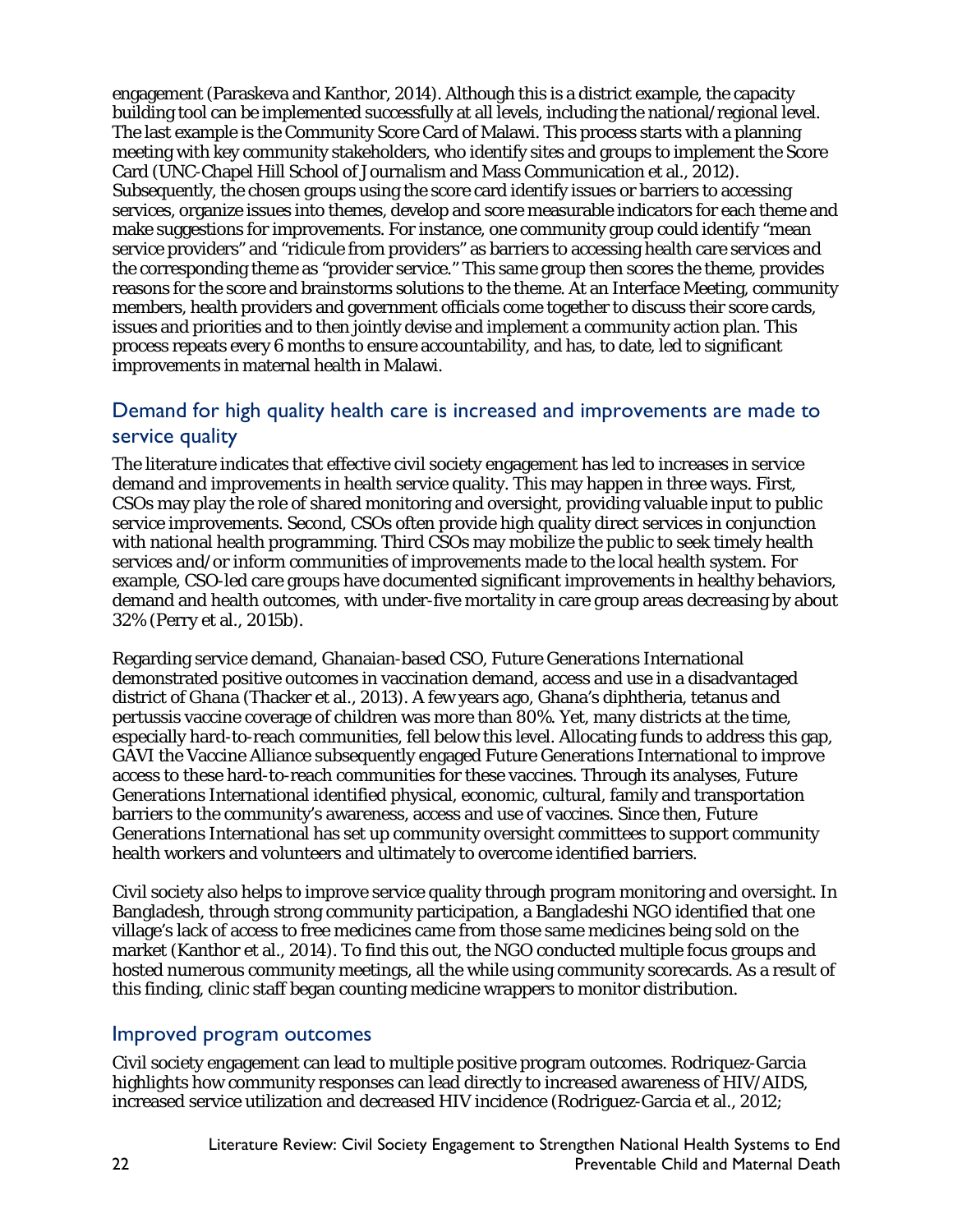Rodriguez-García et al., 2013). Community engagement is also particularly helpful in serving hard-to-reach, at-risk and marginalized populations. The author noted:

*"The evaluation found evidence (varying from causal to associative, to suggestive) that, depending on the country context and the service delivery mechanisms, the response of communities can achieve the following: help mobilize substantial local resources; improve knowledge and behavior; increase the use of services; affect outcomes of social processes; and impact HIV incidence and other health outcomes."*

It's important to note that community responses are not a replacement for weak national plans. Rather, communities can assist national health programs, but must also operate under realistic objectives and with financial and technical support. As one example, the Indian Academy of Pediatrics publicly advocates for the importance of vaccines to enhancing child survival in India. Thus far, it has spread campaigns to counteract misinformation; launched an SMS-based national immunization reminder program for all parents; trained health professionals in vaccinology; and run an internal, polio eradication committee for almost a decade (Thacker et al., 2013).

Another case study of improved outcomes is the My Village Is My Home tool in India (also known as Uma Imunizasaun in Timor-Leste) (Jain et al., 2015). The tool documents births and vaccination dates of every infant in a community on a poster-sized material. By consolidating information on one poster, community leaders and health workers can then reference one poster to check on levels of vaccination coverage in their communities. To date, assessments have suggested that the tool improves vaccination coverage and timeliness. In India, communities using My Village Is My Home reported an 80% higher coverage of children for vaccines (Jain et al., 2015). Similarly, in Timor-Leste, villages using the tool saw a substantial increase in the number of infants identified and immunized, as compared to the previous year before the tool had been introduced.

Mansuri et al. found that on balance, greater community involvement seems to improve resource sustainability and infrastructure quality. But, the evidence also suggests that people who benefit tend to be the most literate, the least geographically isolated, and the most connected to wealthy and powerful people. Studies that are able to assess the impact of participation typically find that although inducing community engagement alone has little impact on outcomes, community engagement can substantially amplify the impact of investments in public health or inputs. In the case of health service delivery, for example, the formation of community health groups appears to have virtually no effect on any health-related outcome when done in isolation but is effective when combined with inputs such as trained health personnel or the upgrading of health facilities. Community engagement leads to significantly larger reductions in maternal and child mortality, larger improvements in healthrelated behaviors, and greater use of health facilities than investments in health inputs alone can deliver. Interestingly, successful programs are often located within larger government health delivery systems. This finding is encouraging, because government participation is usually central for scaling up health initiatives. The evidence also suggests that the most successful programs tend to be implemented by local governments that have some management autonomy and are downwardly accountable. Most important, there needs to room for honest feedback to facilitate learning instead of a tendency to rush to judgment coupled with a pervasive fear of failure. The complexity of participatory development requires a high tolerance for failure and clear incentives for project managers to report evidence of it. Failure is sometimes the best way to learn about what works. Only in an environment in which failure is tolerated can innovation take place and evidence-based policy decisions be made (Mansuri, 2013).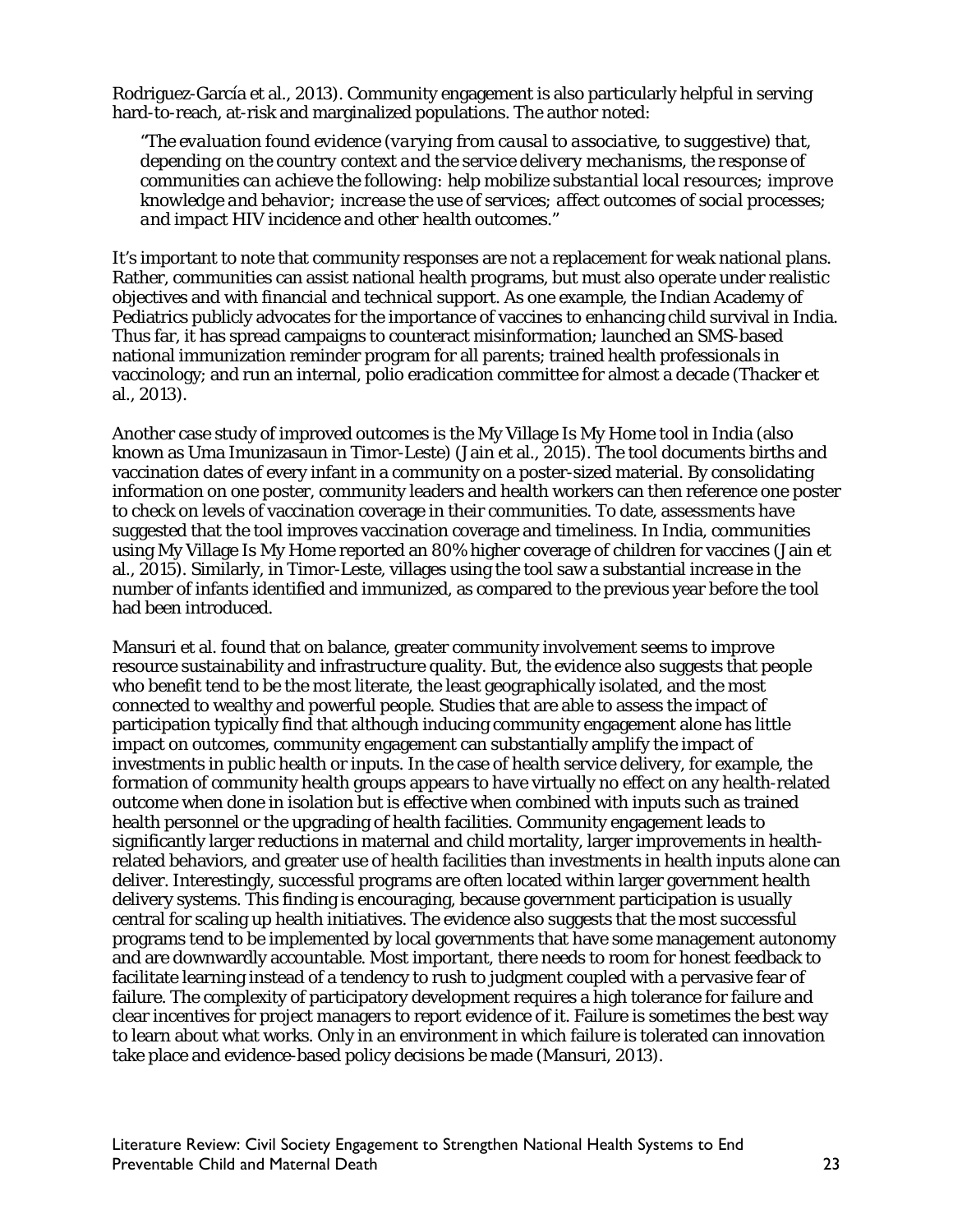Jonathan Fox (2014) drew similar conclusions in his review of civil society engagement in health programming. Tracking program data alone results in mixed results across studies (Fox, 2014). However, when civil society is engaged in multiple ways (using mutually-reinforcing tools, such as social accountability through shared governance, public advocacy, and governmental reforms) the evidence is much stronger of positive impacts.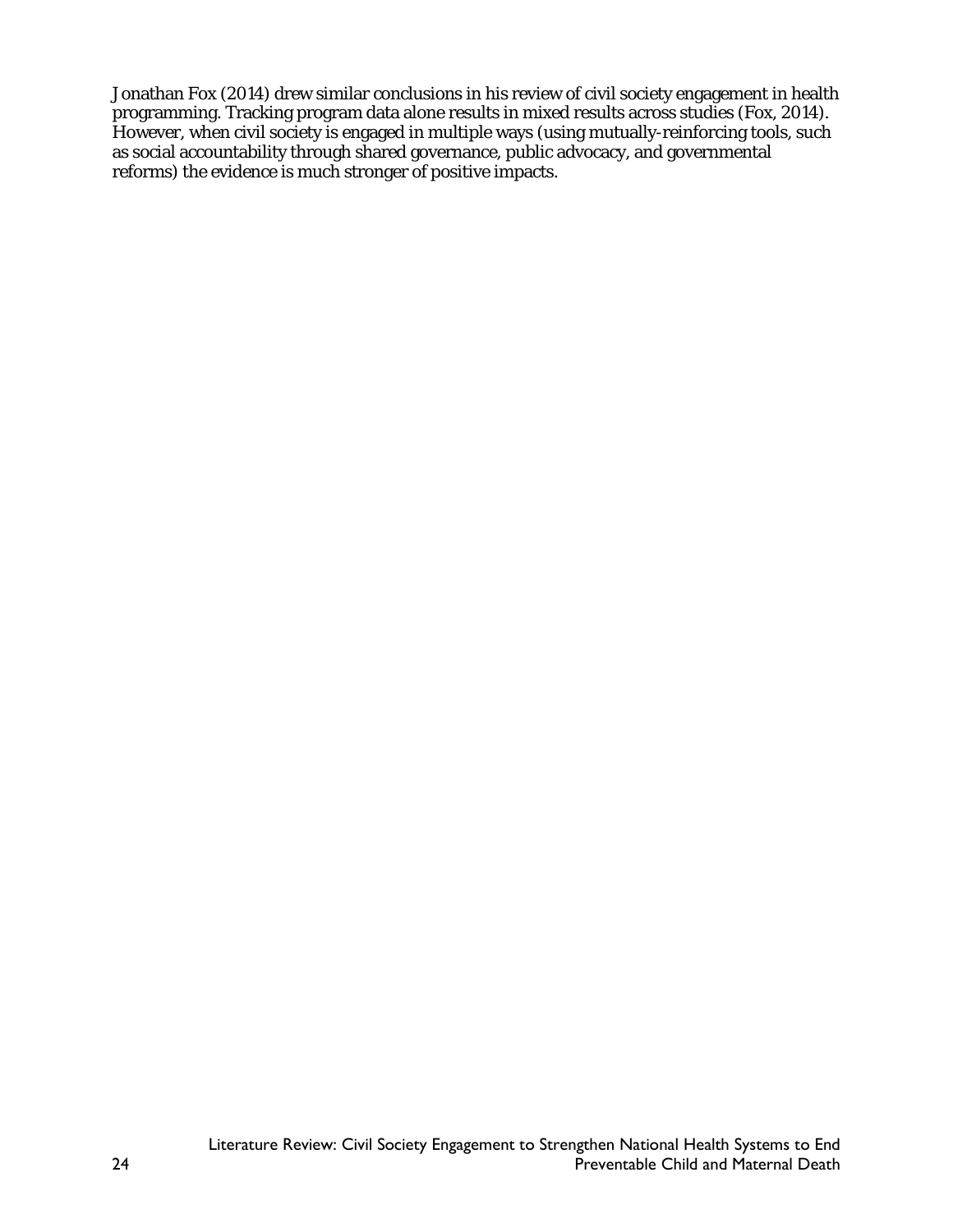# <span id="page-30-0"></span>**Discussion**

Many theories of change in relation to civil society are based on an assumption of a nation state that is capable and willing to respond to the demand of its citizens (Coventry, 2013). However, several evaluations have challenged how applicable this type of logic is in all contexts, for example, where the state is weak or highly authoritarian. The links between support to civil society, democracy, good governance and pro-poor development should be objectively assessed to enable both donors and CSOs to clarify what changes they might be able to influence, what changes are beyond their scope of influence and whether their assumptions are valid. USAID has published analysis reports on CSO sustainability in developing nations to better inform this discussion. As described earlier in this text, their 2014 report summarized the status of 25 countries in sub-Saharan Africa, and no country reached the strongest level of CSO sustainability, in any dimension (USAID, 2014a). That is to say, most countries' scores either impeded CSO engagement or were mixed in CSO supportive mechanisms.

Nevertheless, through community health, CSOs often represent at-risk communities and populations, no matter the extent of the 'enabling environment', and have created health programs that effectively reach dispersed families in hard-to-reach areas. CSOs also mobilize communities for actions to improve determinants of health, such as water, sanitation, health service demand, and emergency transportation, among others. However, CSOs often work independently of one another, and while their work may be similar, the means by which they accomplish their tasks often vary, and may not be fully integrated into public facility services.

On the other hand, the national health model being implemented in most countries favors a facility-based, professionalized approach to health care provision. This probably results in reaching more urban, geographically assessable, and relatively more affluent populations, although not necessarily reaching socially marginalized groups in these same areas. Further, the "medical culture" of in-country health professionals has frequently been reported to be associated with poor quality, poor patient treatment and lack of access and demand.

The perceived high costs of reaching high risk, marginalized populations often lowers their priority for health services among national health policymakers and donors because such populations are viewed as "expensive" to reach through the traditional facility-based model. In response to this context, health planners often turn to "community outreach" offered through established facilities to increase population coverage of services and at a perceived minimum marginal cost per client. Gwatkins and Ergo argue that equitable health coverage requires that people who are poor should gain at least as much in terms of improved health care coverage as those who are better off at every step of the way toward universal coverage, rather than having to wait and catch up as that goal is eventually approached (Gwatkins and Ergo, 2011). Otherwise, those in greatest need are likely to wait longest for the "trickle down" approach of gradual expansion.

For the most part, national health system strengthening models and platforms do not explicitly include a structured role for civil society in health system strengthening. This represents an important lost opportunity to further reduce mother and child mortality through such programming. Often, international donors face challenges supporting civil society engagement within national health systems. These may include working in countries with a limited or hostile context for civil society engagement, supporting existing bilateral agreements that do not include participatory governance and limited resources to dedicate to health system strengthening. Nevertheless, in almost all contexts, there are activities that donors and civil society can undertake to promote and expand civil society's contribution to improved national health and to respond to President Obama's Call to Action (The White House, 2015).

Literature Review: Civil Society Engagement to Strengthen National Health Systems to End Preventable Child and Maternal Death 25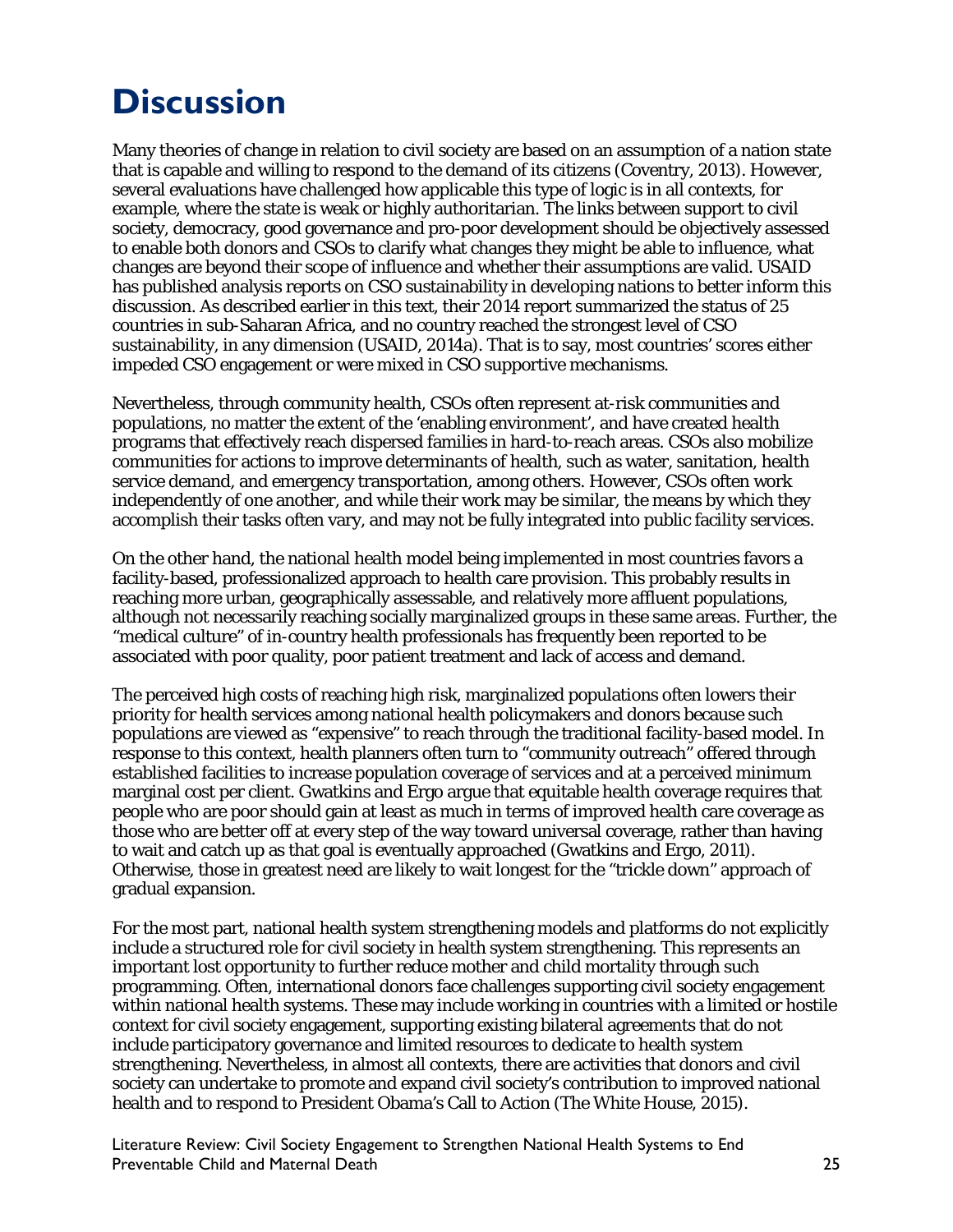# <span id="page-31-0"></span>**A Proposed Model for Civil Society Engagement**

Exhibit 3 (below) presents a model for the role of civil society in strengthening national health efforts, based on information synthesized in this literature review. It provides a basis for MCSP program design in selected countries and for a concurrently developed MCSP Civil Society Engagement Strategy.

The model shows how civil society engagement fits within a system of social influences operating at multiple levels of the national health system to advance three main outcomes:

- 1. Improve population health, demand and outcomes, including lowered maternal, newborn and child mortality rates, with increased health equity.
- 2. Develop and support social accountability processes to inform both local and national processes.
- 3. Build country ownership for health with shared accountability through improved governance of health involving government, civil society, and the private sector.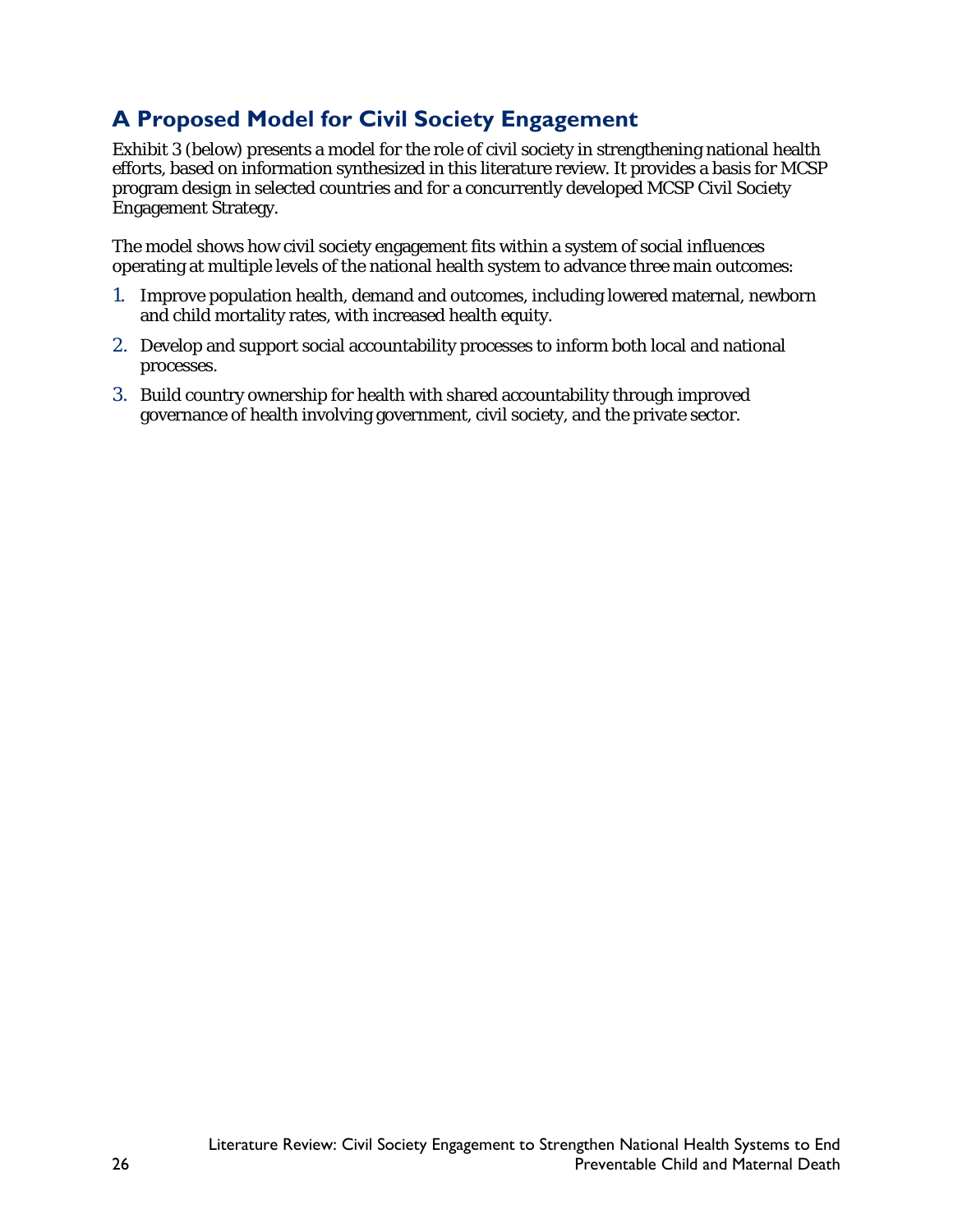

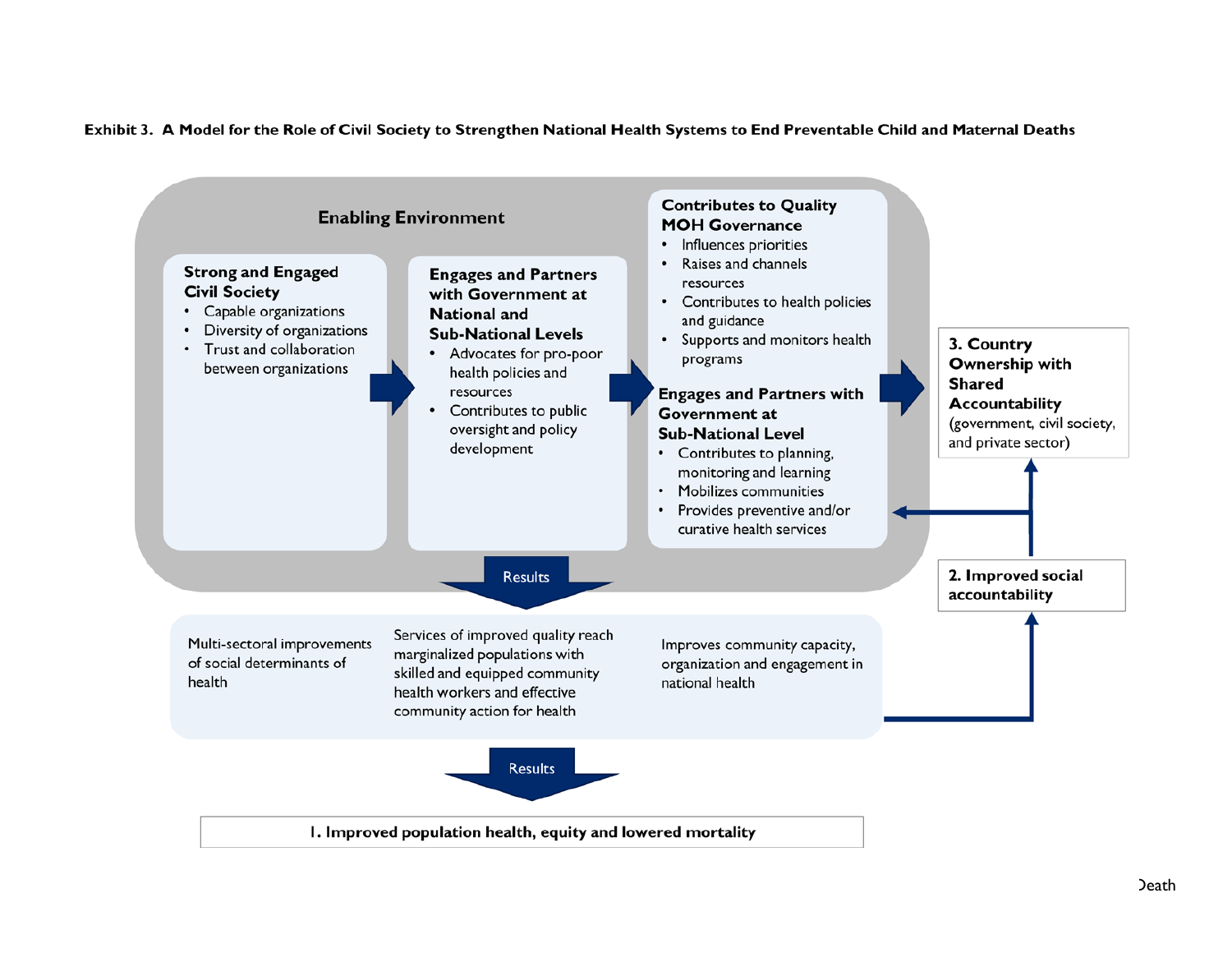The model describes how a strong and engaged civil society at national and sub-national level engages and partners with governments at the national and sub-national levels to improve MOH governance and ultimately country ownership with shared accountability. The model assumes that civil society needs to be composed of capable and diverse organizations that trust and collaborate with each other. These organizations demonstrate leadership by carrying out public education, advocacy and social mobilization, and strengthening local implementation capacity. They use their capacities and representation with government to advocate for pro-poor health policies and resources, contribute to public oversight and policy development and mobilize communities to become engaged in local governance. Ultimately, they work with government to improve MOH health priorities, mobilization and use of resources, policy guidance and accountability to commitments.

These efforts are mirrored, or sometimes initiated at the local level, so that national policy is informed by local efforts through improved bottom up signaling, learning, adaptation and use of information for decisions. Policies at the national level with local participatory action, if implemented properly, should result in higher quality of health services, reach into poor communities and mobilization of neighborhoods and communities for health prevention and promotion.

Direct effects accrue in terms of community capacity and structures, mobilized frontline health workers and health competency. Population health is also indirectly improved through multisectoral improvements in the social determinants of health and improved community capacity and participation in social accountability processes.

The model is influenced by the global and country environment that directly influences the ability of civil society to organize, collaborate, express themselves and have representation in global health initiatives and country coordinating mechanisms and/or in financing mechanisms.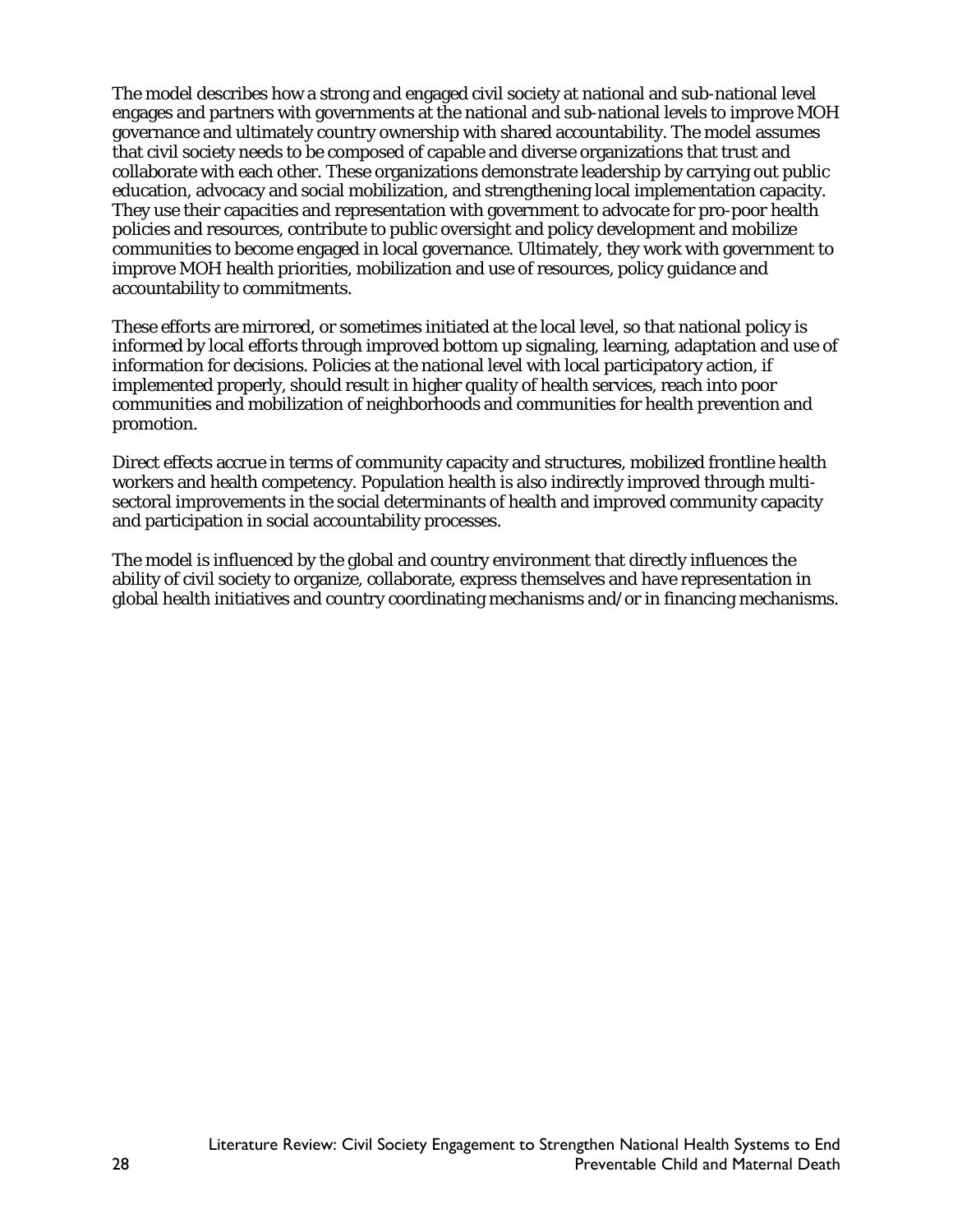# <span id="page-34-0"></span>**Conclusion**

Based on the results of this literature review, we conclude that community engagement can substantially amplify the impact of investments in public health. Community engagement leads to significantly larger reductions in maternal and child mortality, larger improvements in health-related behaviors and greater use of health facilities than investments in health inputs alone can deliver. Interestingly, successful programs are often located within larger government health delivery systems. This finding is encouraging because government participation is usually central for scaling up health initiatives. The evidence also suggests that the most successful programs tend to be implemented by sub-national governments that have some management autonomy and are downwardly accountable. When civil society is engaged in multiple ways (e.g., using mutually-reinforcing tools, such as social accountability through shared governance, public advocacy and governmental reforms), in the context of a safe and enabling environment (even if nascent), the evidence is strong for positive health impacts.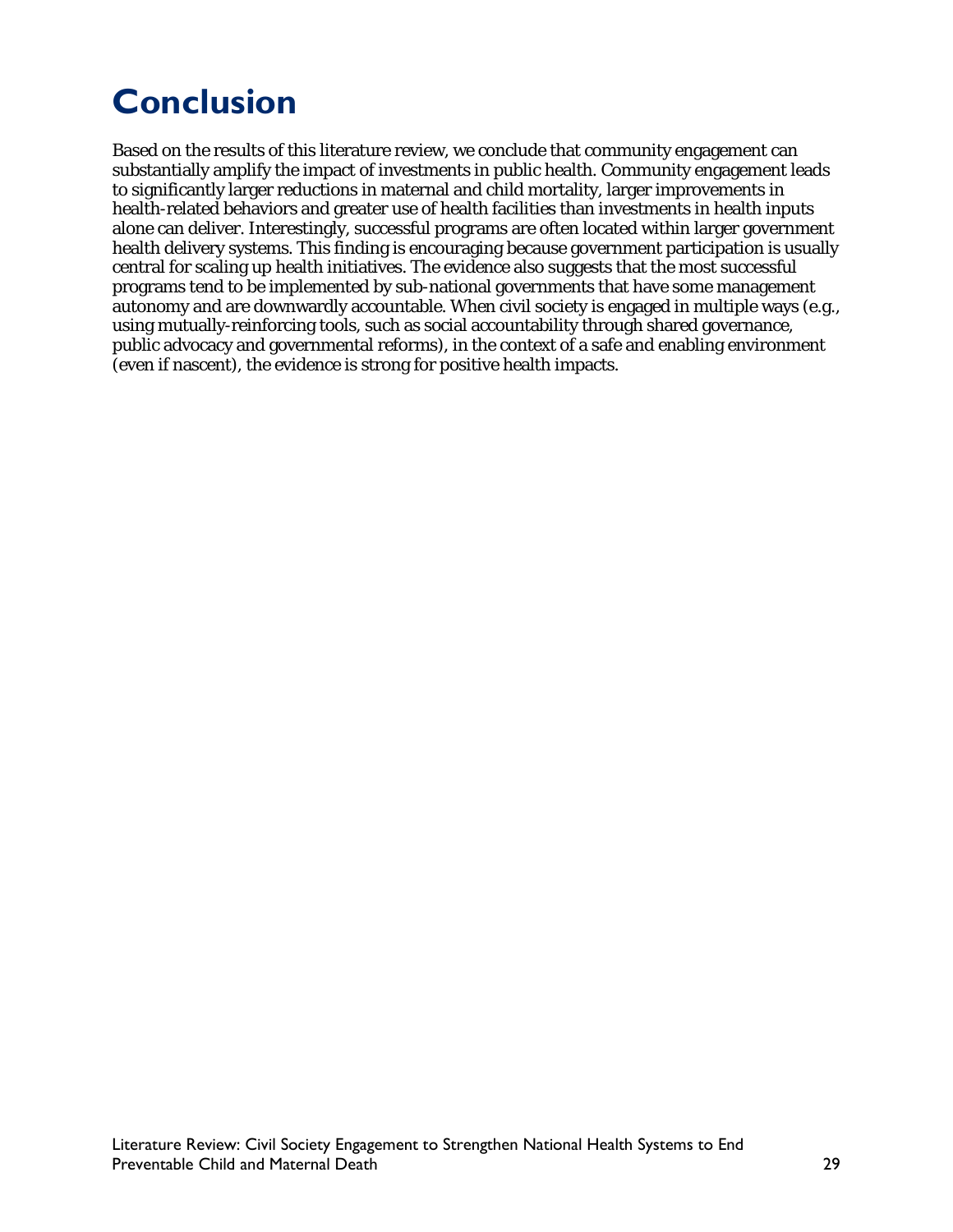# <span id="page-35-0"></span>**Bibliography**

Action/2015. (2015). Retrieved 2015, from action/2015: http://action2015.org

Ademi, T. H., and Evans, K. H.-M. (2013, 01). Monitoring Matrix on Enabling Environment for Civil Society Development, The Tool-Kit. Macedonia: Balkan Civil Society Development Network (BCSDN). Retrieved 2015, from The European Center for Not-for-Profit Law (ECNL): http://ecnl.org/dindocuments/438\_MonitoringMatrix%20on%20Enabling%20Environment% 20and%20Toolkit.pdf

Atukunda, E. C., Brhlikova, P., Agaba, A. G., and Pollock, A. M. (2015, April). Civil Society Organizations and medicines policy change: A case study of registration, procurement, distribution and use of misoprostol in Uganda. *Social Science & Medicine, 130*, 242-249.

Biesma, R. G., Brugha, R., Harmer, A., Walsh, A., Spicer, N., and Walt, G. (2009, 06 02). The effects of global health initiatives on country health systems: a review of the evidence from HIV/AIDS control. *Health Policy and Planning, 24*(4), 239-252.

Bill & Melinda Gates Foundation and McKinsey Company. (2005, 11). *Global Health Partnerships: Assessing Country Consequences.* Retrieved 2015, from website: http://www.webcitation.org/query.php?url=http://www.hlfhealthmdgs.org/Documents/Gates GHPNov2005.pdf&refdoi=10.1186/1744-8603-4-8

Blas, E. D., Gilson, L. P., Kelly, M. P., Labonté, R. P., Lapitan, J. P., Muntaner, C. M., et al. (2008, 08). Addressing social determinants of health inequities: what can the state and civil society do? *The Lancet, 372*(9650), 1684-1689.

Center for Health Market Innovations. (2015). *Prosalud*. Retrieved 2015, from Center for Health Market Innovations: http://healthmarketinnovations.org/program/prosalud

Clinton, H. (2011, 11). *Fourth High Level Forum on Aid Effectiveness.* Busan, South Korea.

Cohn, J., Russell, A., Baker, B., Kayongo, A., Wanjiku, E., and Davis, P. (2011). Using global health initiatives to strengthen health systems: a civil society perspective. *Global Public Health, 6*(7), 687-702.

CORE Group (a). (n.d.). *The CORE Group Secretariat Model*. Retrieved 2015, from CORE Group: http://www.coregroup.org/component/content/article/21-core-polio-hq/246-the-coregroup-secretariat-model-

CORE Group (b). (n.d.). *Polio Eradication Initiative*. Retrieved 2015, from CORE Group: http://www.coregroup.org/our-technical-work/initiatives/polio

CORE Group. (2015). *Secretariat Model.* CORE Group.

Coutinho, A. M., Roxo, U., Epino, H., Muganzi, A. M., Dorward, E., and Pick, B. (2012, 08 15). The expanding role of civil society in the global HIV/AIDS response: what has the President's Emergency Program For AIDS Relief's role been? *Journal of Acquired Immune Defiiency Syndromes, 60*(03), S152-S157.

Coventry, C. (2013). *Evaluation Insights: Support to Civil Society, Emerging Evaluation Lessons.* International NGO Training and Research Centre, United Kingdom. Network on Development Evaluation of the OECD Development Assistance Committee (DAC).

Dessie, M. (2015). *Community Balanced Scorecard for Community Engagement Program for CMAM: A User's Guide and Tool.* Washington, D.C.: CMN.

Dessie, M., Blánárova, L., Magen, C., Abla, C., and Woodhead, S. (2015). *Technical Brief: Community Engagement for CMAM.* Coverage Monitoring Network.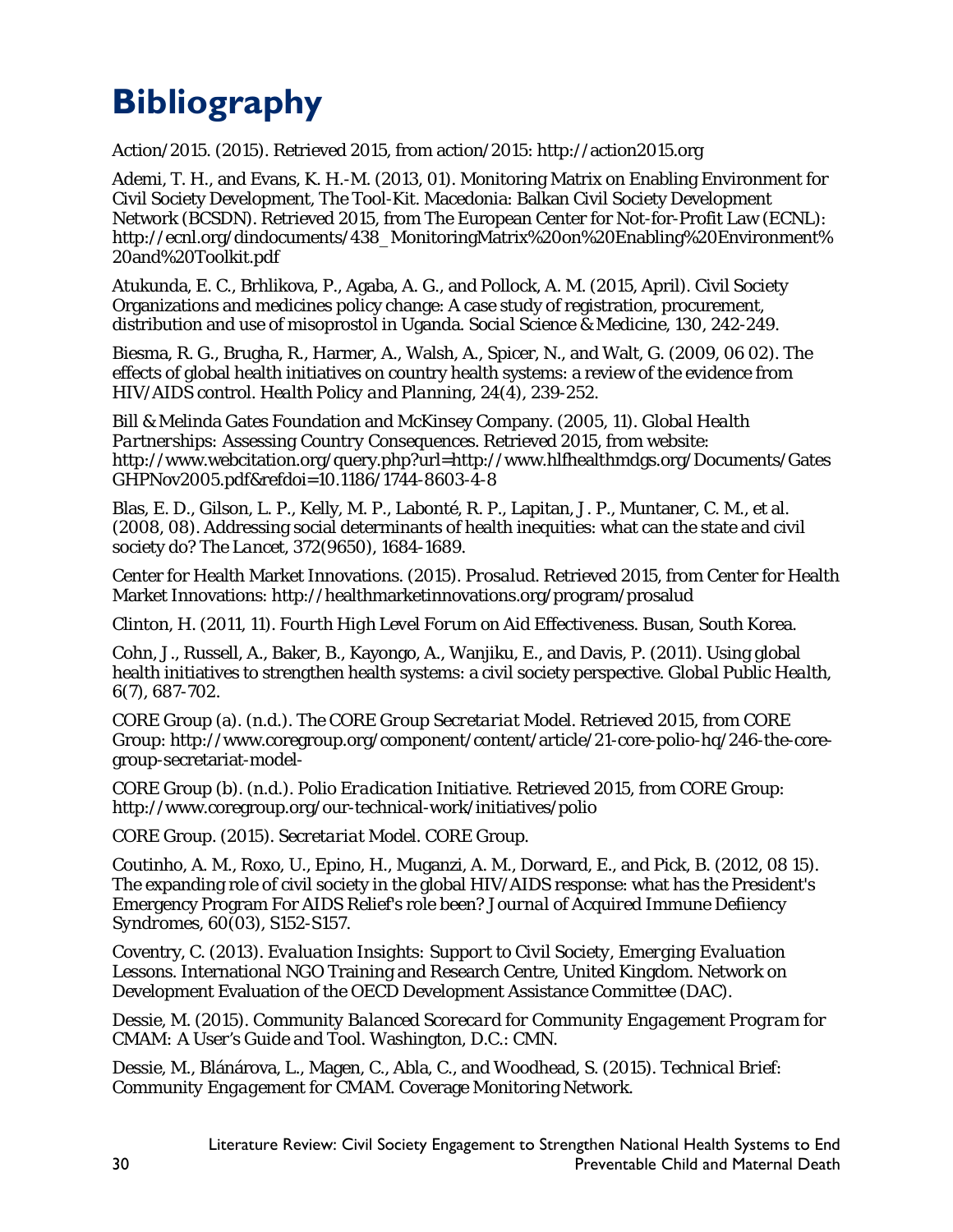Digne, M., and Shanklin, D. (2012) Programme Sante USAID/Sante Communautaire II, 2011- 2016. ChildFund International.

Easterly, W. (2007). *The White Man's Burden: Why the West's Efforts to Aid the Rest Have Done So Much Ill and So Little Good.* Penguin Books.

Edwards, M. (2014, May 30). *When is civil society a force for social transformation?* Retrieved 2015, from Transformation: https://www.opendemocracy.net/transformation/michaeledwards/when-is-civil-society-force-for-social-transformation

Ekirapa, A., Mgomella, G. S., and Kyobutungi, C. (2012, 11). Civil society organizations: Capacity to address the needs of the urban poor in Nairobi. *Journal of Public Health Policy, 33*(4), 404- 422.

Estifanos, A. (2015). Social Mobilization and Demand Creation Plan for Improved Newborn Care: Planning Workshop Proceedings. Addis Ababa, Ethiopia: USAID MCSP.

Fox, J. (2014, March 3). *Social Accountability: What does the evidence really say?* Retrieved 2015, from

https://jonathanfoxucsc.files.wordpress.com/2012/12/fox\_social\_accountability\_evidence\_gps a\_logo.pdf

Friedman, L., and LeBan, K. (2014, December). *Tools.* Retrieved 2015, from CORE Group: http://www.coregroup.org/storage/documents/Resources/Tools/Consortium\_Management\_a nd\_Leadership\_Training\_Facilitators\_Guide.pdf

Futures Group. (2010, 09). *Promoting accountability for safe motherhood: The White Ribbon Alliance's social watch approach.* Retrieved 2015, from USAID Health Policy Initiative: http://pdf.usaid.gov/pdf\_docs/PNADX891.pdf

Garin, E., Idele, P., You, D., Hug, L., Amouzou, A., Velez, L. C., et al. (2015, September). *Committing to Child Survival: A Promise Renewed, Progress Report 2015.* Retrieved 2015, from A Promise Renewed: http://www.apromiserenewed.org/wpcontent/uploads/2015/10/APR-2015-UNICEF-final.pdf

Glennie, J., McKechnie, A., Rabinowitz, G., and Ali, A. (2013). *Localising Aid: Sustaining Change in the Public, Private and Civil Society Sectors.* Centre for Aid & Public Expenditure. London, UK: Overseas Development Institute.

Global Health Watch. (2014, 11 14). *GHW4: Contents, upcoming launches, where to buy the book*. Retrieved 2015, from Global Health Watch: http://www.ghwatch.org/node/45470

Green, C., and West Slevin, K. (2013). *Accountability and Transparency for Public Health Policy: Advancing Country Ownership, Brief.* Washington, D.C.: Health Policy Project, Futures Group.

Green, D. (2015, October 13). *ICYMI: why civil society space is under assault around the world and other posts on NGOs*. Retrieved 2015, from Oxfam Blog:

http://oxfamblogs.org/fp2p/icymi-why-civil-society-space-is-under-assault-around-the-worldand-other-posts-on-ngos/#.Vh0\_nmbaDNY.facebook

Grills, N. J., Robinson, P., and Phillip, M. (2012, July 19). Networking between community health programs: a case study outlining the effectiveness, barriers and enablers. *BMC Health Services Research, 12*, 1-12.

Gwatkins, D., and Alex, E. (2011, 06 25). Universal health coverage: friend or foe of health equity? *The Lancet, 377*(9784), 2160-2161.

Hodel, D. (2013). *Advancing Country Ownership: Civil Society's Role in Sustaining Public Health.* Meeting Report, amfAR, The Foundation for AIDS Research; Health Policy Project;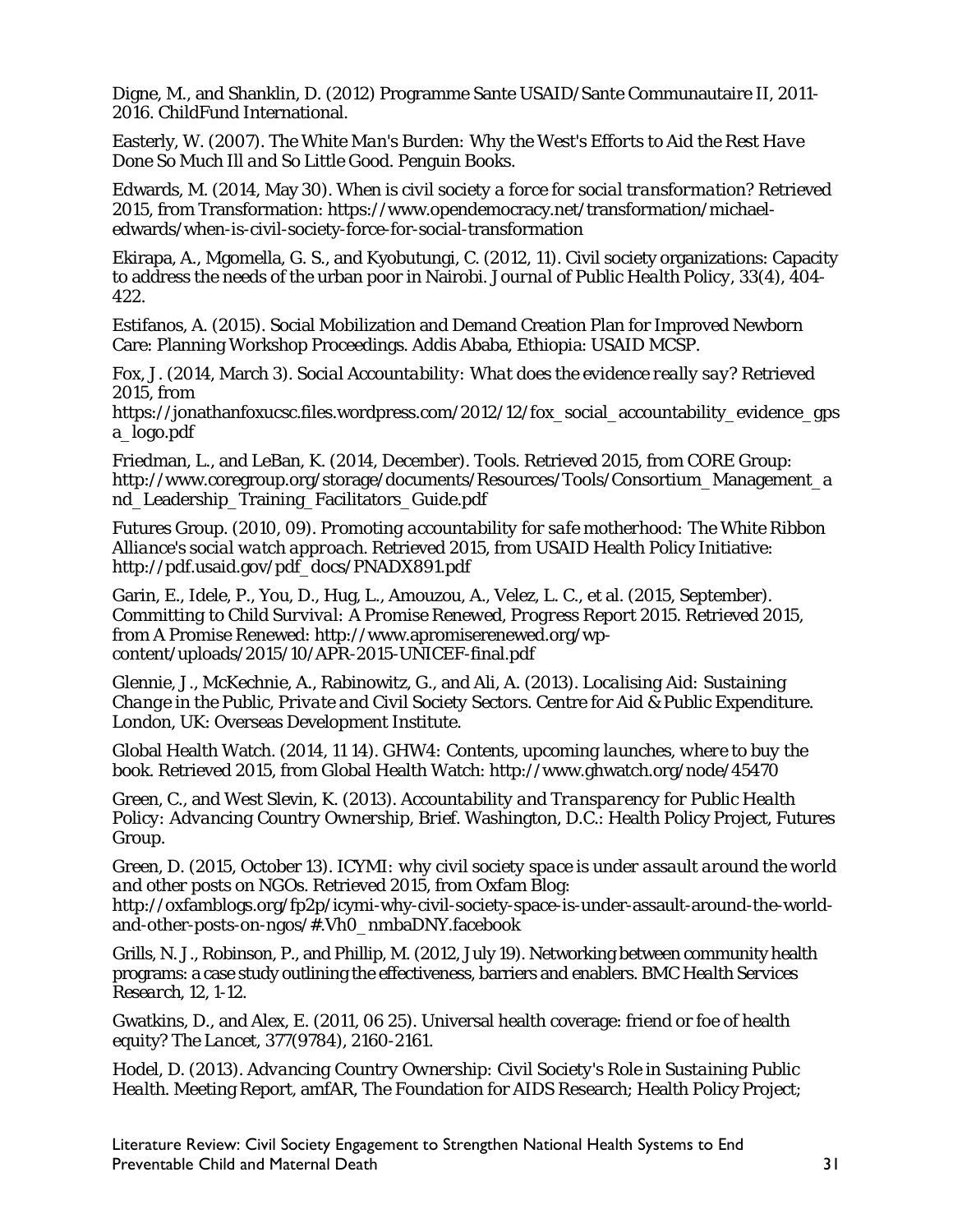IPPF, International Planned Parenthood Federation Africa Region; Planned Parenthood Federation of America; USAID; PEPFAR.

Hoffman, D. (1994, May/June). *The Struggle for Citizenship and Human Rights.* Retrieved 2015, from Pangaea: http://pangaea.org/street\_children/latin/statute.htm

HPP. (2015). *The Organizational Capacity Assessment Suite of Tools*. Retrieved 2015, from Health Policy Project: http://www.healthpolicyproject.com/index.cfm?id=OCAtool

ICNL. (2013, January). *Enabling Civil Society's Contributions to Development.* Retrieved 2015, from The International Center for Not-for-Profit Law (ICNL): http://www.icnl.org/research/library/files/Transnational/ICNLBrieferPost2015.pdf

International HIV/AIDS Alliance. (2011). *Keeping mothers alive in Africa*. Retrieved 2015, from International HIV/AIDS Alliance: http://www.aidsalliance.org/our-impact/making-ithappen/138-keeping-mothers-alive-in-africa

Jain, M., Taneja, G., Amin, R., Steinglass, R., and Favin, M. (2015, 03 01). Engaging Communities With a Simple Tool to Help Increase Immunization Coverage. *Global Health: Science and Practice, 3*(1), 117-125.

Kanne, J., Greeves, L., Roy, J., Farrell, N., and Grabowsky, M. (2004, July). *Partnerships in Action: An Integrated Approach to Combining a Measles Campaign with a Bed Net, Vitamin A and Mebendazole Campaign in Zambia.* Retrieved 2015, from CORE Group: http://www.coregroup.org/storage/documents/Case\_Studies/ARC\_Malaria\_casestudy\_9- 21.pdf

Kanthor, J., Seligman, B., Dereje, T., and Tarantino, L. (2014). *Engaging Civil Society in Health Finance and Governance: A Guide for Practitioners.* Health Finance & Government Project, Abt Associates Inc. Bethesda, MD: USAID.

Keane, J. (2009, 08 09). Civil Society, Definitions and Approaches. London, UK: Springer-Verlag Berlin Heidelberg.

Kelly, K. J., and Birdsall, K. (2010, 12 14). The effects of national and international HIV/ AIDS funding and governance mechanisms on the development of civil-society responses to HIV/AIDS in East and Southern Africa. *AIDS Care: Psychological and Socio-medical Aspects of AIDS/HIV, 22*(S2), 1580-1587.

*KeNAAM*. (2010, April 9). Retrieved 2015, from Soul Beat Africa: http://www.comminit.com/africa/content/kenya-ngos-alliance-against-malaria-kenaam

KeNAAM. (2015). *Kenya NGO's Alliance Against Malaria*. Retrieved 2015, from http://kenaam.org

LeBan, K. (2011). How Social Capital in Community Systems Strengthens Health Systems; People, Structures, Processes. Retrieved 2016, from CORE Group: http://www.coregroup.org/storage/Program\_Learning/Community\_Health\_Workers/Compon ents\_of\_a\_Community\_Health\_System\_final10-12-2011.pdf

Levenger, B., and McLeod, J. (2002). *A Wealth of Opportunity, Partnering with the CORE and CORE Group Members.* Retrieved 2015, from CORE Group: http://www.coregroup.org/storage/documents/Workingpapers/Core\_wealth\_text.pdf

Loewenson, R. (2003a, April). *Civil society contributions to pro-poor, health equity policies.* Retrieved 2015, from TARSC:

http://www.tarsc.org/sites/default/files/uploads/pdf/WHOTARSC3.pdf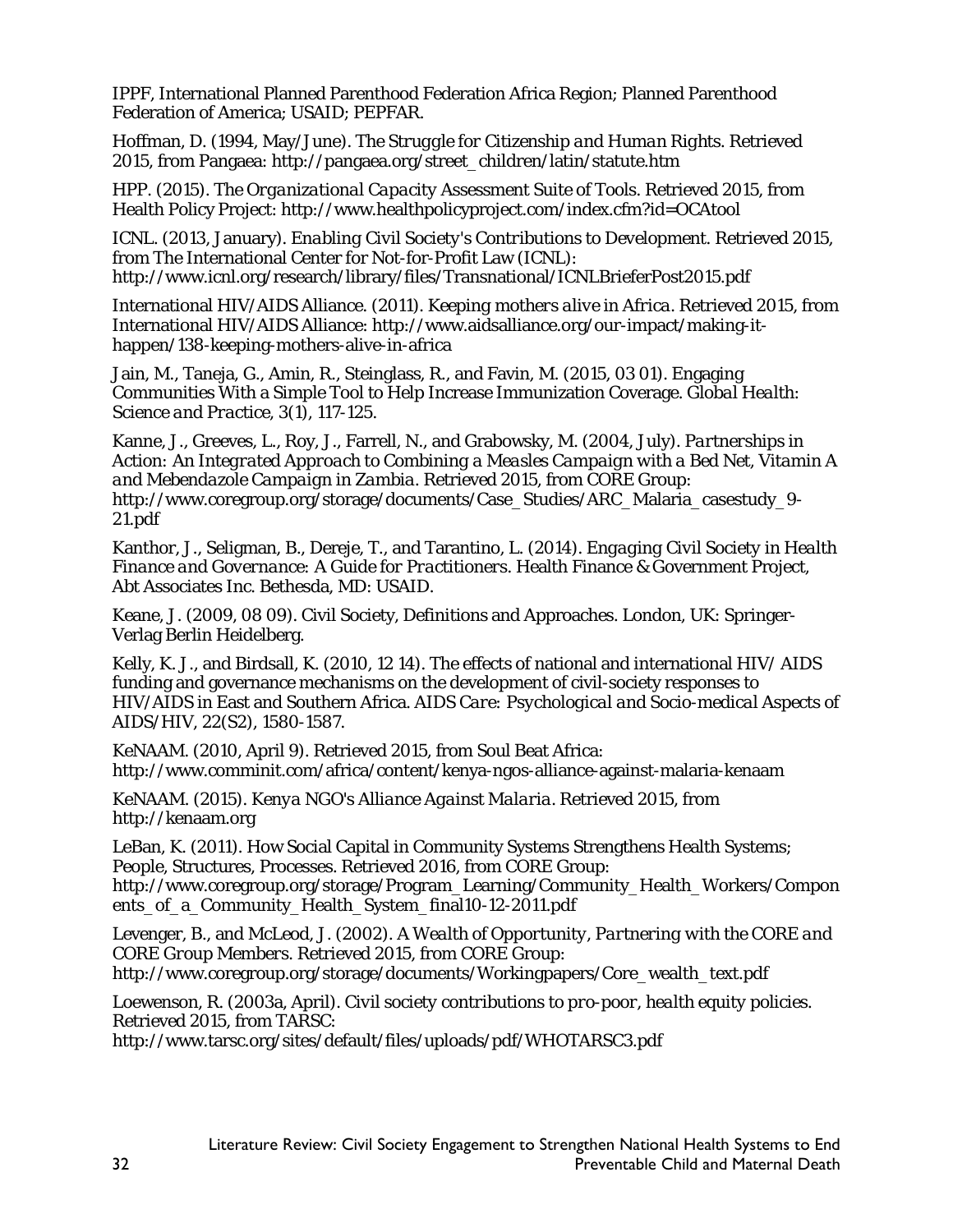Loewenson, R. (2003b, April). *Civil society - state interactions in national health systems.* Retrieved 2015, from TARSC:

http://www.tarsc.org/sites/default/files/uploads/pdf/WHOTARSC2.pdf

Loewenson, R. (2003c, April). *Civil society influence on global health policy.* Retrieved 2015, from TARSC: http://www.tarsc.org/sites/default/files/uploads/pdf/WHOTARSC4.pdf

MA4Health. (2015, 06). *The Roadmap for Health Measurement and Accountability.* Retrieved 2015, from MA4Health, Measurement and Accountability for Results in Health: A Common Agenda for the Post-2015 Era: http://ma4health.hsaccess.org/docs/support-documents/theroadmap-for-health-measurement-and-accountability.pdf

Maseko, M. (2015). *Zambian Civil Society Launches Alliance to End Maternal and Child Deaths.* Retrieved 2015, from A Promise Renewed: http://www.apromiserenewed.org/zambiancivil-society-launches-alliance-to-end-maternal-and-child-deaths/

MCSP. (2014). *Maternal and Child Survival Program*. Retrieved 2015, from http://www.mcsprogram.org

MCSP. (2015). *Moving Toward Viable, Integrated Community Health Platforms to Institutionalize Community Health in National Strategies to End Preventable Child and Maternal Deaths.* Retrieved 2015, from Maternal and Child Survival Program (MCSP): http://www.mcsprogram.org/wp-content/uploads/2015/03/Viable-Integrated-Community-Health-Platform-Brief.pdf

MCSP SharePoint. (2016). *Glossary.* Retrieved 2016, from https://my.mcsprogram.org/MMEL/KM/Lists/MCSP%20Terminology/Default.aspx

Mendelson, S. E. (2015, 04). *Why Governments Target Civil Society and What Can Be Done in Response, A New Agenda.* Center for Strategic and International Studies. Washington, DC: Center for Strategic and International Studies.

Merino, L. (2012). Moving Forward to FP/RH/HIV Policy Monitoring and Implementation; Key Civil Society Contributions in Central America, Experiences in Guatemala and El Salvador. Washington, D.C.

Mhofu, S. (2012, 10 10). *Zimbabwe HIV Activists Push for Government Accountability.* Retrieved 2015, from Voice of America:

http://www.voanews.com/content/zimbabwe\_hiv\_activists\_push\_for\_government\_accountability /1524053.html

Rosato, M., Laverack, G., Grabman, L.H., Tripathy, P., Nair, N., Mwansambo, C., et al. (2008, 09 13). Community participation: lessons for maternal, newborn, and child health. *The Lancet, 372*(9642), 962-971.

OECD. (2008). *The Paris Declaration on Aid Effectiveness and the Accra Agenda for Action.* Retrieved 2015, from OECD: http://www.oecd.org/dac/effectiveness/34428351.pdf

Open Forum for CSO Development Effectiveness. (2010). Istanbul CSO Development Effectiveness Principles. *Open Forum's Global Assembly in Istanbul, September 28 -30, 2010.* Istanbul, Turkey.

Open Forum for CSO Development Effectiveness. (2011, 06 28-30). *The Siem Reap CSO Consensus on The International Framework for CSO Development Effectiveness.* Retrieved 2015, from Open Forum for CSO Development Effectiveness: http://csoeffectiveness.org/IMG/pdf/international\_framework\_open\_forum.pdf

Paraskeva, C., and Kanthor, J. (2014, 10). *Entry point mapping: a tool to promote civil society engagement on health finance and governance.* Bethesda, MD: Health Finance & Governance Project, Abt Associates, Inc.

Literature Review: Civil Society Engagement to Strengthen National Health Systems to End Preventable Child and Maternal Death 33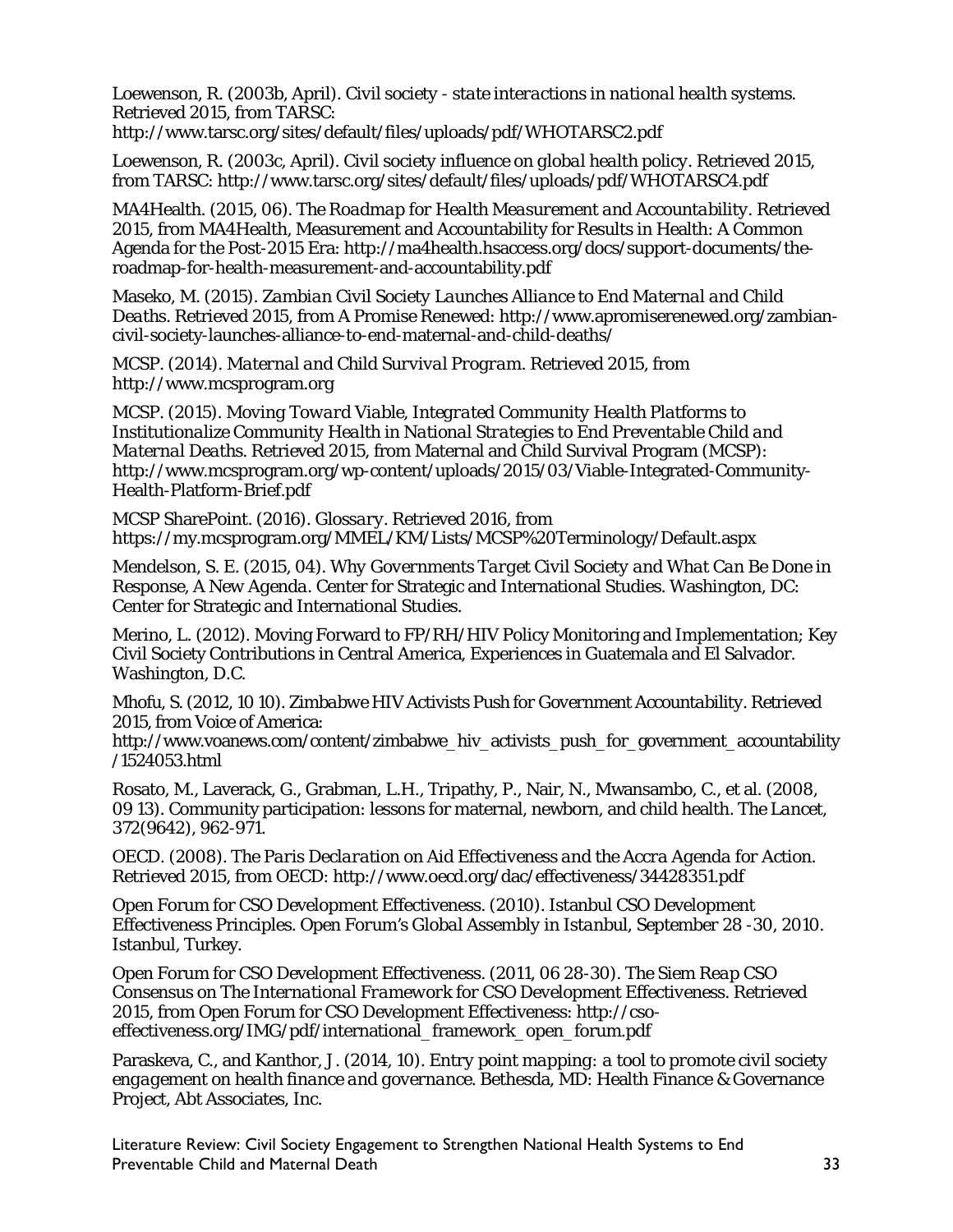Parker, R. (2009, November). Civil society, political mobilization, and the impact of HIV scaleup on health systems in Brazil. *Journal of Acquired Immune Deficiency Syndromes, 52*(Suppl 1), S49-S51.

Perry, H., Morrow, M., Borger, S., Weiss, J., DeCoster, M., Davis, T., et al. (2015a, 09 10). Care Groups I: An Innovative Community-Based Strategy for Improving Maternal, Neonatal, and Child Health in Resource-Constrained Settings. *Global Health: Science and Practice, 3*(3), 358- 369.

Perry, H., Morrow, M., Davis, T., Borger, S., Weiss, J., DeCoster, M., et al. (2015b, 09 10). Care Groups II: A Summary of the Child Survival Outcomes Achieved Using Volunteer Community Health Workers in Resource-Constrained Settings. *Global Health: Science and Practice, 3*(3), 370-381.

PMNCH. (2015). *The Partnership for Maternal, Newborn & Child Health 2015 Accountability Report.* Retrieved 2015, from The Partnership for Maternal, Newborn & Child Health: http://www.who.int/pmnch/knowledge/publications/2015\_pmnch\_report/en/

Ray, S., Madzimbamuto, F., and Fonn, S. (2012). Activism: working to reduce maternal mortality through civil society and health professional alliances in sub-Saharan Africa. *Reproductive Health Matters*.

Reames, B., and Lynott, M. (n.d.). *Involving Citizens in Public Budgets: Mechanisms for Transparent and Participatory Budgeting.* Partners of the Americas' Center for Civil Society. Washington, D.C.: USAID.

Reames, B., and Lynott, M. (n.d.). *Involving Citizens in Public Budgets: Mechanisms for Transparent and Participatory Budgeting.* Partners of the Americas' Center for Civil Society. Washington, D.C.: USAID.

Rodriguez-Garcia, R., Bonnel, R., Wilson, D., and N'Jie, N. (2012). *Investing in Communities Achieves Results: Findings from an Evaluation of Community Responses to HIV and AIDS.* World Bank Publications.

Rodriguez-García, R., Wilson, D., York, N., Low, C., and Bonnel, N. N. (2013, 06 09). Evaluation of the community response to HIV and AIDS: Learning from a portfolio approach. *AIDS Care Psychological and Socio-medical Aspects of AIDS/HIV, 25*(suppl1), S7-S19.

Rudrum, S. (2015). *Landmark Decision in Uganda in case of Maternal Death is a Cause for Celebration.* Retrieved 2015, from Reproductive Health Matters: Landmark decision in Uganda in case of maternal death is a cause for celebration - See more at:

http://www.rhmjournal.org.uk/2015/05/landmark-decision-in-uganda-maternity-care-case-isa-cause-for-celebration/#sthash.lIi5KwN7.dpuf

Scholte, J. A. (2004, 03 17). Civil Society and Democratically Accountable Global Governance. *Government and Opposition, 39*(2), 211-233.

Sneeringer, R. K., Hurd, S. E., and Mehling, K. C. (2015, 09 21). *Engendering Accountability: Upholding Commitments to Maternal and Newborn Health.* Retrieved 2015, from Global Health Visions: http://www.globalhealthvisions.com/engendering-accountability/

Swanson, R. C., Rifat Atun, A. B., Betigeri, A., Campos, F. d., Chunharas, S., Collins, T., et al. (2015, Feb 12). Strengthening health systems in low-income countries by enhancing organizational capacities and improving institutions. *Globalization and Health, 11*(5), 1-8.

Thacker, N., Vashishtha, V. M., Awunyo-Akaba, J., and Mistry, R. F. (2013). Civil society organizations, the implementing partners of the Global Vaccine Action Plan. *Vaccine, 31S*, B97- B102.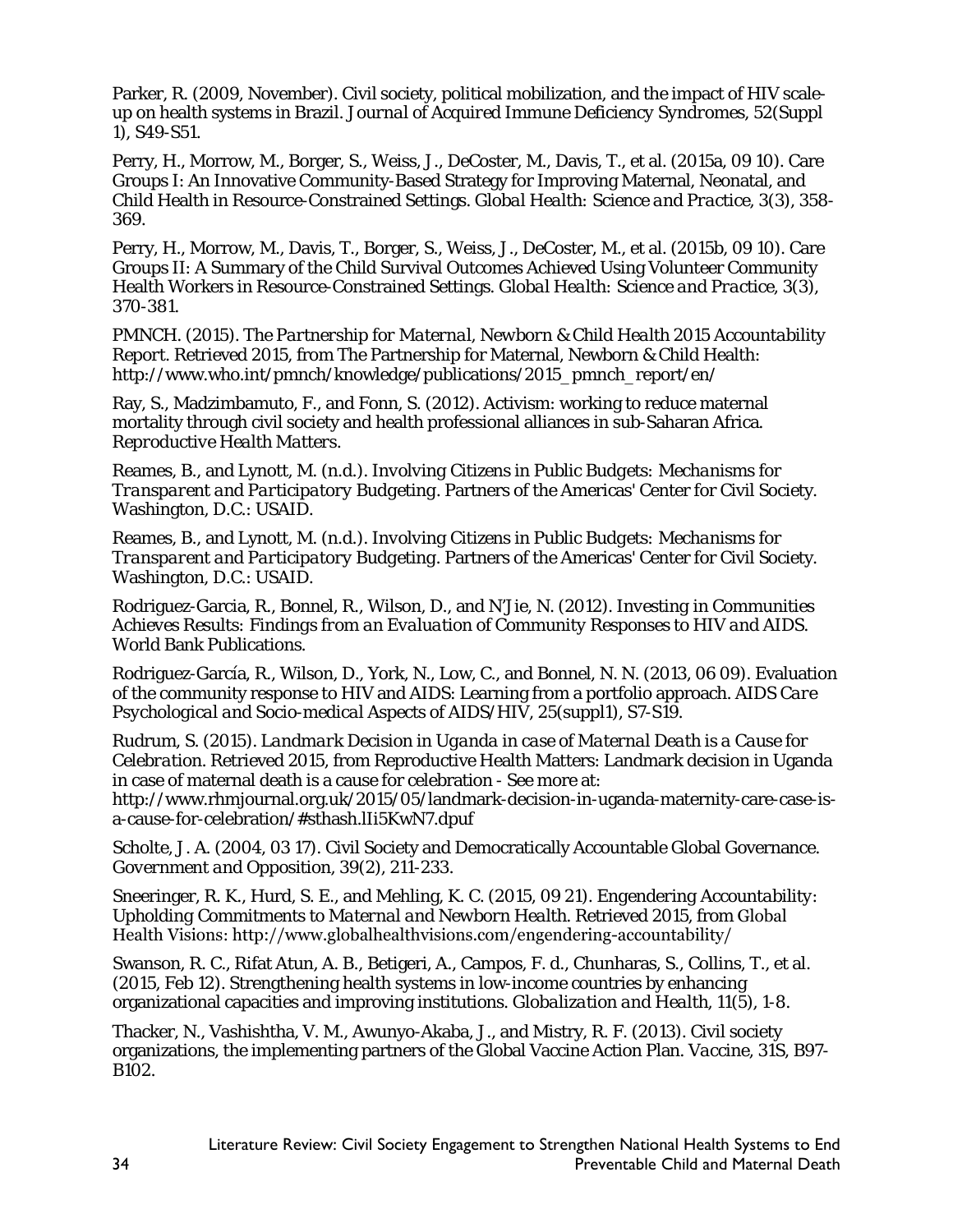The East Africa NCD Alliance Initiative. (2014, June). *A Civil Society Benchmark Report, Responses to NCDS in East Africa.* Retrieved 2015, from

http://ncdalliance.org/sites/default/files/rfiles/East%20Africa%20NCD%20Alliance%20Civil% 20Society%20Survey%20Report.pdf

The Global Fund. (2015). *History of the Global Fund*. Retrieved 2015, from The Global Fund: http://www.theglobalfund.org/en/history/

The White House. (2015). *FACT SHEET: U.S. Support for Civil Society.* The White House Office of the Press Secretary.

The White House, O. o. (2014, 09 23). Deepening U.S. Government Efforts to Collaborate with and Strengthen Civil Society.

The World Bank. (2013, 07 22). *Defining Civil Society*. Retrieved 2015, from The World Bank: http://web.worldbank.org/WBSITE/EXTERNAL/TOPICS/CSO/0,,contentMDK:20101499~me nuPK:244752~pagePK:220503~piPK:220476~theSitePK:228717,00.html

Thinkwell. (2014). *Participatory Governance in Africa.* Retrieved from https://www.google.com/url?sa=t&rct=j&q=&esrc=s&source=web&cd=1&ved=0CCMQFjAAah UKEwjYm-Wl0cTHAhUEbz4KHScPDT8&url=http%3A%2F%2Fthinkwell.global%2Fwpcontent%2Fuploads%2F2015%2F03%2FPG-Case-Study-Report-11.20.14.pdf&ei=RZXcVZjlNITe-QGnnrT4Aw&usg=AFQjCNEUxsx7RsrrX4nP8Po\_7fzf1v\_dfg

Tsu, V. (2000, May). *Nepal. Clean home delivery kit. Evaluation of the health impact.* Seattle: Program for Appropriate Technology in Health [PATH].

UN. (2015a). *Sustainable Development Goals*. Retrieved 2015, from http://www.un.org/sustainabledevelopment/sustainable-development-goals/

UN. (2015b). *General Assembly of the United Nations*. Retrieved 2015, from United Nations: http://www.un.org/en/ga/

UNC-Chapel Hill School of Journalism and Mass Communication; CARE Malawi; CARE USA's Sexual, Reproductive and Maternal Health Teams. (2012). *What is the Score Card?* Retrieved 2015, from Raising the Score: http://www.raisingthescore.org/what-is-the-score-card/

UNGASS. (2001, 06 27). *UNGASS: Declaration of Commitment on HIV/AIDS.* Retrieved 2015, from European Coalition of Positive People (ECPP): http://www.ecpp.co.uk/ungass.htm

UNICEF. (2003, 04 04). *Civil Society and UNICEF*. Retrieved 2015, from UNICEF: http://www.unicef.org/about/index\_3374.html

UNICEF. (2014). RMNCH Scorecards (Kenya and Madagascar). *April 2015 Email correspondence from John Quinley*.

UNICEF. (2015b, October 29). *UNICEF Framework for Partnerships*. Retrieved 2015, from UNICEF: http://www.unicef.org/about/partnerships/index\_60043.html

USAID. (2012a). *Concept Note: Strengthening Governance and Accountability at the Local Level: Governance, Accountability, Participation and Performance (GAPP).* Retrieved 2015, from USAID, Mission to Uganda: http://pdf.usaid.gov/pdf\_docs/pdact060.pdf

USAID. (2013a). *Kenya Civil Society Strengthening Program.* Retrieved 2015, from USAID: https://www.usaid.gov/kenya/fact-sheets/kenya-civil-society-strengthening-program

USAID. (2013b, 06). *USAID Strategy on Democracy, Human Rights and Governance.* Retrieved 2015, from USAID:

https://www.usaid.gov/sites/default/files/documents/1866/USAID%20DRG\_%20final%20fin al%206-24%203%20(1).pdf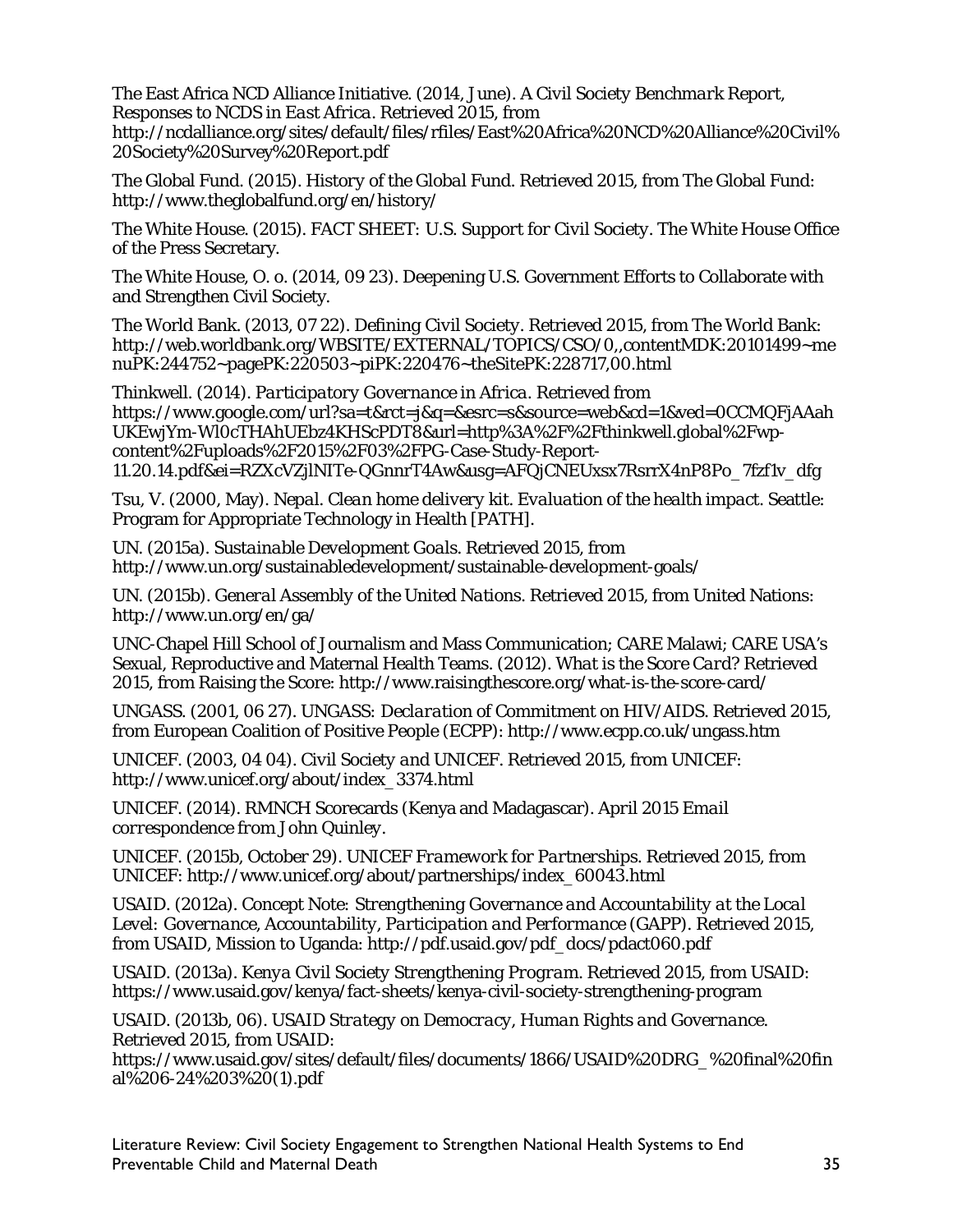USAID. (2013c, 07 25). *USAID Strategy on Democracy, Human Rights and Governance (summary report).* Retrieved 2015, from USAID:

https://www.usaid.gov/sites/default/files/documents/2496/DRG%20Strategy%202%20pager\_ 7-25-13.pdf

USAID. (2013d). *The 2013 CSO Sustainability Index for Sub-Saharan Africa.* (D. Jacobstein, J. Meadows, M. Yerkes, N. Ross, B. Haupt, P. Diegert, et al., Eds.) Retrieved 2015, from USAID: https://www.usaid.gov/sites/default/files/documents/1866/2013\_Africa\_CSOSI.pdf

USAID. (2014a, July 08). *CSO Sustainability Index Methodology*. Retrieved 2015, from USAID: https://www.usaid.gov/what-we-do/democracy-human-rights-and-governance/csosustainability-index-methodology

USAID. (2014b, 06). *Performance Evaluation of USAID/Kenya's Conflict Mitigation and Civil Society Strengthening Activities.* Retrieved 2015, from USAID: http://pdf.usaid.gov/pdf\_docs/pa00jw24.pdf

USAID. (2014c, 08). *Operations Research Brief: Shifting the management of a community volunteer system (Care Groups) from NGO staff to Ministry of Health staff in Burundi.* Retrieved 2015, from USAID:

https://www.usaid.gov/sites/default/files/documents/1864/Research-Brief-Burundi.PDF

USAID. (2015a, 10 01). *USAID'S Vision for Health Systems Strengthening.* Retrieved 2015, from USAID: https://www.usaid.gov/what-we-do/global-health/health-systems/usaids-visionhealth-systems-strengthening

USAID. (2015b, 06). *Acting on the call: ending preventable child and maternal deaths report, June 2015.* Retrieved 2015, from USAID:

https://www.usaid.gov/sites/default/files/documents/1864/USAID-2015-Acting-on-the-Call.pdf

USAID. (2015c, October). Community Health Framework: Distilling decades of Agency experience to drive 2030 Global Goals, Version 1.0 . Washington, D.C.

USAID and World Vision. (2014, March). *Mobile Technology Strengthens Behavior Change Communication and Referrals by Community Health Workers for Maternal, Newborn, and Child Health in Rural Afghanistan.* Retrieved 2015, from USAID Child Survival and Health Grants Program:

https://www.usaid.gov/sites/default/files/documents/1864/WorldVisionORBrief.pdf

USAID, MCSP and ChildFund International. (2015, August). *Learning Paper: Community-Based Maternal, Neonatal, and Child Health Innovation in Francisco Morazán Sur, Honduras.* Retrieved 2015, from Child Survival and Health Grants Program:

http://www.mcsprogram.org/wp-content/uploads/2015/08/CF-Honduras-Learning-Paper.pdf

Webb, M. (2011, 10 21). *Uganda sued over maternal deaths*. Retrieved 2015, from Al Jazeera: http://www.aljazeera.com/video/africa/2011/10/2011102153513144350

WEF. (2013, Jan). *The Future Role of Civil Society.* Retrieved 2015, from World Economic Forum (WEF):

http://www3.weforum.org/docs/WEF\_FutureRoleCivilSociety\_Report\_2013.pdf

WHO. (1978, 09 6-12). *Declaration of Alma-Ata, International Conference on Primary Health Care, Alma-Ata, USSR, 6-12 September 1978.* Retrieved 2015, from World Health Organization (WHO): http://www.who.int/publications/almaata\_declaration\_en.pdf

WHO. (2001, 12). *Strategic alliances: The role of civil society in health.* Retrieved 2015, from http://www.who.int/civilsociety/documents/en/alliances\_en.pdf